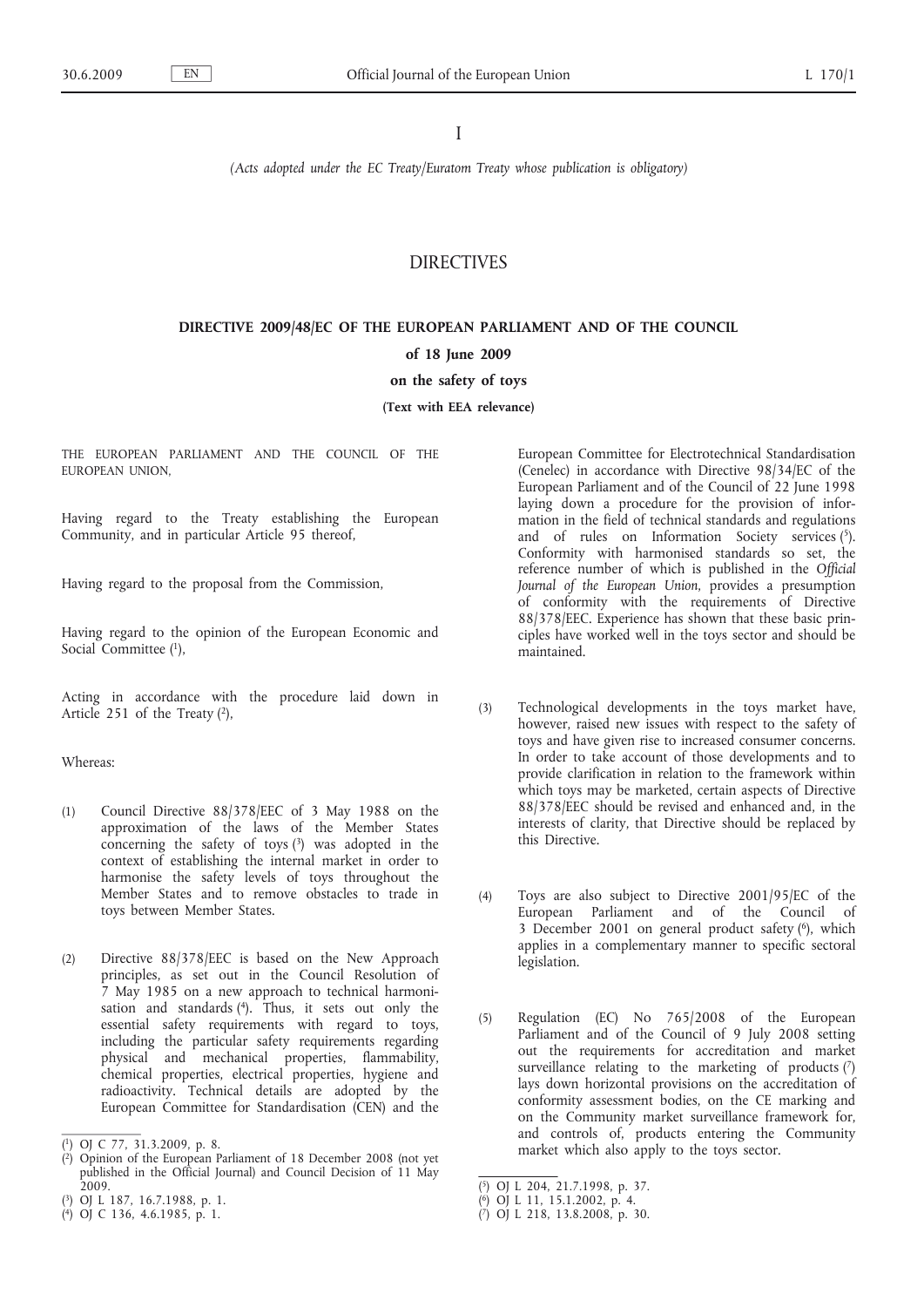- (6) Decision No 768/2008/EC of the European Parliament and of the Council of 9 July 2008 on a common framework for the marketing of products (1) provides common principles and reference provisions for the purposes of legislation based on the New Approach principles. In order to ensure consistency with other sectoral product legislation, it is appropriate to align certain provisions of this Directive to that Decision, in so far as sectoral specificities do not require a different solution. Therefore, certain definitions, the general obligations of economic operators, the presumption of conformity, formal objections against harmonised standards, rules for the CE marking, requirements for conformity assessment bodies and notification procedures and the provisions concerning procedures dealing with products presenting a risk should be aligned to that Decision.
- (7) In order to facilitate the application of this Directive by manufacturers and national authorities, the scope of this Directive should be clarified by completing the list of products which are not within its scope, in particular as regards certain new products, such as videogames and peripherals.
- (8) It is appropriate to provide for certain new definitions specific to the toys sector in order to facilitate the understanding and uniform application of this Directive.
- (9) Toys that are placed on the Community market should comply with the relevant Community legislation, and economic operators should be responsible for the compliance of toys, in relation to their respective roles in the supply chain, so as to ensure a high level of protection of public interests, such as health and safety, and the protection of consumers and of the environment, and to guarantee fair competition on the Community market.
- (10) All economic operators are expected to act responsibly and in full accordance with the legal requirements applicable when placing or making toys available on the market.
- (11) All economic operators intervening in the supply and distribution chain should take appropriate measures to ensure that under normal and reasonably foreseeable conditions of use, the toys they place on market do not jeopardise the safety and health of children and that they make available on the market only toys which comply with the relevant Community legislation. This Directive provides a clear and proportionate distribution of obligations which correspond to the role of each operator in the supply and distribution process.
- (12) As certain tasks can be executed only by the manufacturer, it is necessary to distinguish clearly between the manufacturer and operators further down the distribution chain. It is also necessary to distinguish clearly

between the importer and the distributor, as the importer introduces toys from third countries to the Community market. The importer has thus to make sure that those toys comply with the applicable Community requirements.

- (13) The manufacturer, having detailed knowledge of the design and production process, is best placed to carry out the complete conformity assessment procedure for toys. Conformity assessment should therefore remain the obligation of the manufacturer alone.
- (14) It is necessary to ensure that toys from third countries entering the Community market comply with all applicable Community requirements, and in particular that appropriate assessment procedures have been carried out by manufacturers with regard to those toys. Provision should therefore be made for importers to make sure that the toys they place on the market comply with the applicable requirements and that they do not place on the market toys which do not comply with such requirements or which present a risk. For the same reason, provision should also be made for importers to make sure that conformity assessment procedures have been carried out and that product marking and documentation drawn up by manufacturers are available for inspection by the supervisory authorities.
- (15) Where the distributor makes a toy available on the market after the toy has been placed on the market by the manufacturer or the importer, it should act with due care to ensure that its handling of the toy does not adversely affect the compliance of the toy. Both importers and distributors are expected to act with due care in relation to the requirements applicable when placing or making toys available on the market.
- (16) When placing a toy on the market, importers should indicate on the toy their name and the address at which they can be contacted. Exceptions should be provided for in cases where the size or nature of the toy does not allow for such an indication. This includes cases where importers would have to open the packaging to put their name and address on the product.
- (17) Any economic operator that either places a toy on the market under its own name or trademark or modifies a toy in such a way that compliance with applicable requirements may be affected should be considered to be the manufacturer and should assume the obligations of the manufacturer.
- (18) Distributors and importers, being close to the market place, should be involved in market surveillance tasks carried out by competent national authorities, and should be prepared to participate actively, providing those authorities with all necessary information relating to the toy concerned.

<sup>(</sup> 1) OJ L 218, 13.8.2008, p. 82.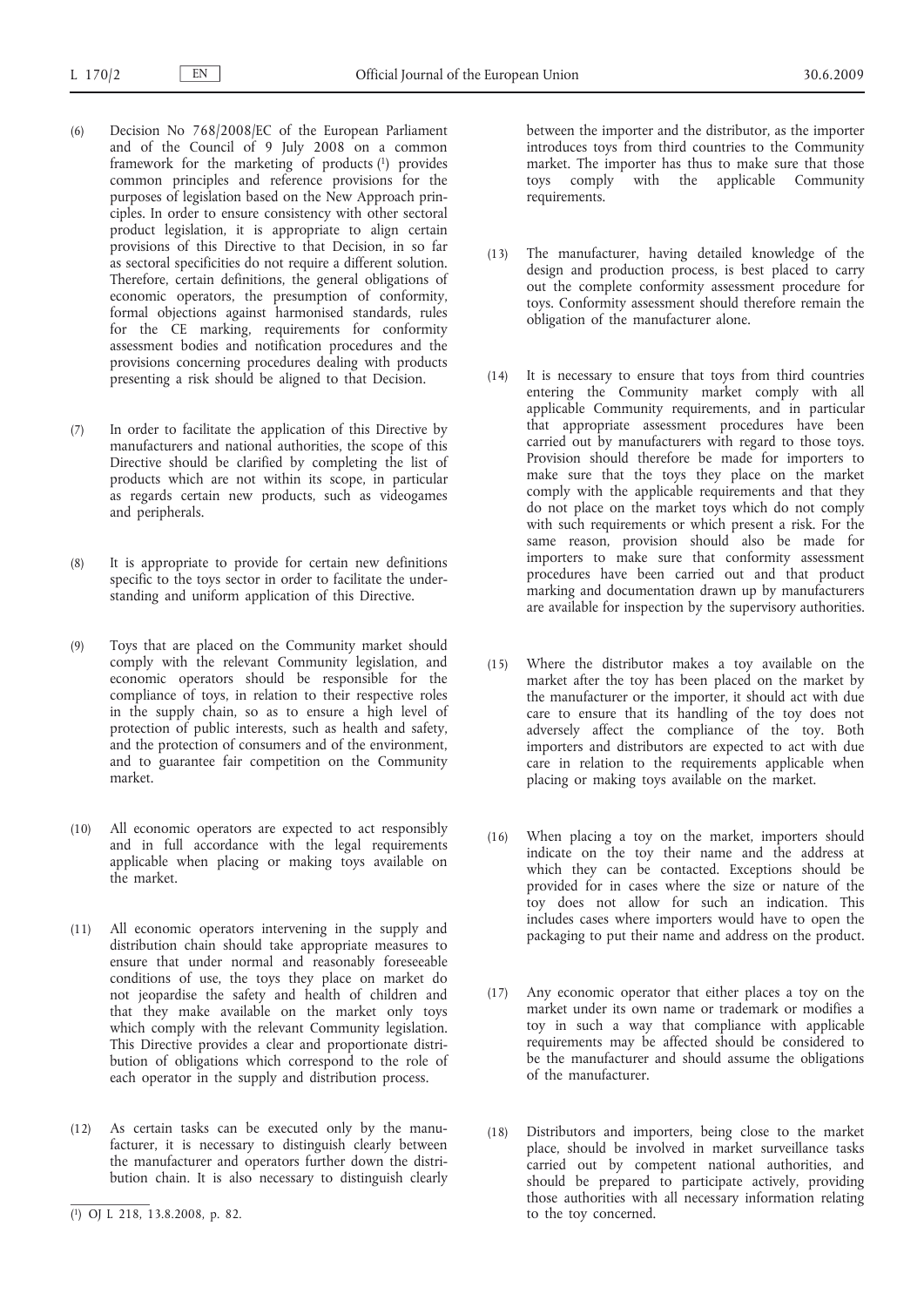- (19) Ensuring traceability of a toy throughout the whole supply chain helps to make market surveillance simpler and more efficient. An efficient traceability system facilitates market surveillance authorities' task of tracing economic operators who made non-compliant toys available on the market.
- (20) Certain essential safety requirements which were laid down in Directive 88/378/EEC should be updated to take account of technical progress since the adoption of that Directive. In particular, in the field of electrical properties, technical progress has made it possible to allow the limit of  $24$  volts set in Directive  $88/378/EEC$ to be exceeded, while guaranteeing the safe use of the toy concerned.
- (21) It is also necessary to adopt new essential safety requirements. In order to ensure a high level of protection of children against risks caused by chemical substances in toys, the use of dangerous substances, in particular substances that are classified as carcinogenic, mutagenic or toxic for reproduction (CMR), and allergenic substances and certain metals, should be subject to careful attention. It is therefore in particular necessary to complete and update the provisions on chemical substances in toys to specify that toys should comply with general chemicals legislation, in particular Regulation (EC) No 1907/2006 of the European Parliament and of the Council of 18 December 2006 concerning the Registration, Evaluation, Authorisation and Restriction of Chemicals (REACH) and establishing a European Chemicals Agency (1). Those provisions should, however, also be adapted to the particular needs of children, who are a vulnerable group of consumers. Therefore, new restrictions on CMR substances, in accordance with applicable Community legislation on the classification, labelling and packaging of substances and mixtures, and on fragrances in toys should be provided for on account of the special risks that these substances may entail for human health. Nickel in stainless steel has proven to be safe, and consequently it is appropriate that it can be used in toys.
- (22) The specific limit values laid down in Directive 88/378/EEC for certain substances should also be updated to take account of the development of scientific knowledge. Limit values for arsenic, cadmium, chromium VI, lead, mercury and organic tin, which are particularly toxic, and which should therefore not be intentionally used in those parts of toys that are accessible to children, should be set at levels that are half of those

considered safe according to the criteria of the relevant Scientific Committee, in order to ensure that only traces that are compatible with good manufacturing practice will be present.

- (23) Toys or their parts and their packaging that can reasonably be expected to be brought into contact with food should comply with Regulation (EC) No 1935/2004 of the European Parliament and of the Council of 27 October 2004 on materials and articles intended to come into contact with food (2).
- (24) In order to ensure adequate protection in the case of toys involving a high degree of exposure, it should be possible to adopt implementing measures establishing specific limit values for chemicals used in toys intended for use by children under 36 months and in other toys intended to be put in the mouth, taking into account the requirements of Regulation (EC) No 1935/2004 and the differences between toys and materials which come into contact with food.
- (25) The general and specific chemical requirements laid down by this Directive should aim at protecting the health of children from certain substances in toys, while the environmental concerns presented by toys are addressed by horizontal environmental legislation applying to electrical and electronic toys, namely Directive 2002/95/EC of the European Parliament and of the Council of 27 January 2003 on the restriction of the use of certain hazardous substances in electrical and electronic equipment  $(3)$  and Directive 2002/96/EC of the European Parliament and of the Council of 27 January 2003 on waste electrical and electronic equipment (4). In addition, environmental issues on waste are regulated by Directive 2006/12/EC of the European Parliament and of the Council of 5 April  $2006$  (5), those on packaging and packaging waste by Directive 94/62/EC of the European Parliament and of the Council of 20 December 1994 (6) and those on batteries and accumulators and waste batteries and accumulators by Directive 2006/66/EC of the European Parliament and of the Council of 6 September 2006 (7).
- (26) The system established by this Directive should also encourage, and in certain cases ensure, that dangerous substances and materials used in toys are replaced by less dangerous substances or technologies, where suitable economically and technically viable alternatives are available.

- ( 3) OJ L 37, 13.2.2003, p. 19.
- ( 4) OJ L 37, 13.2.2003, p. 24.
- ( 5) OJ L 114, 27.4.2006, p. 9. ( 6) OJ L 365, 31.12.1994, p. 10.
- ( 7) OJ L 266, 26.9.2006, p. 1.

<sup>(</sup> 1) OJ L 396, 30.12.2006, p. 1.

<sup>(</sup> 2) OJ L 338, 13.11.2004, p. 4.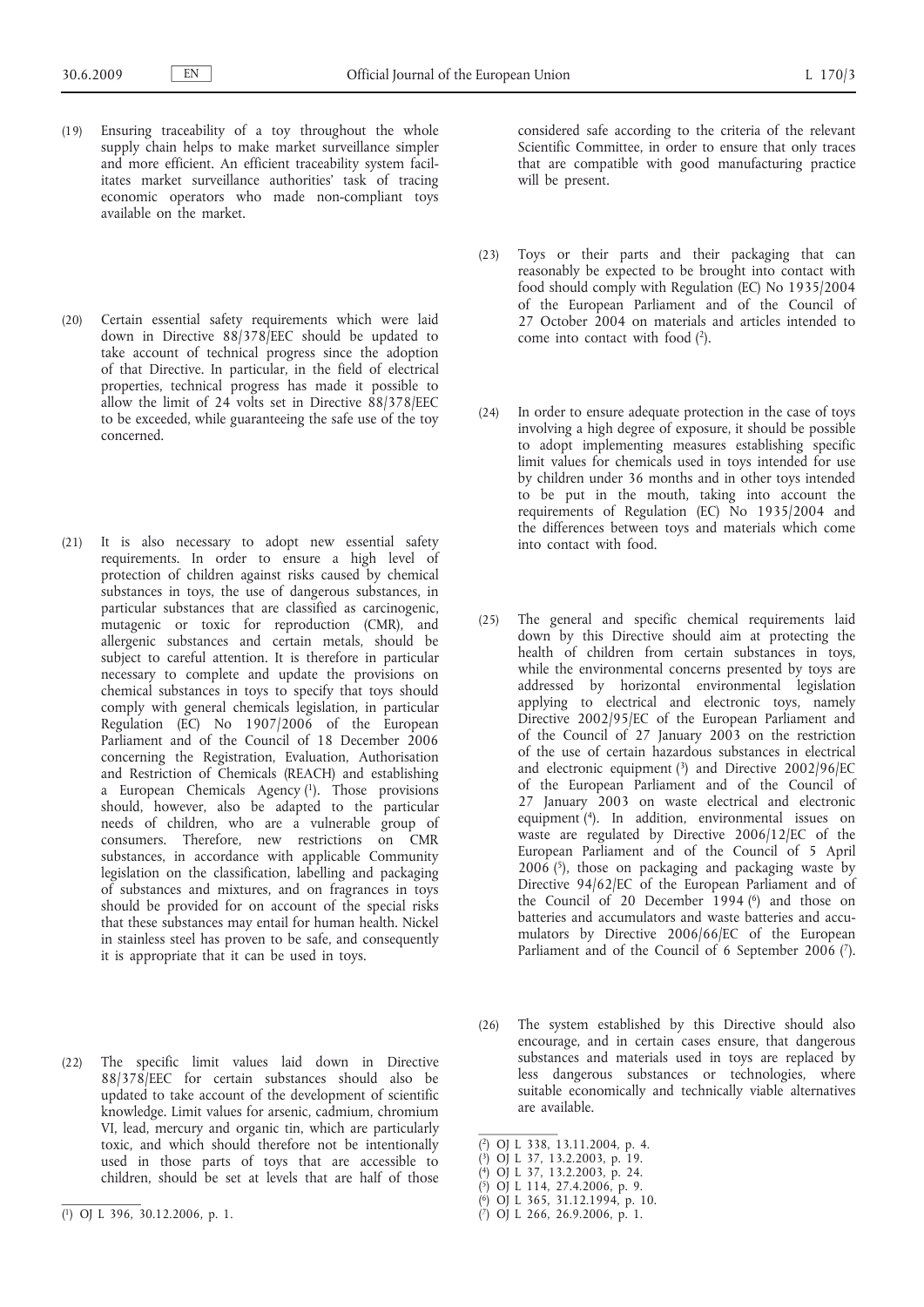- (27) In order to protect children from the risk of impairment of hearing caused by sound-emitting toys, more stringent and comprehensive standards to limit the maximum values for both impulse noise and continuous noise emitted by toys should be established. It is therefore necessary to lay down a new essential safety requirement concerning the sound from such toys.
- (28) In line with the precautionary principle, it is appropriate to lay down specific safety requirements to cover the potential specific hazard presented by toys in food, since the association of a toy and food could be the cause of a risk of choking that is distinct from the risks presented by the toy alone and which is, therefore, not covered by any specific measure at Community level.
- (29) Since it is possible that toys which present hazards which are not covered by a particular safety requirement laid down in this Directive might exist or be developed, it is necessary to set a general requirement of safety as the legal basis for taking action in respect of such toys. In this respect, the safety of toys should be determined by reference to the intended use, while taking into account the foreseeable use, and bearing in mind the behaviour of children, who do not generally show the same degree of care as the average adult user. Where a hazard cannot be sufficiently minimised by design or safeguards, the residual risk could be addressed by product-related information directed at the supervisors, taking into account their capacity to cope with the residual risk. According to acknowledged methods of risk assessment, it is not appropriate for information to supervisors or a lack of history of accidents to be used as a substitute for design improvements.
- (30) In order to further promote safe conditions of use of toys, it is necessary to supplement the provisions on warnings which should accompany the toy. In order to prevent the misuse of warnings to circumvent the applicable safety requirements, which has occurred in particular in case of the warning stating that the toy is not suitable for children under 36 months, it is necessary to provide explicitly that the warnings provided for certain categories of toy may not be used if they conflict with the intended use of the toy.
- (31) The CE marking, indicating the conformity of a toy, is the visible consequence of a whole process comprising conformity assessment in a broad sense. General principles governing the CE marking are set out in Regulation (EC) No 765/2008. Rules governing the affixing of the CE marking should be laid down in this Directive.
- (32) It is crucial to make clear to both manufacturers and users that by affixing the CE marking to the toy, the manufacturer declares that the toy is in conformity

with all applicable requirements and that the manufacturer takes full responsibility therefor.

- (33) The CE marking should be the only marking of conformity indicating that the toy is in conformity with Community harmonisation legislation. However, other markings may be used as long as they contribute to the improvement of consumer protection and are not covered by Community harmonisation legislation.
- (34) It is appropriate to lay down rules on the affixing of CE marking which ensure sufficient visibility of the marking in order to facilitate market surveillance of toys.
- (35) In order to ensure compliance with the essential safety requirements, it is necessary to lay down appropriate conformity assessment procedures to be followed by the manufacturer. To complete the legal obligations of the manufacturer which aim at ensuring the safety of toys, an explicit obligation to carry out an analysis of the various hazards that the toy may present and an assessment of the potential exposure to them, which for chemicals includes an assessment of the likelihood of the presence in the toy of prohibited or restricted substances, should be included in this Directive, and manufacturers should be obliged to keep this safety assessment in the technical documentation to allow market surveillance authorities to perform their tasks efficiently. Internal production control based on the manufacturer's own responsibility for the conformity assessment has proven adequate in cases where it has followed the harmonised standards, the reference number of which has been published in the *Official Journal of the European Union*, covering all the safety requirements for the toy. In cases where such harmonised standards do not exist, the toy should be submitted to third party verification, in this case ECtype examination. The same should apply if one or more such standards has been published with a restriction in the *Official Journal of the European Union*, or if the manufacturer has not followed such standards completely, or only in part. The manufacturer should submit the toy to EC-type examination in cases where it considers that the nature, design, construction or purpose of the toy necessitates third party verification.
- (36) Since it is necessary to ensure a uniformly high level of performance of bodies performing conformity assessment of toys throughout the Community, and since all such bodies should perform their functions to the same level and under conditions of fair competition, obligatory requirements should be set for conformity assessment bodies wishing to be notified in order to provide conformity assessment services under this **Directive**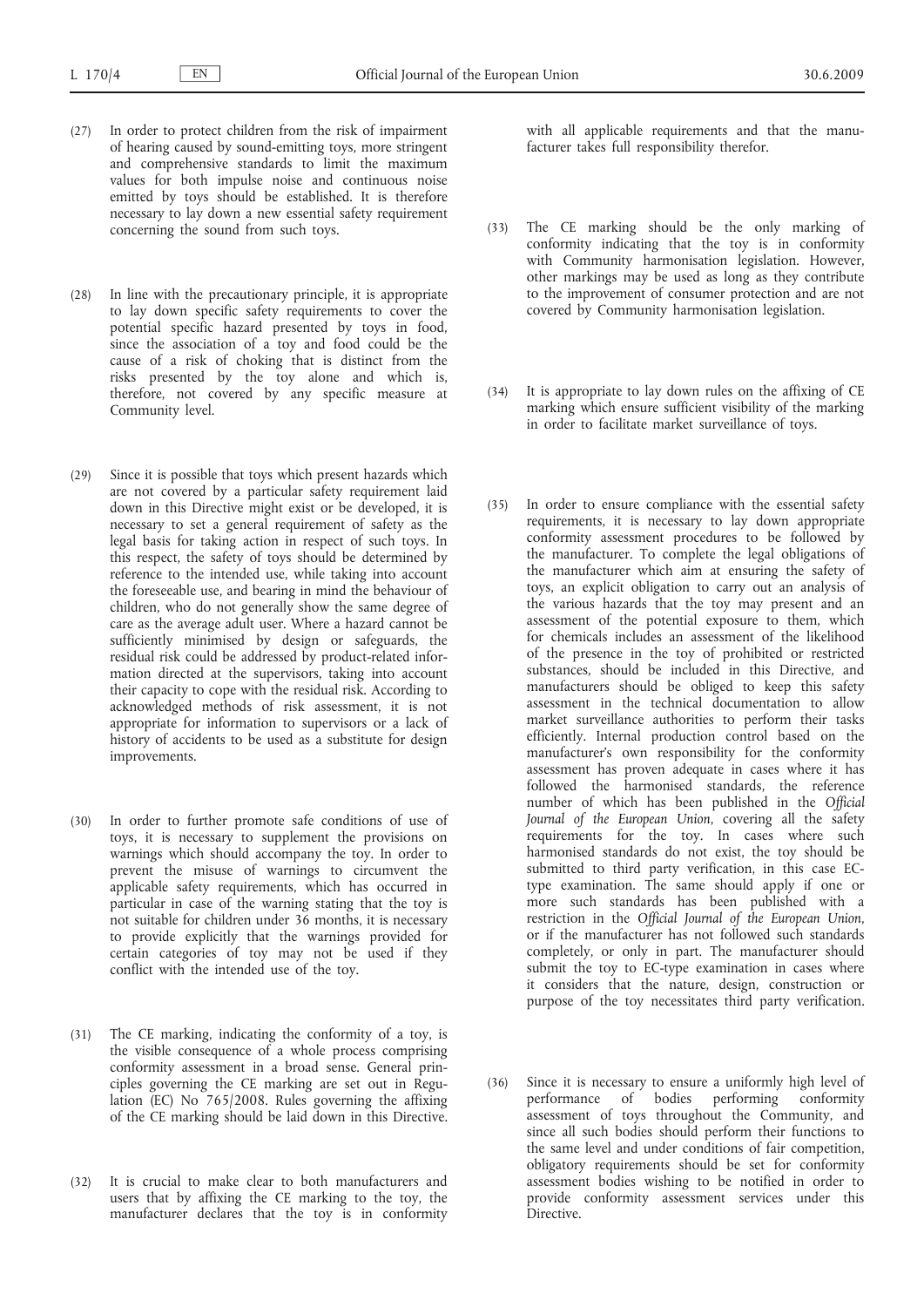- (37) In order to ensure a consistent level of quality in the performance of conformity assessment of toys, it is necessary not only to consolidate the requirements that conformity assessment bodies wishing to be notified must fulfil, but also, in parallel, to set requirements that notifying authorities and other bodies involved in the assessment, notification and monitoring of notified bodies must fulfil.
- (38) Where the available scientific evidence is insufficient to allow an accurate risk assessment, Member States, when taking measures under this Directive, should apply the precautionary principle, which is a principle of Community law outlined, *inter alia*, in the Communication from the Commission of 2 February 2000, while taking due consideration of the other rules and principles contained in this Directive, such as the free movement of goods and the presumption of conformity.
- (39) Regulation (EC) No 765/2008 complements and strengthens the existing framework for the market surveillance of products covered by Community harmonisation legislation, including toys. Member States should therefore organise and carry out market surveillance of toys in accordance with that Regulation. In accordance with that Regulation, its application does not prevent the market surveillance authorities from taking more specific market surveillance measures as are available under Directive 2001/95/EC. Furthermore, specific measures concerning the possibility for a market surveillance authority to request information from a notified body and to give instructions to it should be included in this Directive in order to strengthen the possibilities for action by market surveillance authorities in the case of toys covered by an EC-type examination certificate.
- (40) Directive 88/378/EEC already provides for a safeguard procedure allowing the Commission to examine the justification for a measure taken by a Member States against toys it considers to be non-compliant. In order to increase transparency and to reduce processing time, it is necessary to improve the existing safeguard procedure, with the aim of making it more efficient and of drawing on expertise available in the Member States.
- (41) The existing system should be complemented by a procedure allowing interested parties to be informed of measures taken with regard to toys presenting a risk to the health and safety of persons or other issues of public interest protection. It should also allow market surveillance authorities, in cooperation with the relevant

economic operators, to act at an earlier stage in respect of such toys.

- (42) Where Member States and the Commission agree as to the justification for a measure taken by a Member State, no further involvement of the Commission should be required.
- (43) The measures necessary for the implementation of this Directive should be adopted in accordance with Council Decision 1999/468/EC of 28 June 1999 laying down the procedures for the exercise of implementing powers conferred on the Commission (1).
- (44) In particular, the Commission should be empowered to adapt requirements concerning chemical properties in certain well-defined cases and to grant exemptions from the prohibition of CMR substances in certain cases, as well as to adapt the wording of the specific warnings for certain categories of toy. Since those measures are of general scope and are designed to amend non-essential elements of this Directive, *inter alia*, by supplementing it with new non-essential elements, they must be adopted in accordance with the regulatory procedure with scrutiny provided for in Article 5a of Decision 1999/468/EC.
- (45) Council Directive 85/374/EEC of 25 July 1985 on the approximation of the laws, regulations and administrative provisions of the Member States concerning liability for defective products (2) applies, *inter alia*, to toys which are not in conformity with Community harmonisation legislation. Manufacturers and importers who have placed non-compliant toys on the Community market are liable for damages under that Directive.
- (46) Member States should provide for penalties applicable to infringements of this Directive. Those penalties should be effective, proportionate and dissuasive.
- (47) In order to allow toy manufacturers and other economic operators sufficient time to adapt to the requirements laid down by this Directive, it is necessary to provide for a transitional period of two years after the entry into force of this Directive during which toys which comply with Directive 88/378/EEC may be placed on the market. In the case of chemical requirements, this period should be set at four years so as to allow the development of the harmonised standards which are necessary for compliance with those requirements.

<sup>(</sup> 1) OJ L 184, 17.7.1999, p. 23.

<sup>(</sup> 2) OJ L 210, 7.8.1985, p. 29.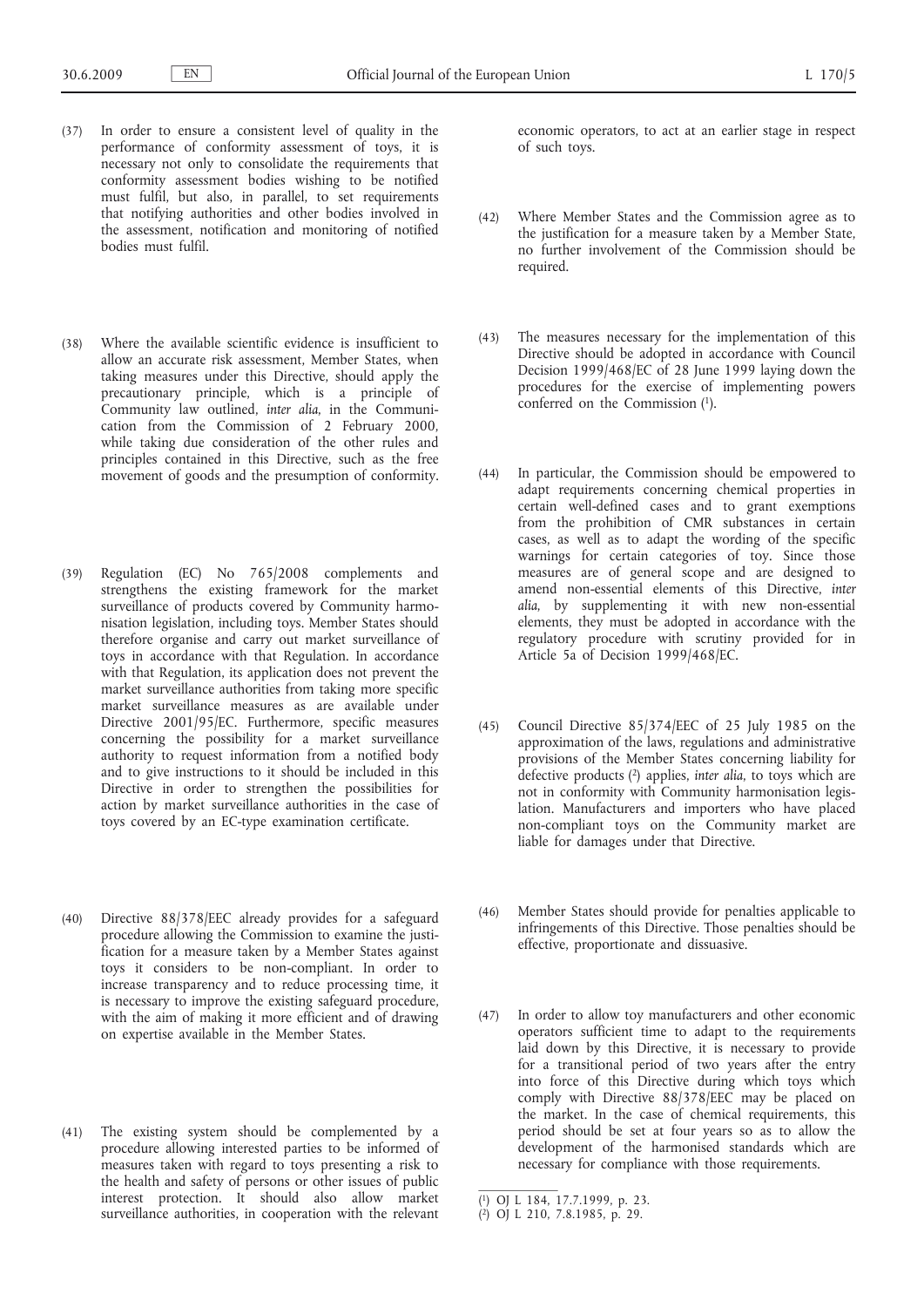(48) Since the objective of this Directive, namely to ensure a high level of safety of toys with a view to ensuring the health and safety of children whilst guaranteeing the functioning of the internal market by setting harmonised safety requirements for toys and minimum requirements for market surveillance, cannot be sufficiently achieved by the Member States and can therefore, by reason of its scale and effects, be better achieved at Community level, the Community may adopt measures, in accordance with the principle of subsidiarity set out in Article 5 of the Treaty. In accordance with the principle of proportionality, as set out in that Article, this Directive does not go beyond what is necessary in order to achieve that objective,

### HAVE ADOPTED THIS DIRECTIVE:

### CHAPTER I

#### **GENERAL PROVISIONS**

### *Article 1*

### **Subject-matter**

This Directive lays down rules on the safety of toys and on their free movement in the Community.

### *Article 2*

#### **Scope**

1. This Directive shall apply to products designed or intended, whether or not exclusively, for use in play by children under 14 years of age (hereinafter referred to as toys).

The products listed in Annex I shall not be considered as toys within the meaning of this Directive.

- 2. This Directive shall not apply to the following toys:
- (a) playground equipment intended for public use;
- (b) automatic playing machines, whether coin operated or not, intended for public use;
- (c) toy vehicles equipped with combustion engines;
- (d) toy steam engines; and
- (e) slings and catapults.

## *Article 3*

### **Definitions**

For the purposes of this Directive the following definitions shall apply:

1. 'making available on the market' means any supply of a toy for distribution, consumption or use on the Community

market in the course of a commercial activity, whether in return for payment or free of charge;

- 2. 'placing on the market' means the first making available of a toy on the Community market;
- 3. 'manufacturer' means any natural or legal person who manufactures a toy or has a toy designed or manufactured, and markets that toy under his name or trademark;
- 4. 'authorised representative' means any natural or legal person established within the Community who has received a written mandate from a manufacturer to act on his behalf in relation to specified tasks;
- 5. 'importer' means any natural or legal person established within the Community who places a toy from a third country on the Community market;
- 6. 'distributor' means any natural or legal person in the supply chain, other than the manufacturer or the importer, who makes a toy available on the market;
- 7. 'economic operators' means the manufacturer, the authorised representative, the importer and the distributor;
- 8. 'harmonised standard' means a standard adopted by one of the European standardisation bodies listed in Annex I to Directive 98/34/EC on the basis of a request made by the Commission in accordance with Article  $6$  of that Directive;
- 9. 'Community harmonisation legislation' means any Community legislation harmonising the conditions for the marketing of products;
- 10. 'accreditation' shall have the meaning assigned to it by Regulation (EC) No 765/2008;
- 11. 'conformity assessment' means the process demonstrating whether specified requirements relating to a toy have been fulfilled;
- 12. 'conformity assessment body' means a body that performs conformity assessment activities, including calibration, testing, certification and inspection;
- 13. 'recall' means any measure aimed at achieving the return of a toy that has already been made available to the end user;
- 14. 'withdrawal' means any measure aimed at preventing a toy in the supply chain from being made available on the market;
- 15. 'market surveillance' means the activities carried out and measures taken by public authorities to ensure that toys comply with the applicable requirements set out in Community harmonisation legislation and do not endanger health, safety or any other aspect of public interest protection;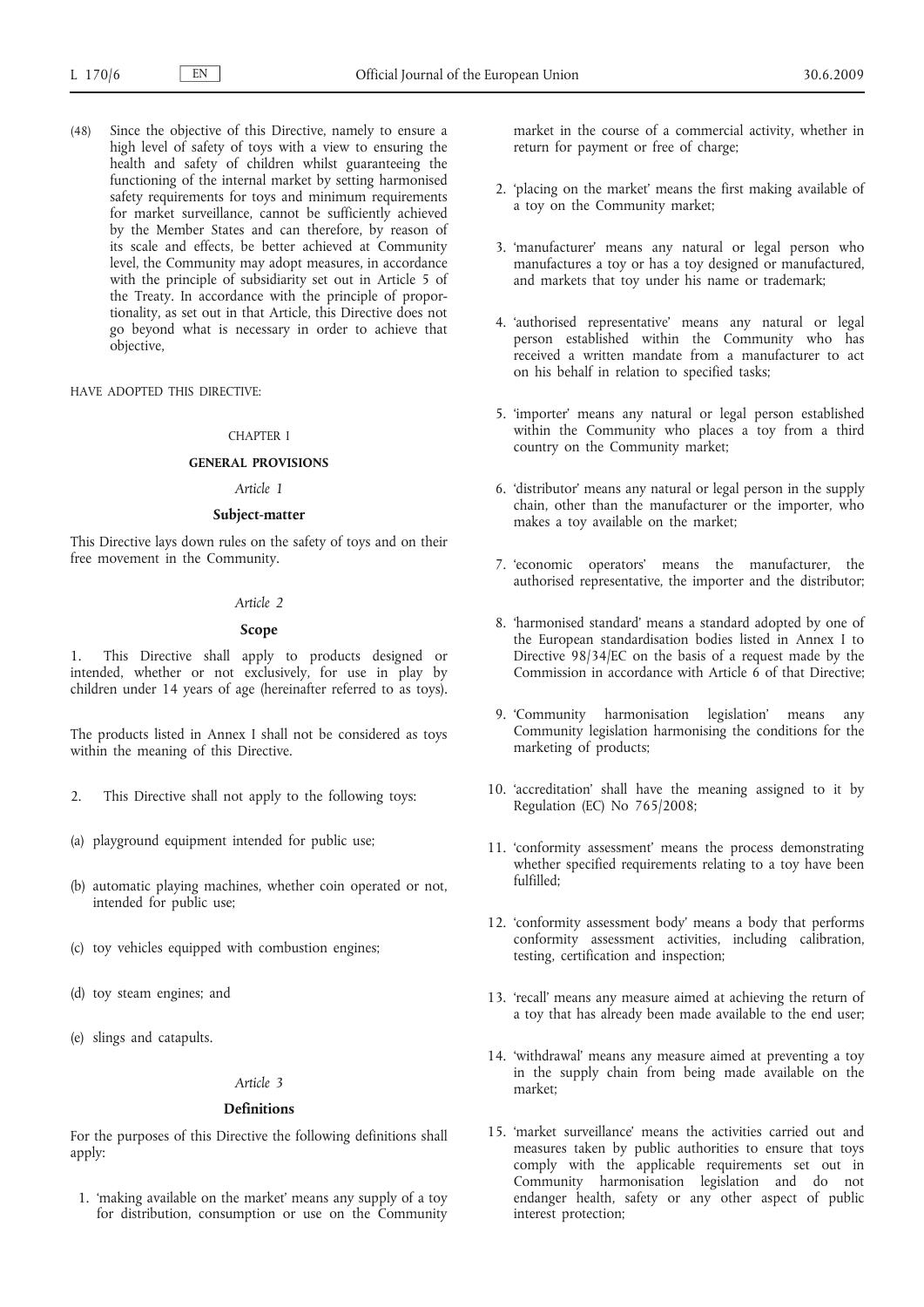- 16. 'CE marking' means a marking by which the manufacturer indicates that the toy is in conformity with the applicable requirements set out in Community harmonisation legislation providing for its affixing;
- 17. 'functional product' means a product which performs and is used in the same way as a product, appliance or installation intended for use by adults, and which may be a scale model of such product, appliance or installation;
- 18. 'functional toy' means a toy which performs and is used in the same way as a product, appliance or installation intended for use by adults, and which may be a scale model of such product, appliance or installation;
- 19. 'aquatic toy' means a toy intended for use in shallow water which is capable of carrying or supporting a child on the water;
- 20. 'design speed' means representative potential operating speed that is determined by the design of the toy;
- 21. 'activity toy' means a toy for domestic use in which the support structure remains stationary while the activity is taking place and which is intended for the performance by a child of any of the following activities: climbing, jumping, swinging, sliding, rocking, spinning, crawling and creeping, or any combination thereof;
- 22. 'chemical toy' means a toy intended for the direct handling of chemical substances and mixtures and which is used in a manner appropriate to a given age-group and under the supervision of an adult;
- 23. 'olfactory board game' means a toy the purpose of which is to assist a child to learn to recognise different odours or flavours;
- 24. 'cosmetic kit' means a toy the purpose of which is to assist a child to learn to make products such as fragrances, soaps, creams, shampoos, bath foams, glosses, lipsticks, other make-up, tooth-paste and conditioners;
- 25. 'gustative game' means a toy the purpose of which is to allow children to make sweets or dishes which involve the use of food ingredients such as sweets, liquids, powders and aromas;
- 26. 'harm' means physical injury or any other damage to health, including long-term health effects;
- 27. 'hazard' means a potential source of harm;
- 28. 'risk' means the probable rate of occurrence of a hazard causing harm and the degree of severity of the harm;
- 29. 'intended for use by' means that a parent or supervisor shall reasonably be able to assume by virtue of the functions,

dimensions and characteristics of a toy that it is intended for use by children of the stated age group.

#### CHAPTER II

## **OBLIGATIONS OF ECONOMIC OPERATORS**

## *Article 4*

### **Obligations of manufacturers**

1. When placing their toys on the market, manufacturers shall ensure that they have been designed and manufactured in accordance with the requirements set out in Article 10 and Annex II.

2. Manufacturers shall draw up the required technical documentation in accordance with Article 21 and carry out or have carried out the applicable conformity assessment procedure in accordance with Article 19.

Where compliance of a toy with the applicable requirements has been demonstrated by that procedure, manufacturers shall draw up an EC declaration of conformity, as referred to in Article 15, and affix the CE marking, as set out in Article 17(1).

3. Manufacturers shall keep the technical documentation and the EC declaration of conformity for a period of 10 years after the toy has been placed on the market.

4. Manufacturers shall ensure that procedures are in place for series production to remain in conformity. Changes in toy design or characteristics and changes in the harmonised standards by reference to which conformity of a toy is declared shall be adequately taken into account.

When deemed appropriate with regard to the risks presented by a toy, manufacturers shall, to protect the health and safety of consumers, carry out sample testing of marketed toys, investigate, and, if necessary, keep a register of complaints, of nonconforming toys and toy recalls, and shall keep distributors informed of any such monitoring.

5. Manufacturers shall ensure that their toys bear a type, batch, serial or model number or other element allowing their identification, or, where the size or nature of the toy does not allow it, that the required information is provided on the packaging or in a document accompanying the toy.

6. Manufacturers shall indicate their name, registered trade name or registered trade mark and the address at which they can be contacted on the toy or, where that is not possible, on its packaging or in a document accompanying the toy. The address shall indicate a single point at which the manufacturer can be contacted.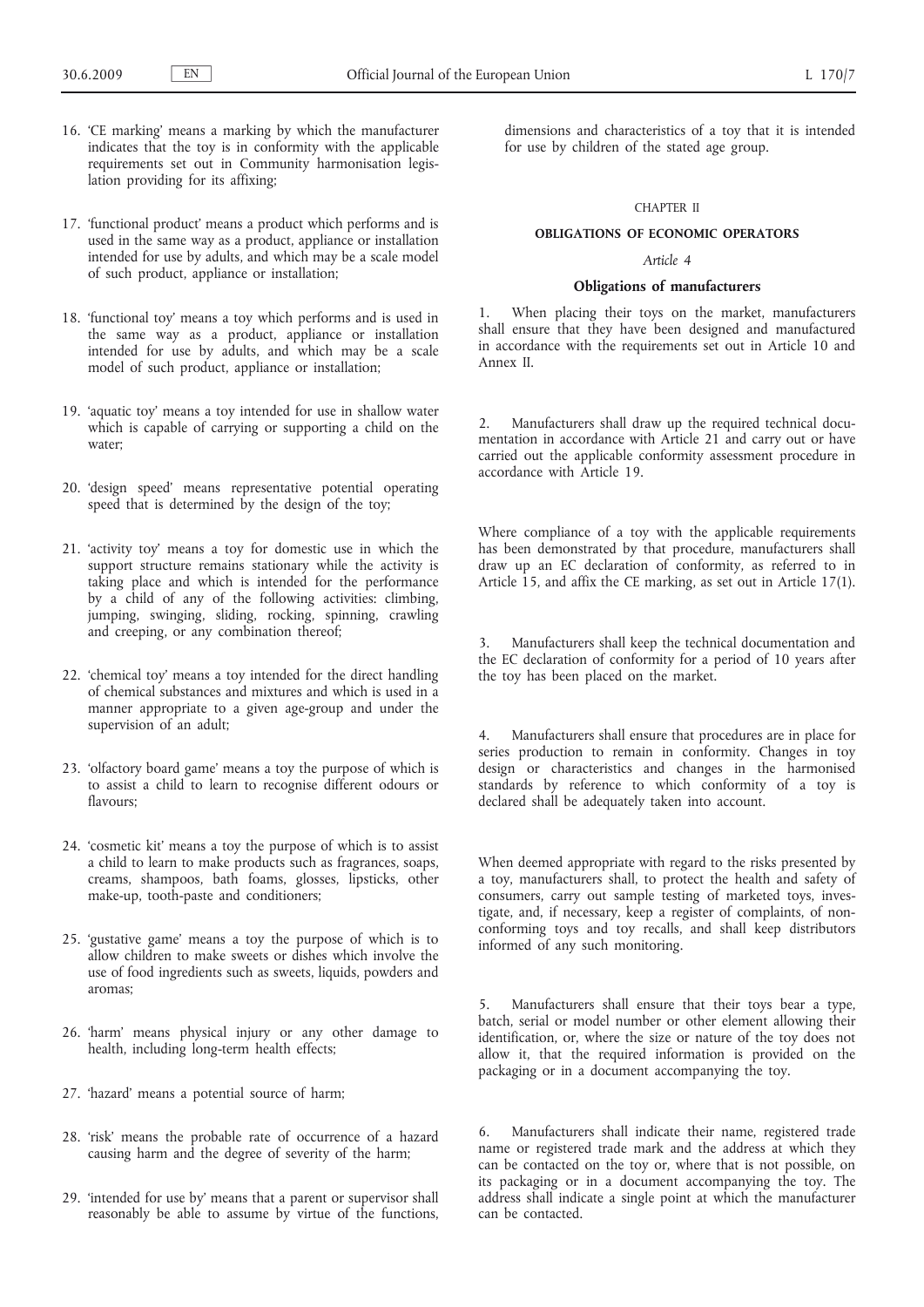Manufacturers shall ensure that the toy is accompanied by instructions and safety information in a language or languages easily understood by consumers, as determined by the Member State concerned.

8. Manufacturers who consider or have reason to believe that a toy which they have placed on the market is not in conformity with the relevant Community harmonisation legislation shall immediately take the corrective measures necessary to bring that toy into conformity, to withdraw it or recall it, if appropriate. Furthermore, where the toy presents a risk, manufactures shall immediately inform the competent national authorities of the Member States in which they made the toy available to that effect, giving details, in particular, of the noncompliance and of any corrective measures taken.

9. Manufacturers shall, further to a reasoned request from a competent national authority, provide that authority with all the information and documentation necessary to demonstrate the conformity of the toy, in a language easily understood by that authority. They shall cooperate with that authority, at its request, as regards any action taken to eliminate the risks posed by toys which they have placed on the market.

#### *Article 5*

## **Authorised representatives**

1. A manufacturer may, by a written mandate, appoint an authorised representative.

2. The obligations laid down in Article 4(1) and the drawing up of technical documentation shall not form part of the authorised representative's mandate.

An authorised representative shall perform the tasks specified in the mandate received from the manufacturer. The mandate shall allow the authorised representative to do at least the following:

- (a) keep the EC declaration of conformity and the technical documentation at the disposal of national surveillance authorities for a period of 10 years after the toy has been placed on the market;
- (b) further to a reasoned request from a competent national authority, provide that authority with all the information and documentation necessary to demonstrate the conformity of a toy;
- (c) cooperate with the competent national authorities, at their request, on any action taken to eliminate the risks posed by toys covered by the mandate.

#### *Article 6*

### **Obligations of importers**

1. Importers shall place only compliant toys on the Community market.

Before placing a toy on the market, importers shall ensure that the appropriate conformity assessment procedure has been carried out by the manufacturer.

They shall ensure that the manufacturer has drawn up the technical documentation, that the toy bears the required conformity marking and is accompanied by the required documents, and that the manufacturer has complied with the requirements set out in Article 4(5) and (6).

Where an importer considers or has reason to believe that a toy is not in conformity with the requirements set out in Article  $10$ and Annex II, it shall not place the toy on the market until the toy has been brought into conformity. Furthermore, where the toy presents a risk, the importer shall inform the manufacturer and the market surveillance authorities to that effect.

3. Importers shall indicate their name, registered trade name or registered trade mark and the address at which they can be contacted on the toy or, where that is not possible, on its packaging or in a document accompanying the toy.

Importers shall ensure that the toy is accompanied by instructions and safety information in a language or languages easily understood by consumers, as determined by the Member State concerned.

5. Importers shall ensure that, while a toy is under their responsibility, storage or transport conditions do not jeopardise its compliance with the requirements set out in Article 10 and Annex II.

6. When deemed appropriate with regard to the risks presented by a toy, importers shall, to protect the health and safety of consumers, carry out sample testing of marketed toys, investigate, and, if necessary, keep a register of complaints, of non-conforming toys and toy recalls, and shall keep distributors informed of such monitoring.

7. Importers who consider or have reason to believe that a toy which they have placed on the market is not in conformity with the relevant Community harmonisation legislation shall immediately take the corrective measures necessary to bring that toy into conformity, to withdraw it or recall it, if appropriate. Furthermore, where the toy presents a risk, importers shall immediately inform the competent national authorities of the Member States in which they made the toy available to that effect, giving details, in particular, of the non-compliance and of any corrective measures taken.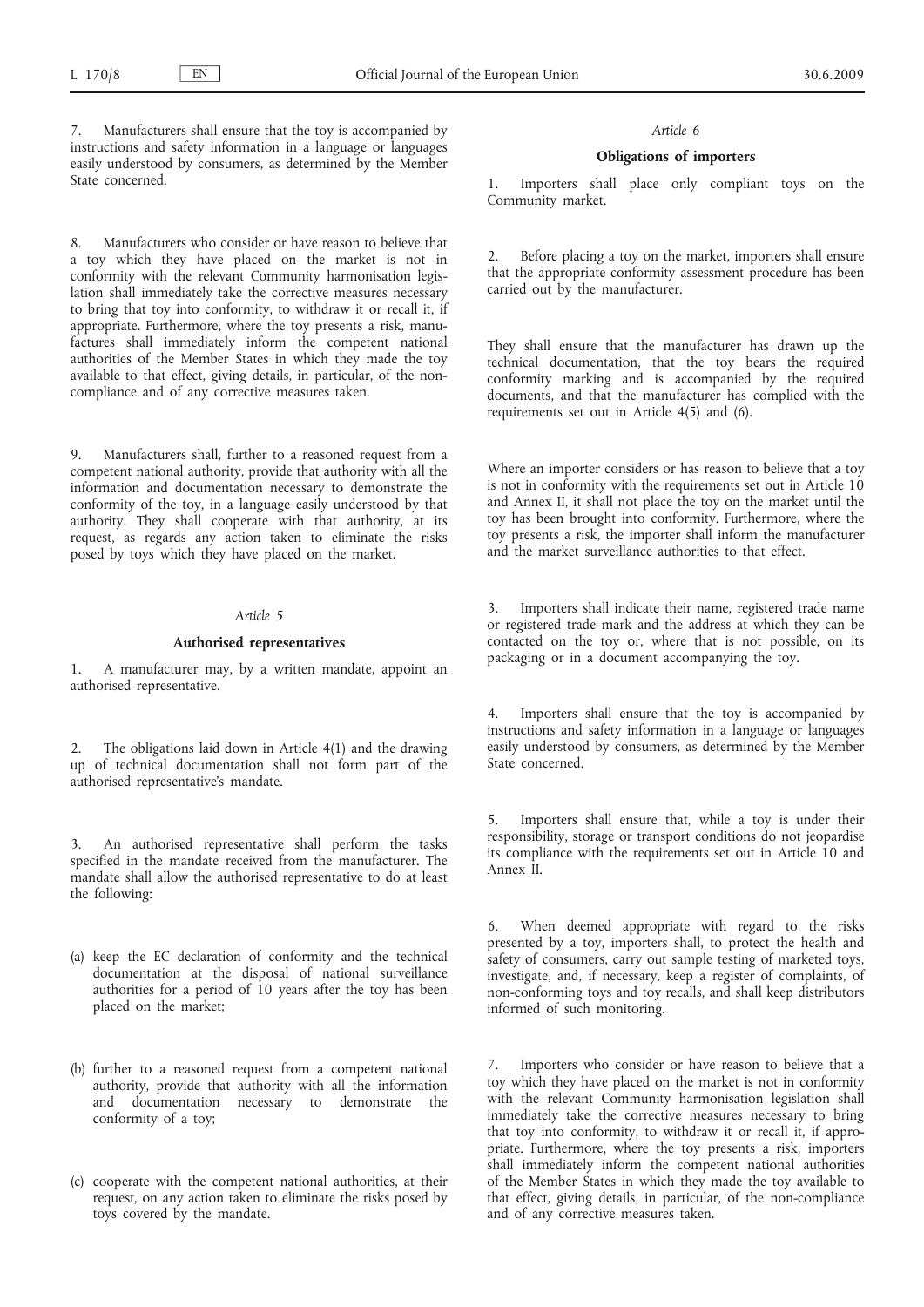Importers shall, for a period of 10 years after the toy has been placed on the market, keep a copy of the EC declaration of conformity at the disposal of the market surveillance authorities and ensure that the technical documentation can be made available to those authorities, upon request.

9. Importers shall, further to a reasoned request from a competent national authority, provide that authority with all the information and documentation necessary to demonstrate the conformity of the toy in a language easily understood by that authority. They shall cooperate with that authority, at its request, on any action taken to eliminate the risks posed by toys which they have placed on the market.

## *Article 7*

## **Obligations of distributors**

1. When making a toy available on the market, distributors shall act with due care in relation to the applicable requirements.

2. Before making a toy available on the market, distributors shall verify that the toy bears the required conformity marking, that it is accompanied by the required documents and by instructions and safety information in a language or languages easily understood by consumers in the Member State in which the toy is to be made available on the market, and that the manufacturer and the importer have complied with the requirements set out in Article 4(5) and (6) and Article 6(3).

Where a distributor considers or has reason to believe that a toy is not in conformity with the requirements set out in Article 10 and Annex II, it shall not make the toy available on the market until the toy has been brought into conformity. Furthermore, where the toy presents a risk, the distributor shall inform the manufacturer or the importer, as well as the market surveillance authorities, to that effect.

3. Distributors shall ensure that, while a toy is under their responsibility, storage or transport conditions do not jeopardise its compliance with the requirements set out in Article 10 and Annex II.

4. Distributors who consider or have reason to believe that a toy which they have made available on the market is not in conformity with the relevant Community harmonisation legislation shall make sure that the corrective measures necessary to bring that toy into conformity, to withdraw it or recall it, if appropriate, are taken. Furthermore, where the toy presents a risk, distributors shall immediately inform the competent national authorities of the Member States in which they made the toy available to that effect, giving details, in particular, of the non-compliance and of any corrective measures taken.

5. Distributors shall, further to a reasoned request from a competent national authority, provide that authority with all the information and documentation necessary to demonstrate the conformity of the toy. They shall cooperate with that authority, at its request, as regards any action taken to eliminate the risks posed by toys which they have made available on the market.

### *Article 8*

## **Cases in which obligations of manufacturers apply to importers and distributors**

An importer or distributor shall be considered a manufacturer for the purposes of this Directive and be subject to the obligations of the manufacturer under Article 4 where it places a toy on the market under its name or trademark or modifies a toy already placed on the market in such a way that compliance with the applicable requirements may be affected.

#### *Article 9*

#### **Identification of economic operators**

Economic operators shall, on request, identify the following to the market surveillance authorities:

(a) any economic operator who has supplied them with a toy;

(b) any economic operator to whom they have supplied a toy.

Economic operators shall be able to present the information referred to in the first paragraph for a period of 10 years after the toy has been placed on the market, in the case of the manufacturer, and for a period of 10 years after they have been supplied with the toy, in the case of other economic operators.

#### CHAPTER III

### **CONFORMITY OF TOYS**

### *Article 10*

## **Essential safety requirements**

Member States shall take all measures necessary to ensure that toys may not be placed on the market unless they comply with the essential safety requirements set out, as far as the general safety requirement is concerned, in paragraph 2, and, as far as the particular safety requirements are concerned, in Annex II.

2. Toys, including the chemicals they contain, shall not jeopardise the safety or health of users or third parties when they are used as intended or in a foreseeable way, bearing in mind the behaviour of children.

The ability of the users and, where appropriate, their supervisors shall be taken into account, in particular, in the case of toys which are intended for use by children under 36 months or by other specified age groups.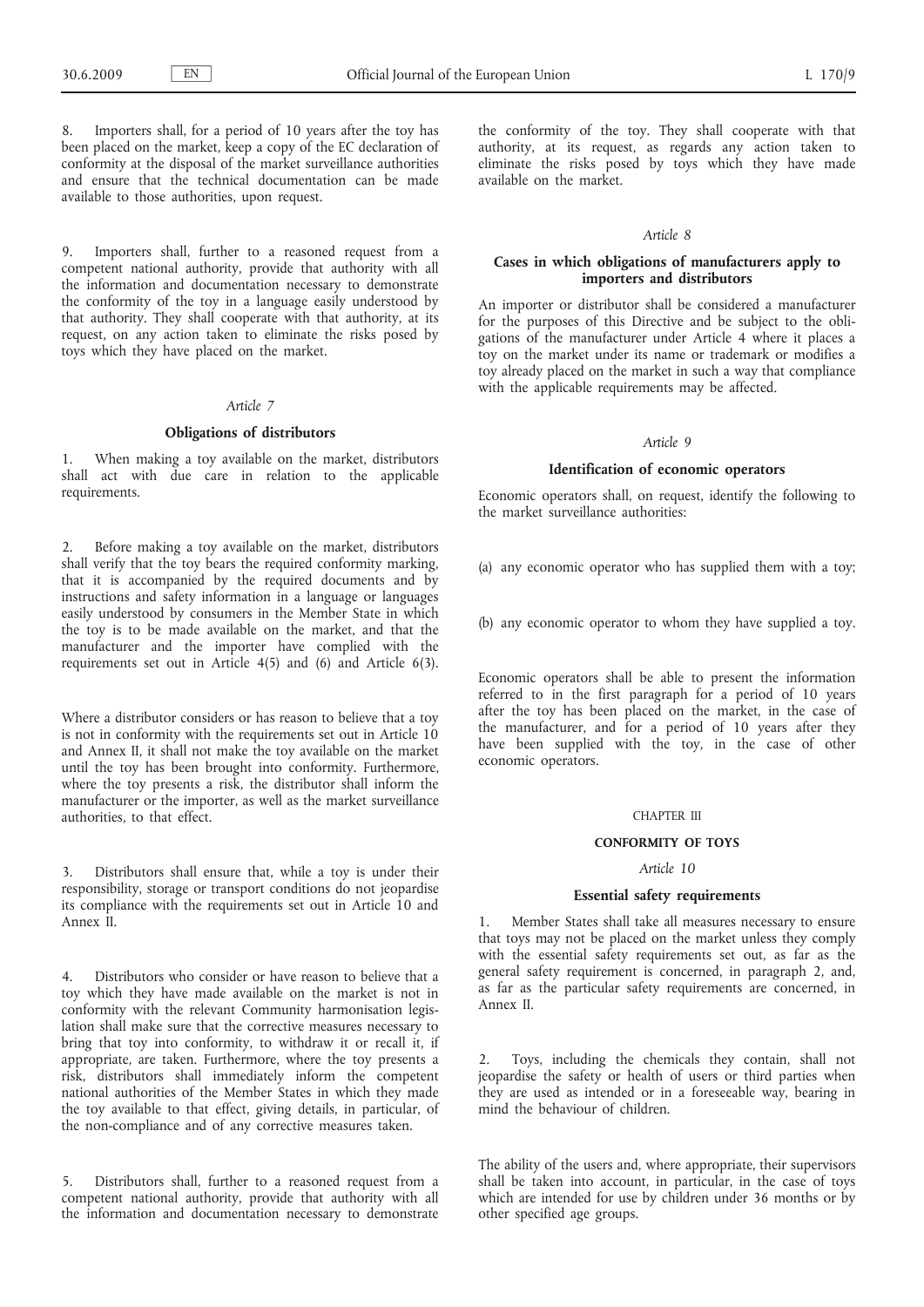Labels affixed in accordance with Article 11(2) and instructions for use which accompany toys shall draw the attention of users or their supervisors to the inherent hazards and risks of harm involved in using the toys, and to the ways of avoiding such hazards and risks.

3. Toys placed on the market shall comply with the essential safety requirements during their foreseeable and normal period of use.

## *Article 11*

#### **Warnings**

1. Where appropriate for safe use, warnings made for the purposes of Article 10(2) shall specify appropriate user limitations in accordance with Part A of Annex V.

As regards the categories of toy listed in Part B of Annex V, the warnings set out therein shall be used. The warnings set out in points 2 to 10 of Part B of Annex V shall be used as worded therein.

Toys shall not bear one or more of the specific warnings set out in Part B of Annex V where that warning conflicts with the intended use of the toy, as determined by virtue of its function, dimension and characteristics.

2. The manufacturer shall mark the warnings in a clearly visible, easily legible and understandable and accurate manner on the toy, on an affixed label or on the packaging and, if appropriate, on the instructions for use which accompany the toy. Small toys which are sold without packaging shall have appropriate warnings affixed to them.

The warnings shall be preceded by the words 'Warning' or 'Warnings', as the case may be.

Warnings which determine the decision to purchase the toy, such as those specifying the minimum and maximum ages for users and the other applicable warnings set out in Annex V, shall appear on the consumer packaging or be otherwise clearly visible to the consumer before the purchase, including in cases where the purchase is made on-line.

In accordance with Article 4(7), a Member State may, within its territory, stipulate that those warnings and the safety instructions shall be written in a language or languages easily understood by consumers, as determined by that Member State.

### *Article 12*

#### **Free movement**

Members States shall not impede the making available on the market in their territory of toys which comply with this Directive.

### *Article 13*

### **Presumption of conformity**

Toys which are in conformity with harmonised standards or parts thereof, the references of which have been published in the *Official Journal of the European Union*, shall be presumed to be in conformity with the requirements covered by those standards or parts thereof set out in Article 10 and Annex II.

### *Article 14*

### **Formal objection to a harmonised standard**

1. When a Member State or the Commission considers that a harmonised standard does not entirely satisfy the requirements which it covers and which are set out in Article 10 and Annex II, the Commission or the Member State concerned shall bring the matter before the Committee set up by Article 5 of Directive 98/34/EC, giving its arguments. The Committee shall, having consulted the relevant European standardisation bodies, deliver its opinion without delay.

2. In the light of the Committee's opinion, the Commission shall decide to publish, not to publish, to publish with restriction, to maintain, to maintain with restriction or to withdraw the references to the harmonised standard concerned in or from the *Official Journal of the European Union*.

The Commission shall inform the European standardisation body concerned and, if necessary, request the revision of the harmonised standards concerned.

## *Article 15*

### **EC declaration of conformity**

1. The EC declaration of conformity shall state that the fulfilment of the requirements set out in Article 10 and Annex II has been demonstrated.

2. The EC declaration of conformity shall as a minimum contain the elements specified in Annex III to this Directive and the relevant modules set out in Annex II to Decision No 768/2008/EC and shall be continuously updated. It shall have the model structure set out in Annex III to this Directive. It shall be translated into the language or languages required by the Member State in whose market the toy is placed or made available.

By drawing up the EC declaration of conformity, the manufacturer shall assume responsibility for the compliance of the toy.

### *Article 16*

### **General principles of the CE marking**

1. Toys made available on the market shall bear the CE marking.

The CE marking shall be subject to the general principles set out in Article 30 of Regulation (EC) No 765/2008.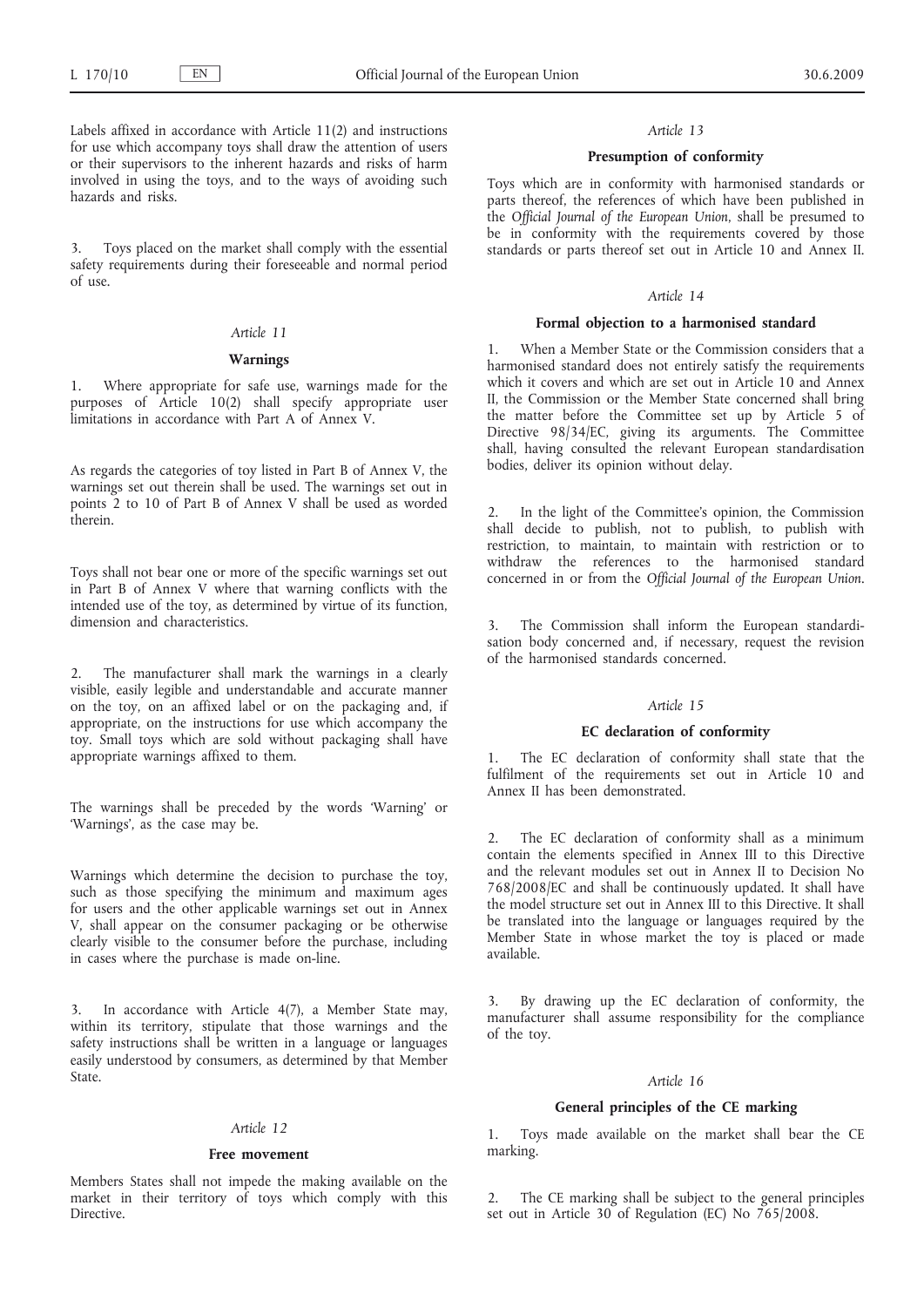3. Member States shall presume that toys bearing the CE marking comply with this Directive.

4. Toys not bearing a CE marking or which do not otherwise comply with this Directive may be shown and used at trade fairs and exhibitions, provided that they are accompanied by a sign which clearly indicates that they do not comply with this Directive and that they will not be made available in the Community before being brought into conformity.

## *Article 17*

## **Rules and conditions for affixing the CE marking**

1. The CE marking shall be affixed visibly, legibly and indelibly to the toy, to an affixed label or to the packaging. In the case of small toys and toys consisting of small parts, the CE marking may alternatively be affixed to a label or an accompanying leaflet. Where, in the case of toys sold in counter displays, that is not technically possible, and on condition that the counter display was originally used as packaging for the toy, the CE marking may be affixed to the counter display.

Where the CE marking is not visible from outside the packaging, if any, it shall as a minimum be affixed to the packaging.

2. The CE marking shall be affixed before the toy is placed on the market. It may be followed by a pictogram or any other mark indicating a special risk or use.

#### CHAPTER IV

### **CONFORMITY ASSESSMENT**

#### *Article 18*

## **Safety assessments**

Manufacturers shall, before placing a toy on the market, carry out an analysis of the chemical, physical, mechanical, electrical, flammability, hygiene and radioactivity hazards that the toy may present, as well as an assessment of the potential exposure to such hazards.

#### *Article 19*

## **Applicable conformity assessment procedures**

1. Before placing a toy on the market, manufacturers shall use the conformity assessment procedures referred to in paragraphs 2 and 3 to demonstrate that the toy complies with the requirements set out in Article 10 and Annex II.

2. If the manufacturer has applied harmonised standards, the reference number of which has been published in the *Official Journal of the European Union*, covering all relevant safety requirements for the toy, it shall use the internal production control procedure set out in Module A of Annex II to Decision No 768/2008/EC.

3. In the following cases, the toy shall be submitted to ECtype examination, as referred to in Article 20, together with the conformity to type procedure set out in Module C of Annex II to Decision No 768/2008/EC:

- (a) where harmonised standards, the reference number of which has been published in the *Official Journal of the European Union*, covering all relevant safety requirements for the toy, do not exist;
- (b) where the harmonised standards referred to in point (a) exist but the manufacturer has not applied them or has applied them only in part;
- (c) where one or more of the harmonised standards referred to in point (a) has been published with a restriction;
- (d) when the manufacturer considers that the nature, design, construction or purpose of the toy necessitate third party verification.

### *Article 20*

### **EC-type examination**

1. An application for EC-type examination, performance of that examination and issue of the EC-type examination certificate shall be carried out in accordance with the procedures set out in Module B of Annex II to Decision No 768/2008/EC.

EC-type examination shall be carried out in the manner specified in the second indent of point 2 of that Module.

In addition to those provisions, the requirements laid down in paragraphs 2 to 5 of this Article shall apply.

2. The application for an EC-type examination shall include a description of the toy and an indication of the place of manufacture, including the address.

3. When a conformity assessment body notified under Article 22 (hereinafter referred to as a 'notified body') carries out the EC-type examination, it shall evaluate, if necessary together with the manufacturer, the analysis of the hazards that the toy may present carried out by the manufacturer in accordance with Article 18.

4. The EC-type examination certificate shall include a reference to this Directive, a colour image, a clear description of the toy, including its dimensions, and a list of the tests performed, together with a reference to the relevant test report.

The EC-type examination certificate shall be reviewed whenever necessary, in particular in case of a change to the manufacturing process, the raw materials or the components of the toy, and, in any case, every five years.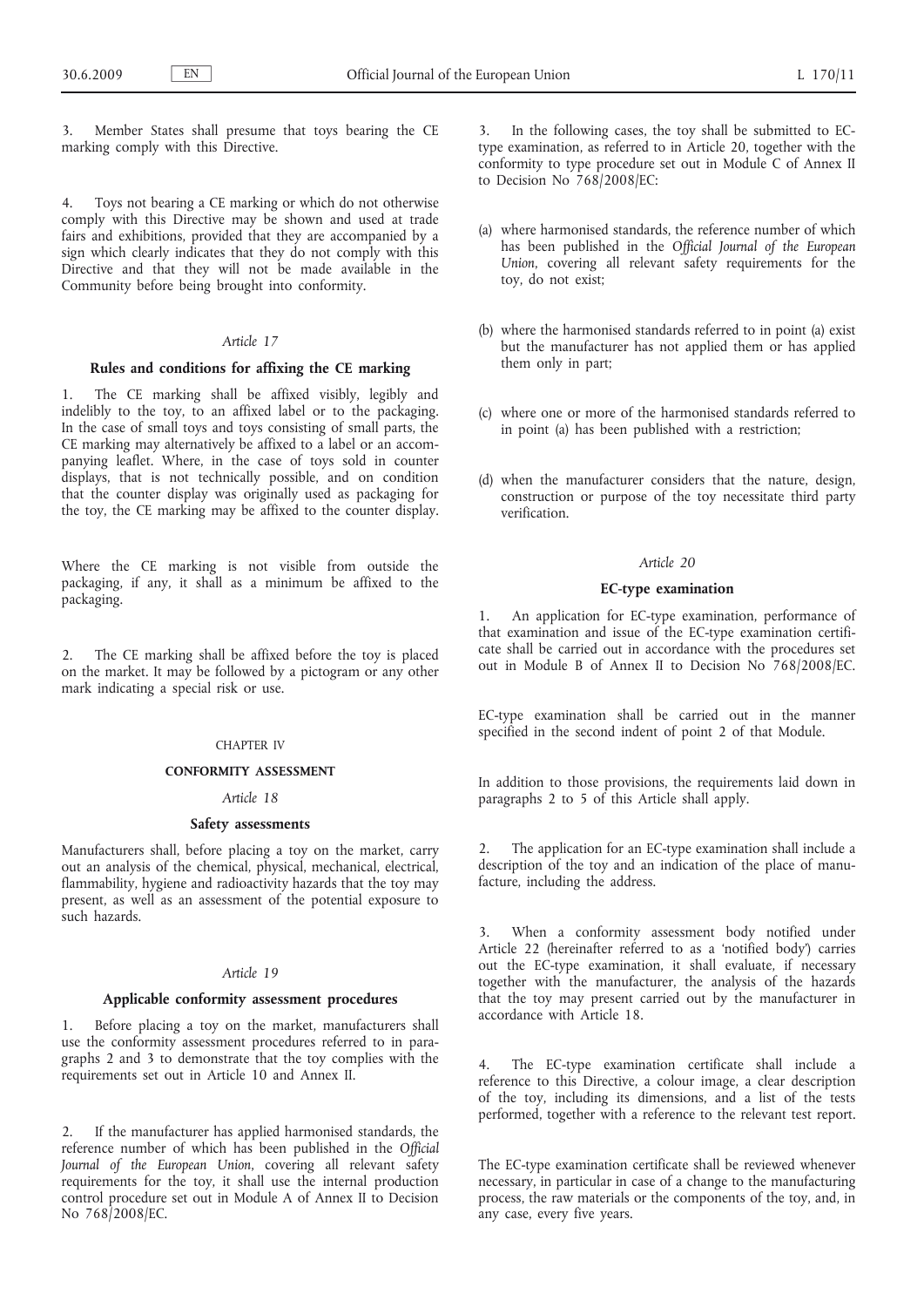The EC-type examination certificate shall be withdrawn if the toy fails to comply with the requirements set out in Article 10 and Annex II.

Member States shall ensure that their notified bodies do not grant an EC-type examination certificate for a toy in respect of which a certificate has been refused or withdrawn.

5. The technical documentation and correspondence relating to the EC-type examination procedures shall be drawn up in an official language of the Member State in which the notified body is established or in a language acceptable to that body.

## *Article 21*

#### **Technical documentation**

The technical documentation referred to in Article 4(2) shall contain all relevant data or details of the means used by the manufacturer to ensure that toys comply with the requirements set out in Article 10 and Annex II. It shall, in particular, contain the documents listed in Annex IV.

2. The technical documentation shall be drawn up in one of the official languages of the Community, subject to the requirement set out in Article 20(5).

3. Following a reasoned request from the market surveillance authority of a Member State, the manufacturer shall provide a translation of the relevant parts of the technical documentation into the language of that Member State.

When a market surveillance authority requests the technical documentation or a translation of parts thereof from a manufacturer, it may fix a deadline for receipt of such file or translation, which shall be 30 days, unless a shorter deadline is justified in the case of serious and immediate risk.

4. If the manufacturer does not comply with the requirements of paragraphs 1, 2 and 3, the market surveillance authority may require it to have a test performed by a notified body at its own expense within a specified period in order to verify compliance with the harmonised standards and essential safety requirements.

### CHAPTER V

### **NOTIFICATION OF CONFORMITY ASSESSMENT BODIES**

### *Article 22*

#### **Notification**

Member States shall notify the Commission and the other Member States of bodies authorised to carry out third-party conformity assessment tasks under Article 20.

### *Article 23*

### **Notifying authorities**

1. Member States shall designate a notifying authority that shall be responsible for setting up and carrying out the necessary procedures for the assessment and notification of conformity assessment bodies for the purposes of this Directive, and for the monitoring of notified bodies, including compliance with Article 29.

2. Member States may decide that the assessment and monitoring referred to in paragraph 1 shall be carried out by a national accreditation body within the meaning of and in accordance with Regulation (EC) No 765/2008.

3. Where the notifying authority delegates or otherwise entrusts the assessment, notification or monitoring referred to in paragraph 1 to a body which is not a governmental entity, that body shall be a legal entity and shall comply mutatis mutandis with the requirements laid down in Article 24(1) to (5). In addition, that body shall have arrangements to cover liabilities arising out of its activities.

4. The notifying authority shall take full responsibility for the tasks performed by the body referred to in paragraph 3.

#### *Article 24*

### **Requirements relating to notifying authorities**

1. Notifying authorities shall be established in such a way that no conflict of interest with a conformity assessment body occurs.

2. Notifying authorities shall be organised and operated so as to safeguard the objectivity and impartiality of their activities.

3. Notifying authorities shall be organised in such a way that each decision relating to notification of a conformity assessment body is taken by competent persons different from those who carried out the assessment.

Notifying authorities shall not offer or provide any activities that conformity assessment bodies perform, nor shall they offer or provide consultancy services on a commercial or competitive basis.

5. Notifying authorities shall safeguard the confidentiality of the information they obtain.

6. Notifying authorities shall have a sufficient number of competent personnel at their disposal for the proper performance of their tasks.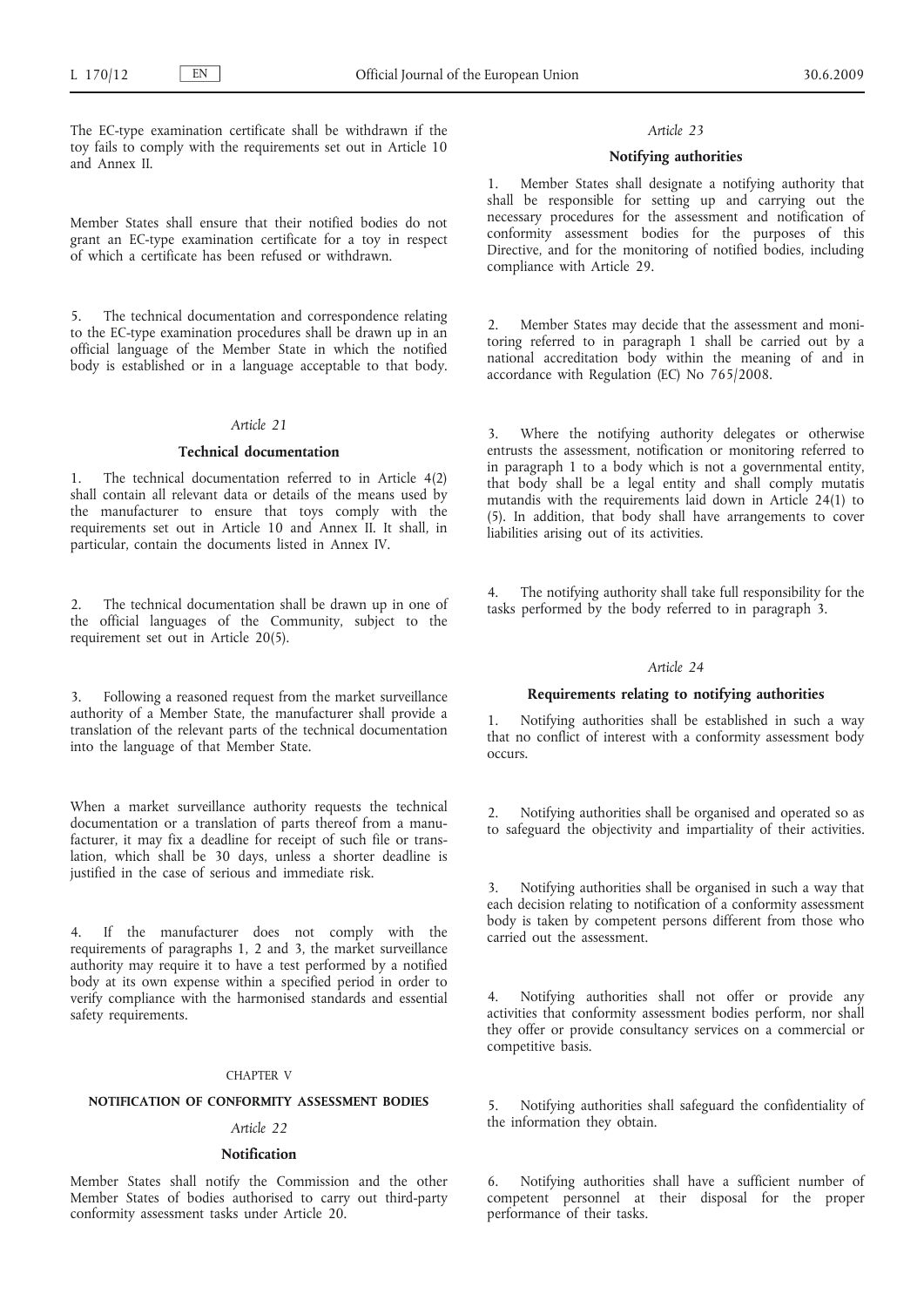### *Article 25*

### **Information obligation of notifying authorities**

Member States shall inform the Commission of their procedures for the assessment and notification of conformity assessment bodies and the monitoring of notified bodies, and of any changes thereto.

The Commission shall make that information publicly available.

## *Article 26*

## **Requirements relating to notified bodies**

1. For the purposes of notification under this Directive, a conformity assessment body shall meet the requirements laid down in paragraphs 2 to 11.

2. Conformity assessment bodies shall be established under national law and shall have legal personality.

3. A conformity assessment body shall be a third-party body independent of the organisation or the toy it assesses.

A body belonging to a business association or professional federation representing undertakings involved in the design, manufacturing, provision, assembly, use or maintenance of toys which it assesses, may, on condition that its independence and the absence of any conflict of interest are demonstrated, be considered such a body.

4. A conformity assessment body, its top level management and the personnel responsible for carrying out the conformity assessment tasks shall not be the designer, manufacturer, supplier, installer, purchaser, owner, user or maintainer of the toys which they assess, nor the authorised representative of any of those parties. This shall not preclude the use of assessed toys that are necessary for the operations of the conformity assessment body or the use of such toys for personal purposes.

A conformity assessment body, its top level management and the personnel responsible for carrying out the conformity assessment tasks shall not be directly involved in the design or manufacture, the marketing, installation, use or maintenance of those toys, or represent the parties engaged in those activities. They shall not engage in any activity that may conflict with their independence of judgement or integrity in relation to conformity assessment activities for which they are notified. This shall in particular apply to consultancy services.

Conformity assessment bodies shall ensure that the activities of their subsidiaries or subcontractors do not affect the confidentiality, objectivity or impartiality of their conformity assessment activities.

5. Conformity assessment bodies and their personnel shall carry out the conformity assessment activities with the highest degree of professional integrity and the requisite technical competence in the specific field and shall be free from all pressures and inducements, particularly financial, which might influence their judgement or the results of their conformity assessment activities, especially as regards persons or groups of persons with an interest in the results of those activities.

6. Conformity assessment bodies shall be capable of carrying out the conformity assessment tasks assigned to them by the provisions of Article 20 and in relation to which they have been notified, whether those tasks are carried out by the conformity assessment body itself or on its behalf and under its responsibility.

At all times and for each conformity assessment procedure and each kind or category of toy in relation to which it has been notified, a conformity assessment body shall have at its disposal the necessary:

- (a) personnel with technical knowledge and sufficient and appropriate experience to perform the conformity assessment tasks;
- (b) descriptions of procedures in accordance with which conformity assessment is carried out ensuring the transparency and ability of reproduction of those procedures. It shall have appropriate policies and procedures in place that distinguish between tasks it carries out as a notified body and other activities;
- (c) procedures for the performance of activities which take due account of the size of an undertaking, the sector in which it operates, its structure, the degree of complexity of the technology of the toy in question and the mass or serial nature of the production process.

A conformity assessment body shall have the means necessary to perform the technical and administrative tasks connected with the conformity assessment activities in an appropriate manner and shall have access to all necessary equipment or facilities.

7. The personnel responsible for carrying out the conformity assessment activities shall have:

- (a) sound technical and vocational training covering all the conformity assessment activities in relation to which the conformity assessment body has been notified;
- (b) satisfactory knowledge of the requirements of the assessments they carry out and adequate authority to carry out those assessments;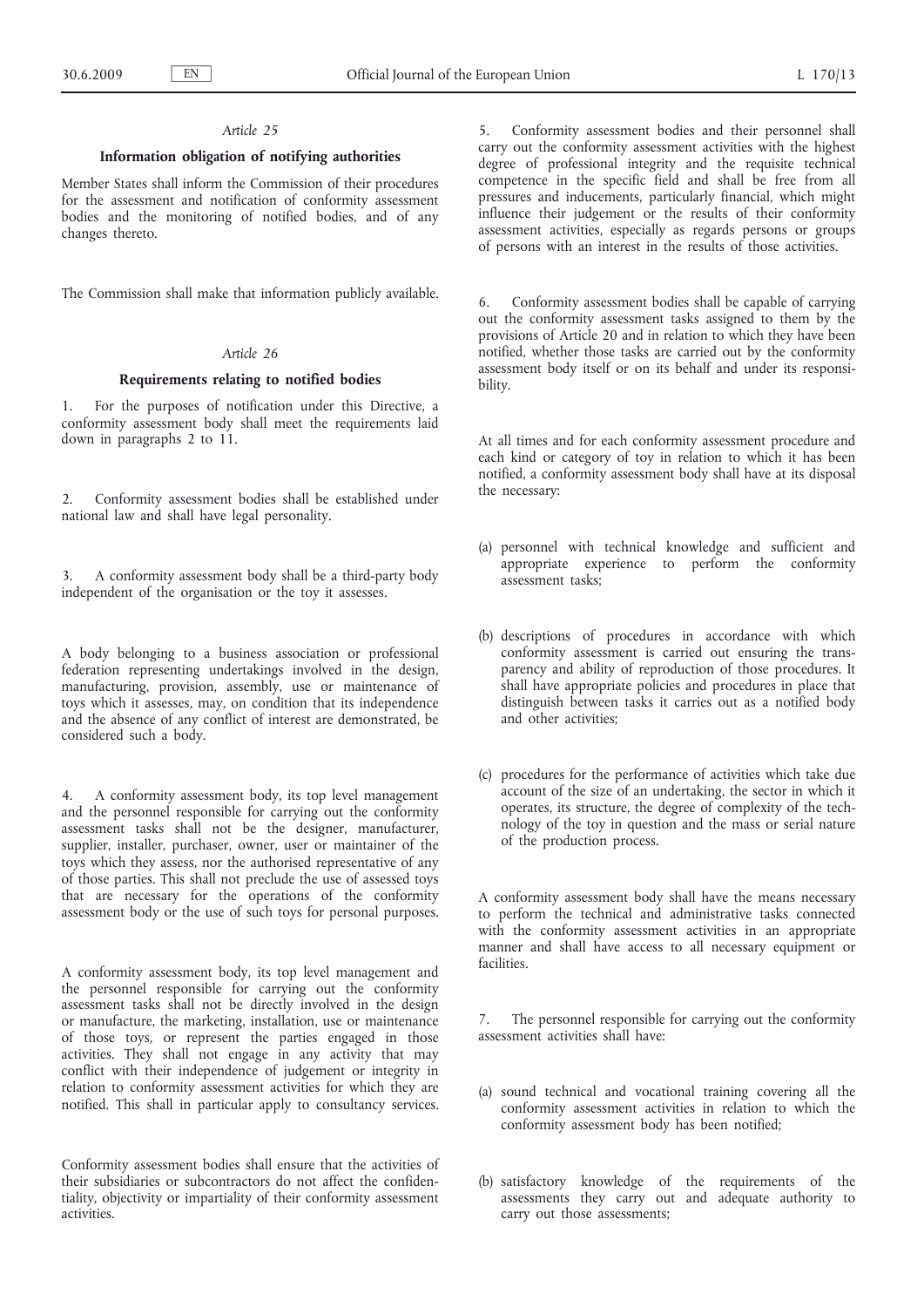- (c) appropriate knowledge and understanding of the essential requirements, of the applicable harmonised standards and of the relevant Community harmonisation legislation and of its implementing regulations;
- (d) the ability to draw up certificates, records and reports demonstrating that assessments have been carried out.

8. The impartiality of conformity assessment bodies, their top level management and assessment personnel shall be ensured.

The remuneration of the top level management and assessment personnel of a conformity assessment body shall not depend on the number of assessments carried out or on the results of those assessments.

9. Conformity assessment bodies shall take out liability insurance unless liability is assumed by the Member State in accordance with its national law, or the Member State itself is directly responsible for the conformity assessment.

10. The personnel of a conformity assessment body shall observe professional secrecy with regard to all information obtained in carrying out their tasks under Article 20 or any provision of national law giving effect to that Article, except in relation to the competent authorities of the Member State in which its activities are carried out. Proprietary rights shall be protected.

11. Conformity assessment bodies shall participate in, or ensure that their assessment personnel are informed of, the relevant standardisation activities and the activities of the notified body coordination group established under Article 38, and shall apply as general guidance the administrative decisions and documents produced as a result of the work of that group.

## *Article 27*

### **Presumption of conformity**

Where a conformity assessment body demonstrates its conformity with the criteria laid down in the relevant harmonised standards or parts thereof, the references of which have been published in the *Official Journal of the European Union*, it shall be presumed to comply with the requirements set out in Article 26 insofar as the applicable harmonised standards cover those requirements.

### *Article 28*

### **Formal objection to a harmonised standard**

Where a Member State or the Commission has a formal objection to the harmonised standards referred to in Article 27, Article 14 shall apply.

#### *Article 29*

### **Subsidiaries of and subcontracting by notified bodies**

1. Where a notified body subcontracts specific tasks connected with conformity assessment or has recourse to a subsidiary, it shall ensure that the subcontractor or the subsidiary meets the requirements set out in Article 26, and shall inform the notifying authority accordingly.

2. Notified bodies shall take full responsibility for the tasks performed by subcontractors or subsidiaries, wherever these are established.

3. Activities may be subcontracted or carried out by a subsidiary only with the agreement of the client.

4. Notified bodies shall keep at the disposal of the notifying authority the relevant documents concerning the assessment of the qualifications of the subcontractor or the subsidiary and the work carried out by them under Article 20.

#### *Article 30*

#### **Application for notification**

1. A conformity assessment body shall submit an application for notification under this Directive to the notifying authority of the Member State in which it is established.

2. The application referred to in paragraph 1 shall be accompanied by a description of the conformity assessment activities, the conformity assessment module or modules and the toy or toys for which that body claims to be competent, as well as by an accreditation certificate, where one exists, issued by a national accreditation body attesting that the conformity assessment body fulfils the requirements laid down in Article 26.

Where the conformity assessment body concerned cannot provide an accreditation certificate, it shall provide the notifying authority with the documentary evidence necessary for the verification, recognition and regular monitoring of its compliance with the requirements laid down in Article 26.

### *Article 31*

### **Notification procedure**

1. Notifying authorities may only notify conformity assessment bodies which have satisfied the requirements laid down in Article 26.

2. Notifying authorities shall notify conformity assessment bodies to the Commission and the other Member States using the electronic notification tool developed and managed by the Commission.

3. The notification shall include full details of the conformity assessment activities, the conformity assessment module or modules, toy or toys concerned and the relevant attestation of competence.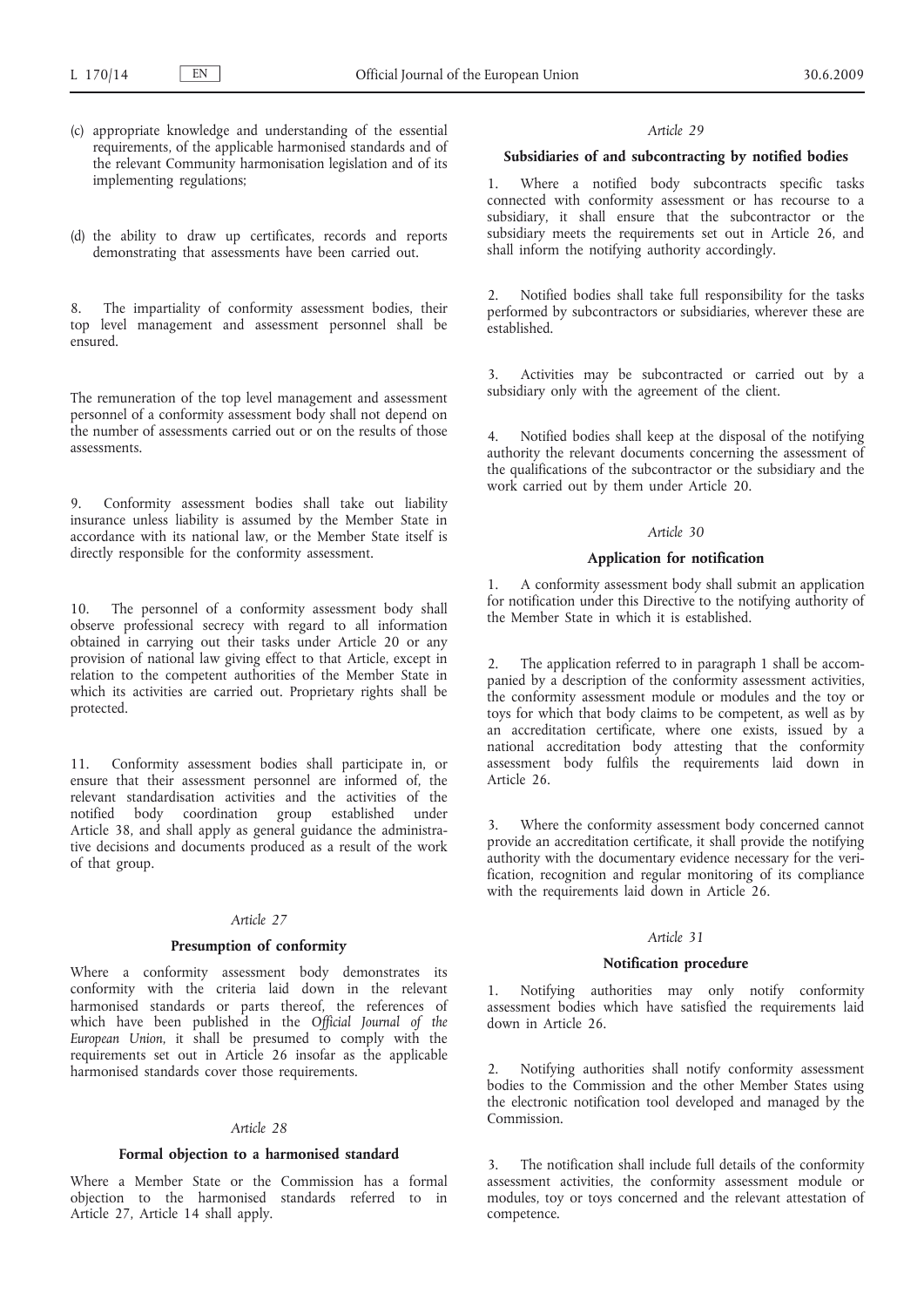4. Where a notification is not based on an accreditation certificate as referred to in Article 30(2), the notifying authority shall provide the Commission and the other Member States with documentary evidence which attests to the conformity assessment body's competence and the arrangements in place to ensure that that body will be monitored regularly and will continue to satisfy the requirements laid down in Article 26.

5. The body concerned may perform the activities of a notified body only where no objections are raised by the Commission or the other Member States within two weeks of a notification where an accreditation certificate is used or within two months of a notification where accreditation is not used.

Only such a body shall be considered a notified body for the purposes of this Directive.

6. The Commission and the other Member States shall be notified of any subsequent relevant changes to the notification.

### *Article 32*

### **Identification numbers and lists of notified bodies**

1. The Commission shall assign an identification number to each notified body.

It shall assign a single identification number even where the same body is notified under several Community acts.

The Commission shall make publicly available a list of bodies notified under this Directive, including the identification numbers that have been allocated to them and the activities for which they have been notified.

The Commission shall ensure that the list is kept up to date.

### *Article 33*

### **Changes to notifications**

Where a notifying authority has ascertained or has been informed that a notified body no longer meets the requirements laid down in Article 26, or that it is failing to fulfil its obligations, the notifying authority shall restrict, suspend or withdraw notification as appropriate, depending on the seriousness of the failure to meet those requirements or fulfil those obligations. It shall immediately inform the Commission and the other Member States accordingly.

2. In the event of restriction, suspension or withdrawal of notification, or where the notified body has ceased its activity, the notifying Member State shall take appropriate steps to ensure that the files of that body are either processed by another notified body or kept available to the responsible notifying and market surveillance authorities, at their request.

#### *Article 34*

### **Challenge to the competence of notified bodies**

1. The Commission shall investigate all cases where it doubts, or doubt is brought to its attention regarding, the competence of a notified body or the continued fulfilment by a notified body of the requirements and responsibilities to which it is subject.

2. The notifying Member State shall provide the Commission, on request, with all information relating to the basis for the notification or the maintenance of the competence of the body concerned.

3. The Commission shall ensure that all sensitive information obtained in the course of its investigations is treated confidentially.

4. Where the Commission ascertains that a notified body does not meet or no longer meets the requirements for notification, it shall inform the notifying Member State accordingly and request it to take the necessary corrective measures, including de-notification if necessary.

### *Article 35*

## **Operational obligations of notified bodies**

1. Notified bodies shall carry out conformity assessments in accordance with the conformity assessment procedure provided for in Article 20.

2. Conformity assessments shall be carried out in a proportionate manner, avoiding unnecessary burdens for economic operators. Conformity assessment bodies shall perform their activities taking due account of the size of an undertaking, the sector in which it operates, its structure, the degree of complexity of the technology of the toy in question and the mass or serial nature of the production process.

In so doing, they shall nevertheless respect the degree of rigour and the level of protection required for the compliance of the toy with this Directive.

3. Where a notified body finds that the requirements set out in Article 10 and Annex II or in corresponding harmonised standards have not been met by a manufacturer, it shall require that manufacturer to take appropriate corrective measures and shall not issue the EC-type examination certificate as referred to in Article 20(4).

Where, in the course of the monitoring of conformity following the issue of a EC-type examination certificate, a notified body finds that a toy is no longer in compliance, it shall require the manufacturer to take appropriate corrective measures, and shall suspend or withdraw the EC-type examination certificate if necessary.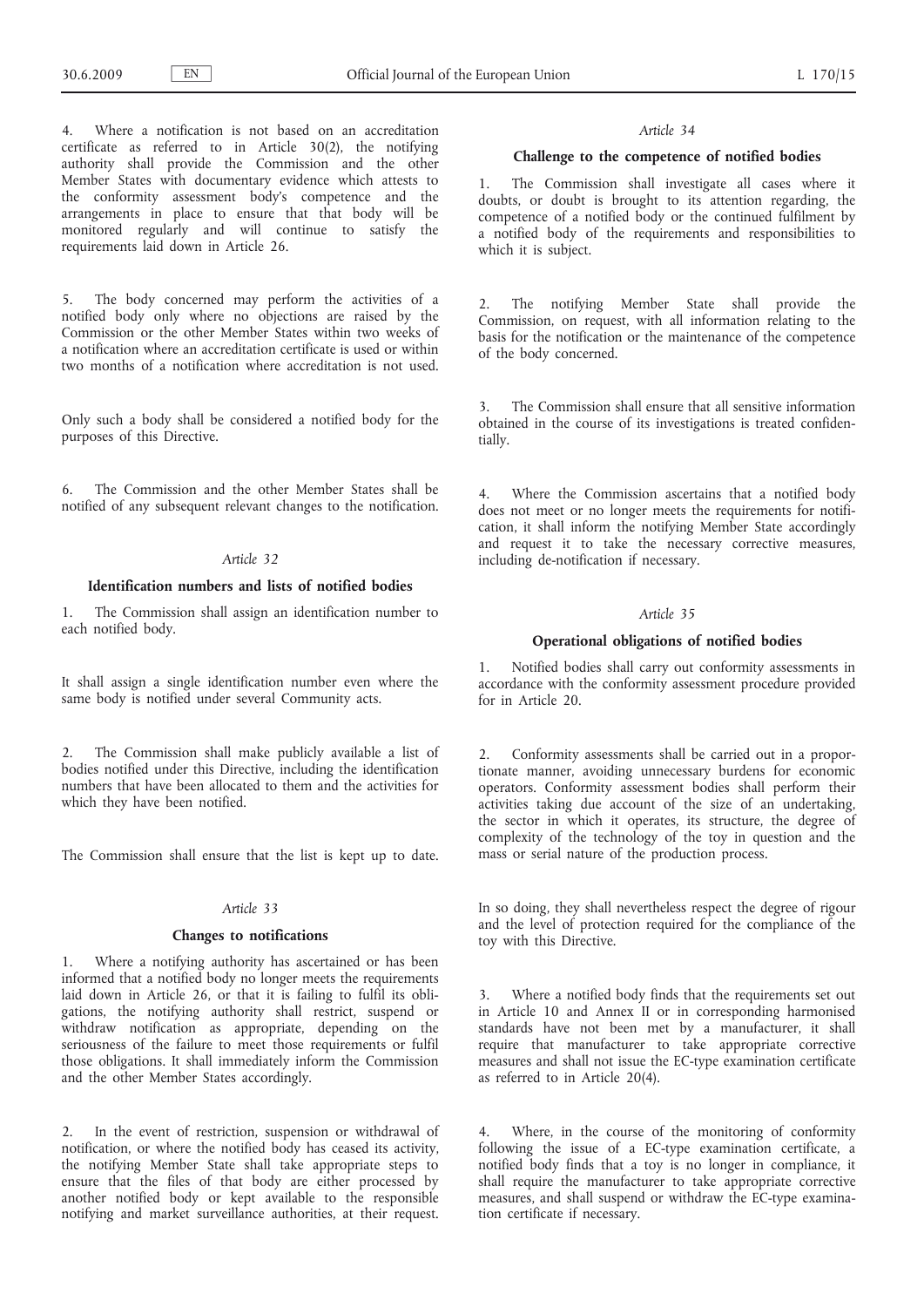5. Where corrective measures are not taken or do not have the required effect, the notified body shall restrict, suspend or withdraw any EC-type examination certificates, as appropriate.

### *Article 36*

### **Information obligation of notified bodies**

1. Notified bodies shall inform the notifying authority of the following:

- (a) any refusal, restriction, suspension or withdrawal of an ECtype examination certificate;
- (b) any circumstances affecting the scope of and conditions for notification;
- (c) any request for information which they have received from market surveillance authorities regarding conformity assessment activities;
- (d) on request, conformity assessment activities performed within the scope of their notification, and any other activity performed, including cross-border activities and subcontracting.

2. Notified bodies shall provide the other bodies notified under this Directive which carry out similar conformity assessment activities covering the same toys with relevant information on issues relating to negative and, on request, positive conformity assessment results.

## *Article 37*

## **Exchange of experience**

The Commission shall provide for the organisation of exchange of experience between the Member States' national authorities responsible for notification policy.

### *Article 38*

#### **Coordination of notified bodies**

The Commission shall ensure that appropriate coordination and cooperation between bodies notified under this Directive are put in place and properly operated in the form of a sectoral group or groups of notified bodies.

Member States shall ensure that the bodies notified by them participate in the work of that group or groups, directly or by means of designated representatives.

#### CHAPTER VI

### **OBLIGATIONS AND POWERS OF MEMBER STATES**

## *Article 39*

### **Precautionary principle**

When competent authorities of the Member States take measures as provided for in this Directive, and in particular those referred to in Article 40, they shall take due account of the precautionary principle.

## *Article 40*

### **General obligation to organise market surveillance**

Member States shall organise and perform surveillance of toys placed on the market in accordance with Articles 15 to 29 of Regulation (EC) No 765/2008. In addition to those Articles, Article 41 of this Directive shall apply.

#### *Article 41*

### **Instructions to the notified body**

1. Market surveillance authorities may request a notified body to provide information relating to any EC-type examination certificate which that body has issued or withdrawn, or which relates to any refusal to issue such a certificate, including the test reports and technical documentation.

2. If a market surveillance authority finds that a toy is not in conformity with the requirements set out in Article 10 and Annex II, it shall, where appropriate, instruct the notified body to withdraw the EC-type examination certificate in respect of that toy.

3. Where necessary, and in particular in the cases specified in the second subparagraph of Article 20(4), the market surveillance authority shall instruct the notified body to review the EC-type examination certificate.

### *Article 42*

### **Procedure for dealing with toys presenting a risk at national level**

1. Where the market surveillance authorities of one Member State have taken action pursuant to Article 20 of Regulation (EC) No 765/2008, or where they have sufficient reason to believe that a toy covered by this Directive presents a risk to the health or safety of persons, they shall carry out an evaluation in relation to the toy concerned covering all the requirements laid down in this Directive. The relevant economic operators shall cooperate as necessary with the market surveillance authorities.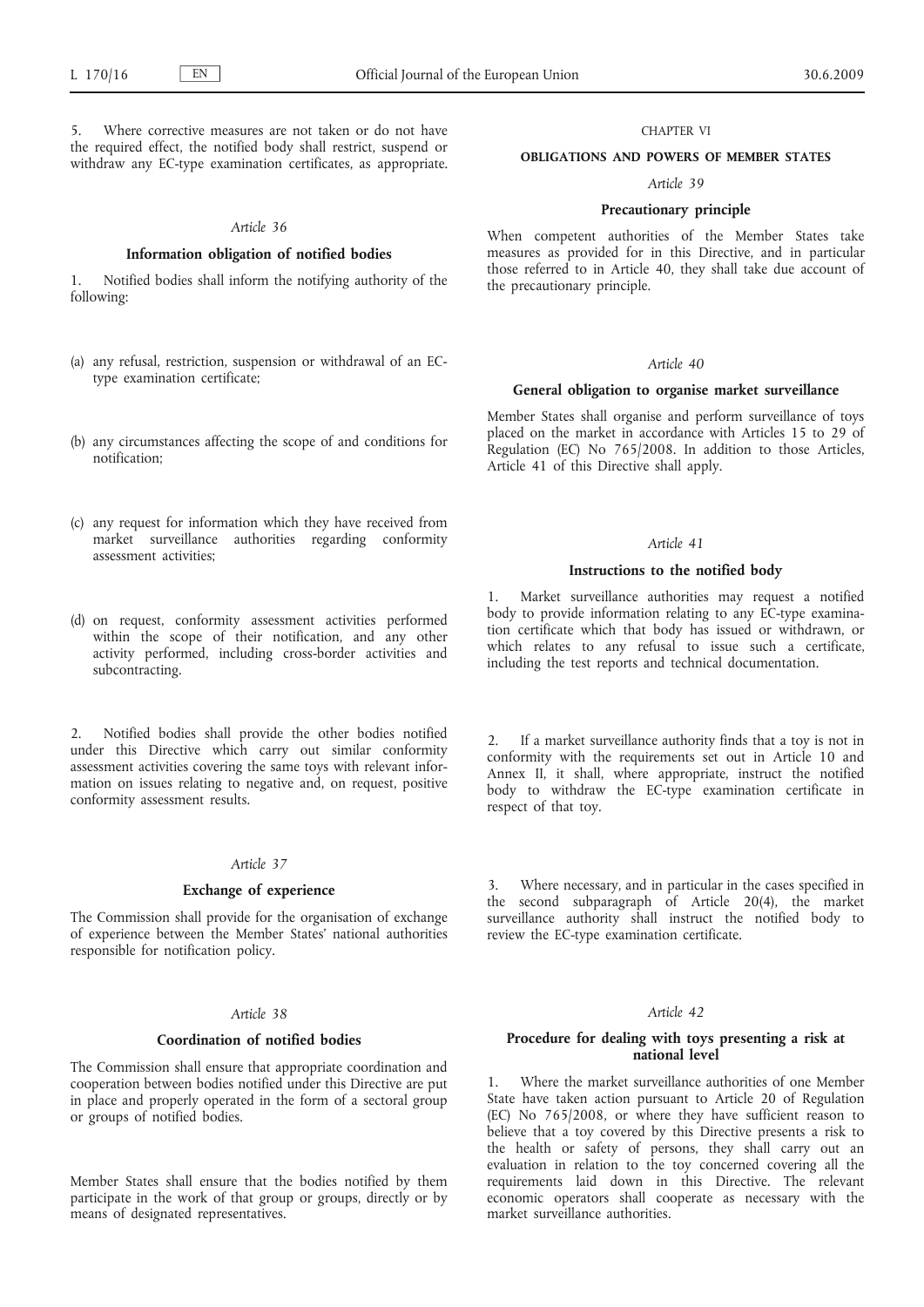Where, in the course of that evaluation, the market surveillance authorities find that the toy does not comply with the requirements laid down in this Directive, they shall without delay require the relevant economic operator to take appropriate corrective action to bring the toy into compliance with those requirements, to withdraw the toy from the market, or to recall it within a reasonable period, commensurate with the nature of the risk, as they may prescribe.

The market surveillance authorities shall inform the relevant notified body accordingly.

Article 21 of Regulation (EC) No 765/2008 shall apply to the measures referred in the second subparagraph of this paragraph.

2. Where the market surveillance authorities consider that non-compliance is not restricted to their national territory, they shall inform the Commission and the other Member States of the results of the evaluation and of the actions which they have required the relevant economic operator to take.

The relevant economic operator shall ensure that appropriate corrective action is taken in respect of toys which that operator has made available on the Community market.

Where the relevant economic operator does not take adequate corrective action within the period referred to in the second subparagraph of paragraph 1, the market surveillance authorities shall take appropriate provisional measures to prohibit or restrict the toy being made available on their national market, to withdraw the toy from that market or to recall it.

They shall inform the Commission and the other Member States, without delay, of those measures.

5. The information referred to in paragraph 4 shall include all available details, in particular the data necessary for the identification of the non-compliant toy, the origin of the toy, the nature of the alleged non-compliance and the risk involved, the nature and duration of the national measures taken and the arguments put forward by the relevant economic operator. In particular, the market surveillance authorities shall indicate whether the non-compliance is due to either:

- (a) failure of the toy to meet requirements relating to the health or safety of persons; or
- (b) shortcomings in the harmonised standards referred to in Article 13 conferring a presumption of conformity.

6. Member States other than the Member State initiating the procedure shall without delay inform the Commission and the other Member States of any measures adopted and of any additional information at their disposal relating to the noncompliance of the toy concerned, and, in the event of disagreement with the notified national measure, of their objections.

Where, within three months of receipt of the information referred to in paragraph 4, no objection has been raised by either a Member State or the Commission in respect of a provisional measure taken by a Member State, that measure shall be deemed to be justified.

8. Member States shall ensure that appropriate restrictive measures are taken in respect of the toy concerned, such as withdrawal of the toy from their market, without delay.

## *Article 43*

## **Community safeguard procedure**

1. Where, on completion of the procedure set out in Article 42(3) and (4), objections are raised against a measure taken by a Member State, or where the Commission considers a national measure to be contrary to Community legislation, the Commission shall without delay enter into consultation with the Member States and the relevant economic operator or operators and shall evaluate the national measure.

On the basis of the results of that evaluation, the Commission shall decide whether the national measure is justified or not.

The Commission shall address its decision to all Member States and shall immediately communicate it to them and the relevant economic operator or operators.

If the national measure is considered justified, all Member States shall take the measures necessary to ensure that the noncompliant toy is withdrawn from their market, and shall inform the Commission accordingly.

If the national measure is considered unjustified, the Member State concerned shall withdraw it.

3. Where the national measure is considered to be justified and the non-compliance of the toy is attributed to shortcomings in the harmonised standards referred to in Article 42(5)(b), the Commission shall inform the relevant European standardisation body or bodies and shall bring the matter before the Committee set up by Article 5 of Directive 98/34/EC. That Committee shall consult the relevant European standardisation body or bodies and deliver its opinion without delay.

## *Article 44*

## **Exchange of information — Community Rapid Information Exchange System**

If a measure referred to in Article 42(4) is a type of measure which is required under Article 22 of Regulation (EC) No 765/2008 to be notified through the Community Rapid Information Exchange System, it shall not be necessary to make a separate notification under Article 42(4) of this Directive, provided that the following conditions are met: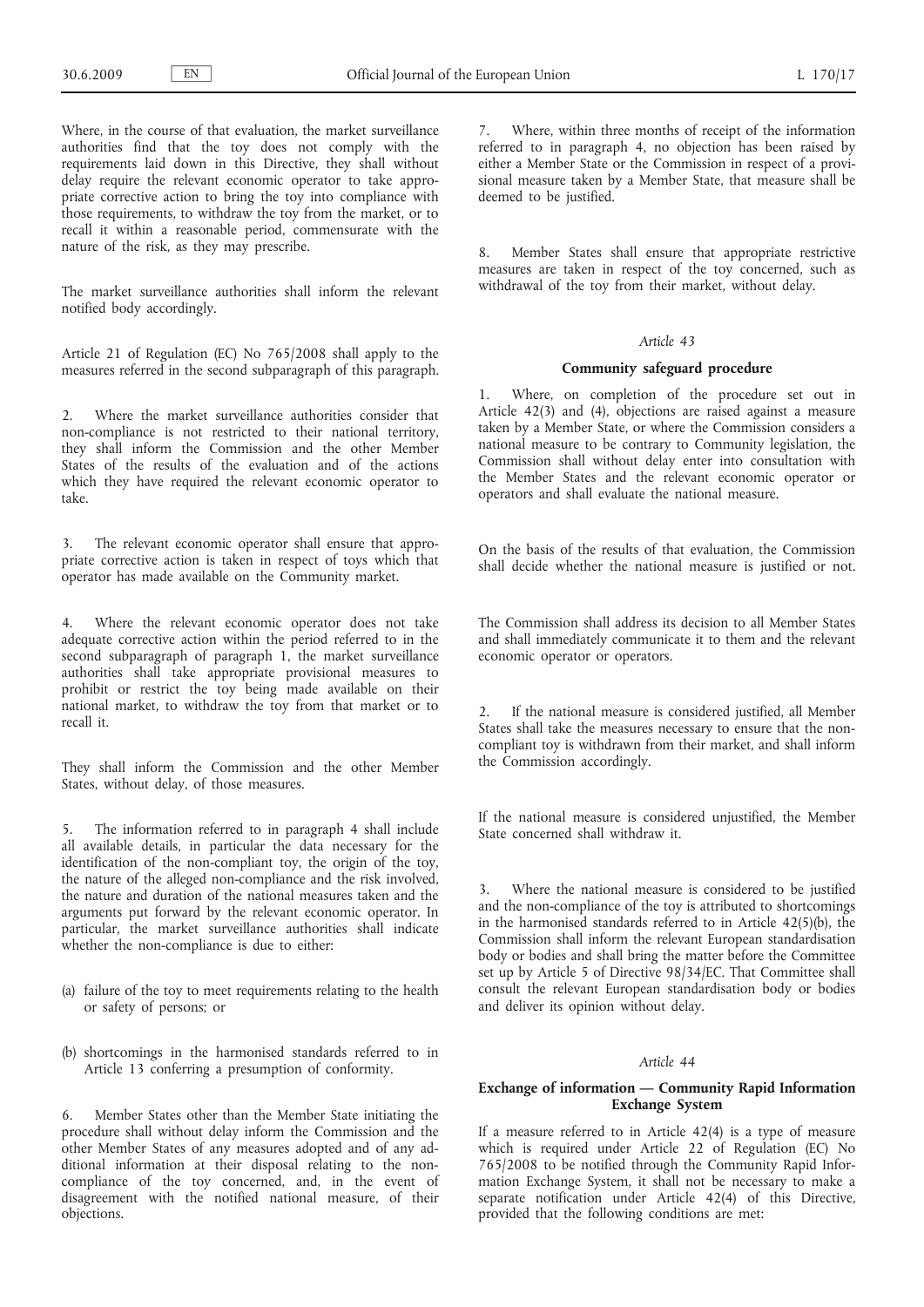- (a) the Community Rapid Information Exchange notification indicates that the notification of the measure is also required by this Directive;
- (b) the supporting evidence referred to in Article 42(5) is enclosed with the Community Rapid Information Exchange notification.

### *Article 45*

### **Formal non-compliance**

1. Without prejudice to Article 42, where a Member State makes one of the following findings, it shall require the relevant economic operator to put an end to the non-compliance concerned:

- (a) that the CE marking has been affixed in violation of Article 16 or 17;
- (b) that the CE marking has not been affixed;
- (c) that the EC declaration of conformity has not been drawn up;
- (d) that the EC declaration of conformity has not been drawn up correctly;
- (e) that technical documentation is either not available or not complete.

2. Where the non-compliance referred to in paragraph 1 persists, the Member State concerned shall take appropriate measures to restrict or prohibit the toy being made available on the market, or shall ensure that it is recalled or withdrawn from the market.

### CHAPTER VII

### **COMMITTEE PROCEDURES**

#### *Article 46*

### **Amendments and implementing measures**

1. The Commission may, for the purposes of adapting them to technical and scientific developments, amend the following:

(a) Annex I;

(b) points 11 and 13 of Part III of Annex II;

(c) Annex V.

Those measures, designed to amend non-essential elements of this Directive, shall be adopted in accordance with the regulatory procedure with scrutiny referred to in Article 47(2).

2. The Commission may adopt specific limit values for chemicals used in toys intended for use by children under 36 months or in other toys intended to be placed in the mouth, taking into account the packaging requirements for food as laid

down in Regulation (EC) No 1935/2004 and the related specific measures for particular materials, as well as the differences between toys and materials which come into contact with food. The Commission shall amend Appendix C to Annex II to this Directive accordingly. Those measures, designed to amend non-essential elements of this Directive by supplementing it, shall be adopted in accordance with the regulatory procedure with scrutiny referred to in Article 47(2) of this Directive.

3. The Commission may decide upon the use in toys of substances or mixtures that are classified as carcinogenic, mutagenic or toxic for reproduction of the categories laid down in Section 5 of Appendix B to Annex II and have been evaluated by the relevant Scientific Committee, and may amend Appendix A to Annex II accordingly. Those measures, designed to amend non-essential elements of this Directive by supplementing it, shall be adopted in accordance with the regulatory procedure with scrutiny referred to in Article 47(2).

#### *Article 47*

#### **Committee procedure**

1. The Commission shall be assisted by a committee.

2. Where reference is made to this paragraph, Article 5a(1) to (4) and Article 7 of Decision  $1999/468/EC$  shall apply, having regard to the provisions of Article 8 thereof.

#### CHAPTER VIII

### **SPECIFIC ADMINISTRATIVE PROVISIONS**

### *Article 48*

### **Reporting**

By 20 July 2014 and every five years thereafter, Member States shall send the Commission a report on the application of this Directive.

That report shall contain an evaluation of the situation concerning the safety of toys and of the effectiveness of this Directive, as well as a presentation of the market surveillance activities performed by that Member State.

The Commission shall draw up and publish a summary of the national reports.

### *Article 49*

### **Transparency and confidentiality**

When the competent authorities of the Member States and the Commission adopt measures under this Directive, the requirements of transparency and confidentiality provided for in Article 16 of Directive 2001/95/EC shall apply.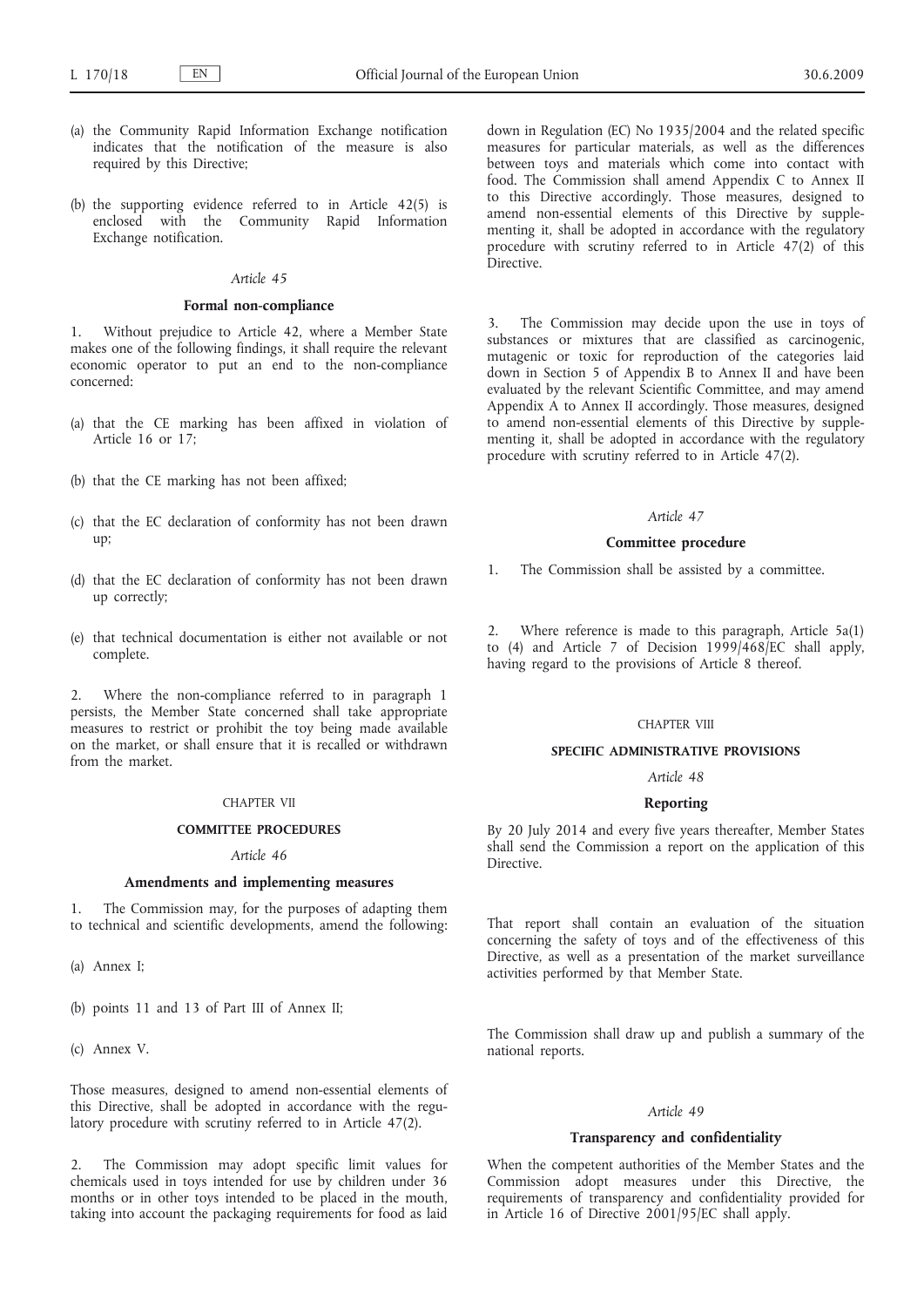## *Article 50*

### **Motivation of measures**

Any measure taken pursuant to this Directive to prohibit or restrict the placing on the market of a toy, to withdraw a toy or to recall a toy from the market shall state the exact grounds on which it is based.

Such a measure shall be notified without delay to the party concerned, which shall at the same time be informed of the remedies available to it under the laws in force in the Member State in question and of the time limits applicable to them.

#### *Article 51*

#### **Penalties**

Member States shall lay down rules on penalties for economic operators, which may include criminal sanctions for serious infringements, applicable to infringements of the national provisions adopted pursuant to this Directive, and shall take all measures necessary to ensure that they are implemented.

The penalties provided for shall be effective, proportionate and dissuasive and may be increased if the relevant economic operator has previously committed a similar infringement of this Directive.

The Member States shall notify the Commission of those rules by 20 July 2011, and shall notify it without delay of any subsequent amendment to them.

#### CHAPTER IX

### **FINAL AND TRANSITIONAL PROVISIONS**

## *Article 52*

## **Application of Directives 85/374/EEC and 2001/95/EC**

1. This Directive is without prejudice to Directive 85/374/EEC.

Directive 2001/95/EC shall apply to toys in accordance with Article 1(2) thereof.

### *Article 53*

### **Transitional periods**

1. Member States shall not impede the making available on the market of toys which are in accordance with Directive 88/378/EEC and which were placed on the market before 20 July 2011.

In addition to the requirement of paragraph 1, Member States shall not impede the making available on the market of toys which are in accordance with the requirements of this Directive, except those set out in Part III of Annex II, provided that such toys meet the requirements set out in Part 3 of Annex II to Directive 88/378/EEC and were placed on the market before 20 July 2013.

#### *Article 54*

### **Transposition**

Member States shall bring into force the laws, regulations and administrative provisions necessary to comply with this Directive by 20 January 2011. They shall forthwith inform the Commission thereof.

They shall apply those measures with effect from 20 July 2011.

When Member States adopt those measures, they shall contain a reference to this Directive or shall be accompanied by such a reference on the occasion of their official publication. The methods of making such reference shall be laid down by Member States.

Member States shall communicate to the Commission the provisions of national law which they adopt in the field covered by this Directive.

#### *Article 55*

### **Repeal**

Directive 88/378/EEC, except Article 2(1) and Part 3 of Annex II, is repealed with effect from 20 July 2011. Article 2(1) thereof and Part 3 of Annex II thereto are repealed with effect from 20 July 2013.

References to the repealed Directive shall be construed as references to this Directive.

### *Article 56*

## **Entry into force**

This Directive shall enter into force on the 20th day following its publication in the *Official Journal of the European Union*.

### *Article 57*

### **Addressees**

This Directive is addressed to the Member States.

Done at Brussels, 18 June 2009.

*For the European Parliament The President* H.-G. PÖTTERING

*For the Council The President* Š. FÜLE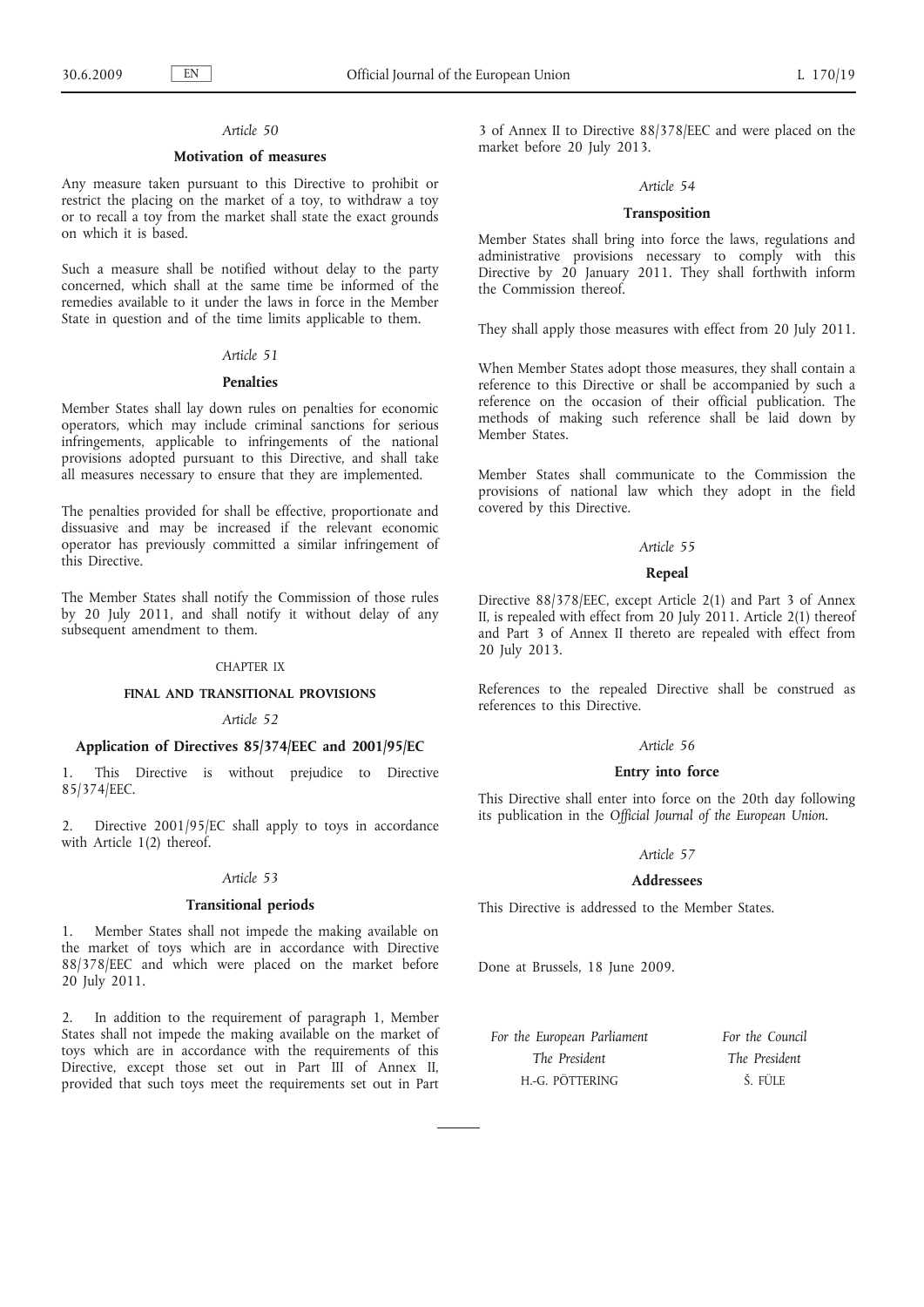### *ANNEX I*

#### **List of products that, in particular, are not considered as toys within the meaning of this Directive**

(as referred to in Article 2(1))

- 1. Decorative objects for festivities and celebrations
- 2. Products for collectors, provided that the product or its packaging bears a visible and legible indication that it is intended for collectors of 14 years of age and above. Examples of this category are:
	- (a) detailed and faithful scale models;
	- (b) kits for the assembly of detailed scale models;
	- (c) folk dolls and decorative dolls and other similar articles;
	- (d) historical replicas of toys; and
	- (e) reproductions of real fire arms.
- 3. Sports equipment, including roller skates, inline skates, and skateboards intended for children with a body mass of more than 20 kg
- 4. Bicycles with a maximum saddle height of more than 435 mm, measured as the vertical distance from the ground to the top of the seat surface, with the seat in a horizontal position and with the seat pillar set to the minimum insertion mark
- 5. Scooters and other means of transport designed for sport or which are intended to be used for travel on public roads or public pathways
- 6. Electrically driven vehicles which are intended to be used for travel on public roads, public pathways, or the pavement thereof
- 7. Aquatic equipment intended to be used in deep water, and swimming learning devices for children, such as swim seats and swimming aids
- 8. Puzzles with more than 500 pieces
- 9. Guns and pistols using compressed gas, with the exception of water guns and water pistols, and bows for archery over 120 cm long
- 10. Fireworks, including percussion caps which are not specifically designed for toys
- 11. Products and games using sharp-pointed missiles, such as sets of darts with metallic points
- 12. Functional educational products, such as electric ovens, irons or other functional products operated at a nominal voltage exceeding 24 volts which are sold exclusively for teaching purposes under adult supervision
- 13. Products intended for use for educational purposes in schools and other pedagogical contexts under the surveillance of an adult instructor, such as science equipment
- 14. Electronic equipment, such as personal computers and game consoles, used to access interactive software and their associated peripherals, unless the electronic equipment or the associated peripherals are specifically designed for and targeted at children and have a play value on their own, such as specially designed personal computers, key boards, joy sticks or steering wheels
- 15. Interactive software, intended for leisure and entertainment, such as computer games, and their storage media, such as CDs
- 16. Babies' soothers
- 17. Child-appealing luminaires
- 18. Electrical transformers for toys
- 19. Fashion accessories for children which are not for use in play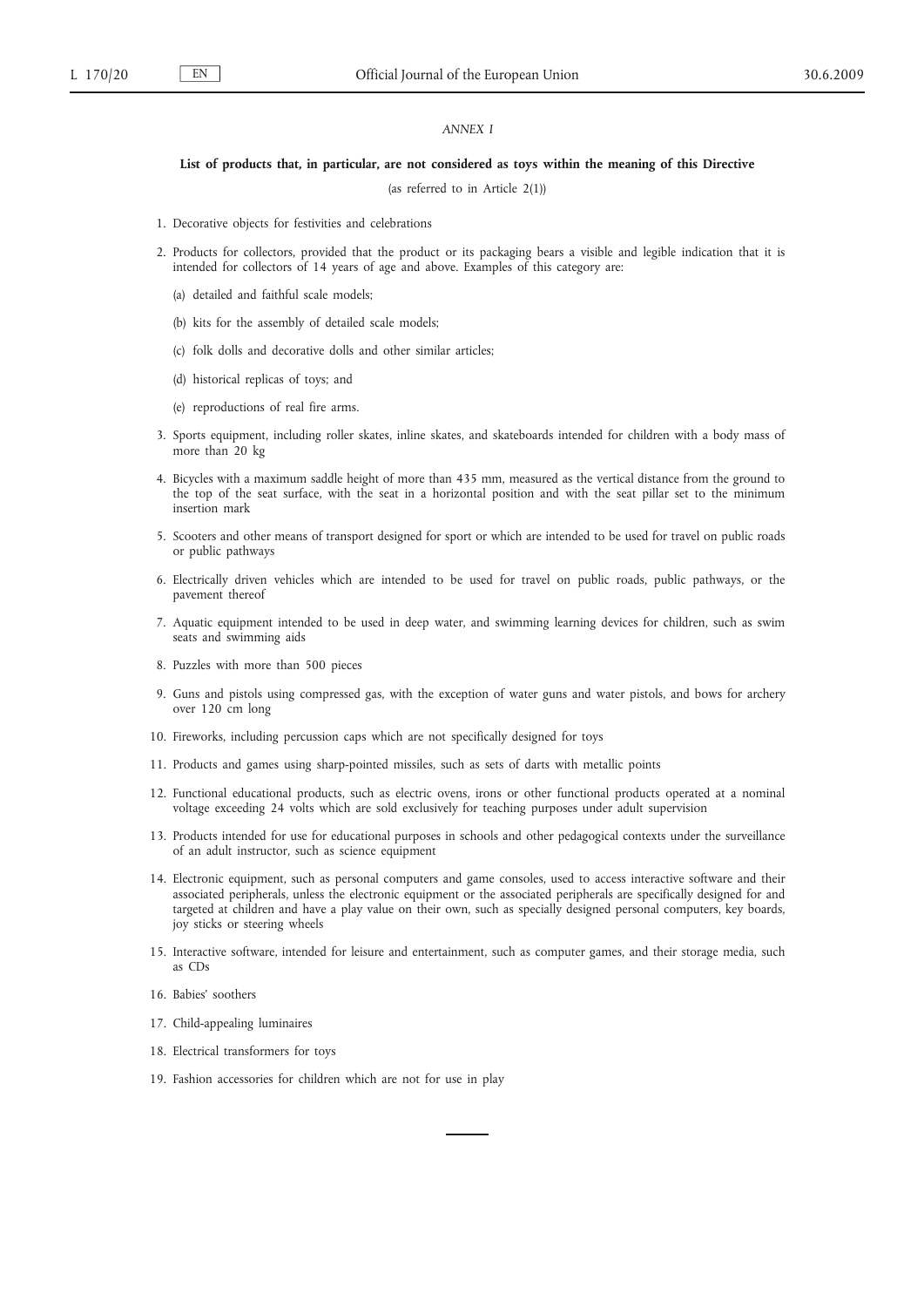### *ANNEX II*

### **PARTICULAR SAFETY REQUIREMENTS**

#### I. **Physical and Mechanical Properties**

- 1. Toys and their parts and, in the case of fixed toys, their anchorages, must have the requisite mechanical strength and, where appropriate, stability to withstand the stresses to which they are subjected during use without breaking or becoming liable to distortion at the risk of causing physical injury.
- 2. Accessible edges, protrusions, cords, cables and fastenings on toys must be designed and manufactured in such a way that the risks of physical injury from contact with them are reduced as far as possible.
- 3. Toys must be designed and manufactured in such a way as not to present any risk or only the minimum risk inherent to their use which could be caused by the movement of their parts.
- 4. (a) Toys and their parts must not present a risk of strangulation.
	- (b) Toys and their parts must not present a risk of asphyxiation by closing off the flow of air as a result of airway obstruction external to the mouth and nose.
	- (c) Toys and their parts must be of such dimensions as to not present a risk of asphyxiation by closing off the flow of air as a result of internal airway obstruction by objects wedged in the mouth or pharynx or lodged over the entrance to the lower airways.
	- (d) Toys, which are clearly intended for use by children under 36 months, and their component parts and any of their detachable parts must be of such dimensions as to prevent their being swallowed or inhaled. This also applies to other toys which are intended to be put in the mouth, and to their component parts and any of their detachable parts.
	- (e) The packaging in which toys are contained for retail sale must not present a risk of strangulation or asphyxiation caused by airway obstruction external to the mouth and nose.
	- (f) Toys contained within food or co-mingled with food must have their own packaging. This packaging, as it is supplied, must be of such dimensions as to prevent its being swallowed and/or inhaled.
	- (g) Toy packaging, as referred to in points (e) and (f), which is spherical, egg-shaped or ellipsoidal, and any detachable parts of this or of cylindrical toy packaging with rounded ends, must be of such dimensions as to prevent it from causing airway obstruction by being wedged in the mouth or pharynx or lodged over the entrance to the lower airways.
	- (h) Toys firmly attached to a food product at the moment of consumption, in such a way that the food product needs to be consumed in order to get direct access to the toy, shall be prohibited. Parts of toys otherwise directly attached to a food product shall fulfil the requirements set out in points (c) and (d).
- 5. Aquatic toys must be designed and manufactured so as to reduce as far as possible, taking into account the recommended use of the toy, any risk of loss of buoyancy of the toy and loss of support afforded to the child.
- 6. Toys which it is possible to get inside and which thereby constitute an enclosed space for occupants must have a means of exit which the intended user can open easily from the inside.
- 7. Toys conferring mobility on their users must, as far as possible, incorporate a braking system which is suited to the type of toy and is commensurate with the kinetic energy generated by it. Such a system must be easy for the user to operate without risk of ejection or physical injury for the user or for third parties.

The maximum design speed of electrically driven ride-on toys must be limited so as to minimise the risk of injury.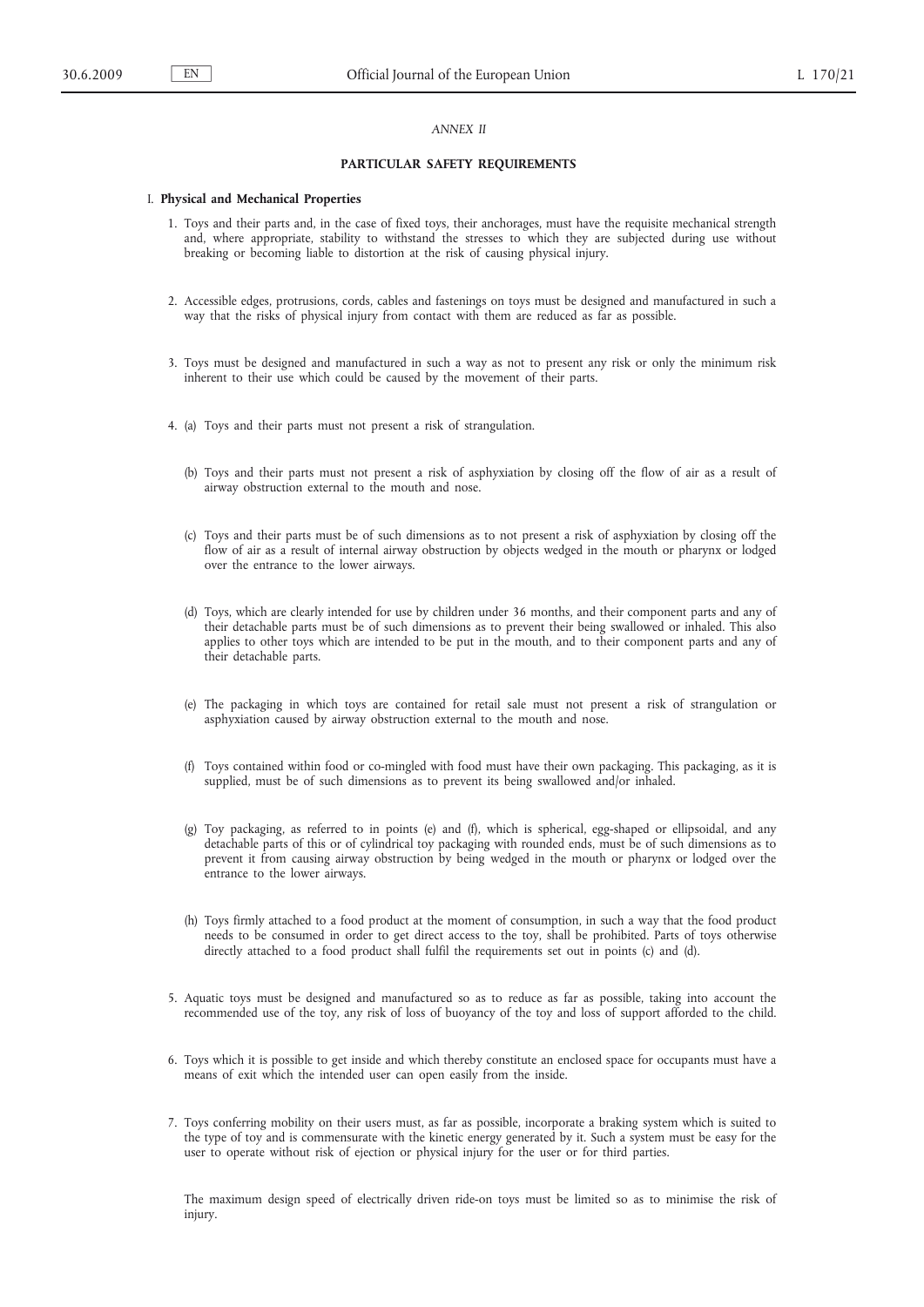- 8. The form and composition of projectiles and the kinetic energy they may generate when fired from a toy designed for that purpose must be such that, taking into account the nature of the toy, there is no risk of physical injury to the user or to third parties.
- 9. Toys must be manufactured so as to ensure that:
	- (a) the maximum and minimum temperature of any accessible surfaces does not cause injury when touched; and
	- (b) liquids and gases contained within the toy do not reach temperatures or pressures which are such that their escape from the toy, other than for reasons essential to the proper functioning of the toy, might cause burns, scalds or other physical injury.
- 10. Toys which are designed to emit a sound shall be designed and manufactured in such a way in terms of the maximum values for impulse noise and continuous noise that the sound from them is not able to impair children's hearing.
- 11. Activity toys shall be manufactured so as to reduce the risk of crushing or trapping of body parts or trapping of clothing and of falls, impacts and drowning as far as possible. In particular, any surface of such a toy accessible for one or more children to play on shall be designed to bear their load.

#### II. **Flammability**

- 1. Toys must not constitute a dangerous flammable element in the child's environment. They must therefore be composed of materials which fulfil one or more of the following conditions:
	- (a) they do not burn if directly exposed to a flame or spark or other potential source of fire;
	- (b) they are not readily flammable (the flame goes out as soon as the fire cause disappears);
	- (c) if they do ignite, they burn slowly and present a low rate of spread of the flame;
	- (d) irrespective of the toy's chemical composition, they are designed so as to mechanically delay the combustion process.

Such combustible materials must not constitute a risk of ignition for other materials used in the toy.

- 2. Toys which, for reasons essential to their functioning, contain substances or mixtures that meet the classification criteria laid down in Section 1 of Appendix B, in particular materials and equipment for chemistry experiments, model assembly, plastic or ceramic moulding, enamelling, photography or similar activities, must not contain, as such, substances or mixtures which may become flammable due to the loss of non-flammable volatile components.
- 3. Toys other than toy percussion caps must not be explosive or contain elements or substances likely to explode when used as specified in the first subparagraph of Article 10(2).
- 4. Toys and, in particular, chemical games and toys, must not contain as such substances or mixtures:
	- (a) which, when mixed together, may explode through chemical reaction or through heating;
	- (b) which may explode when mixed with oxidizing substances; or
	- (c) which contain volatile components which are flammable in air and liable to form a flammable or explosive vapour/air mixture.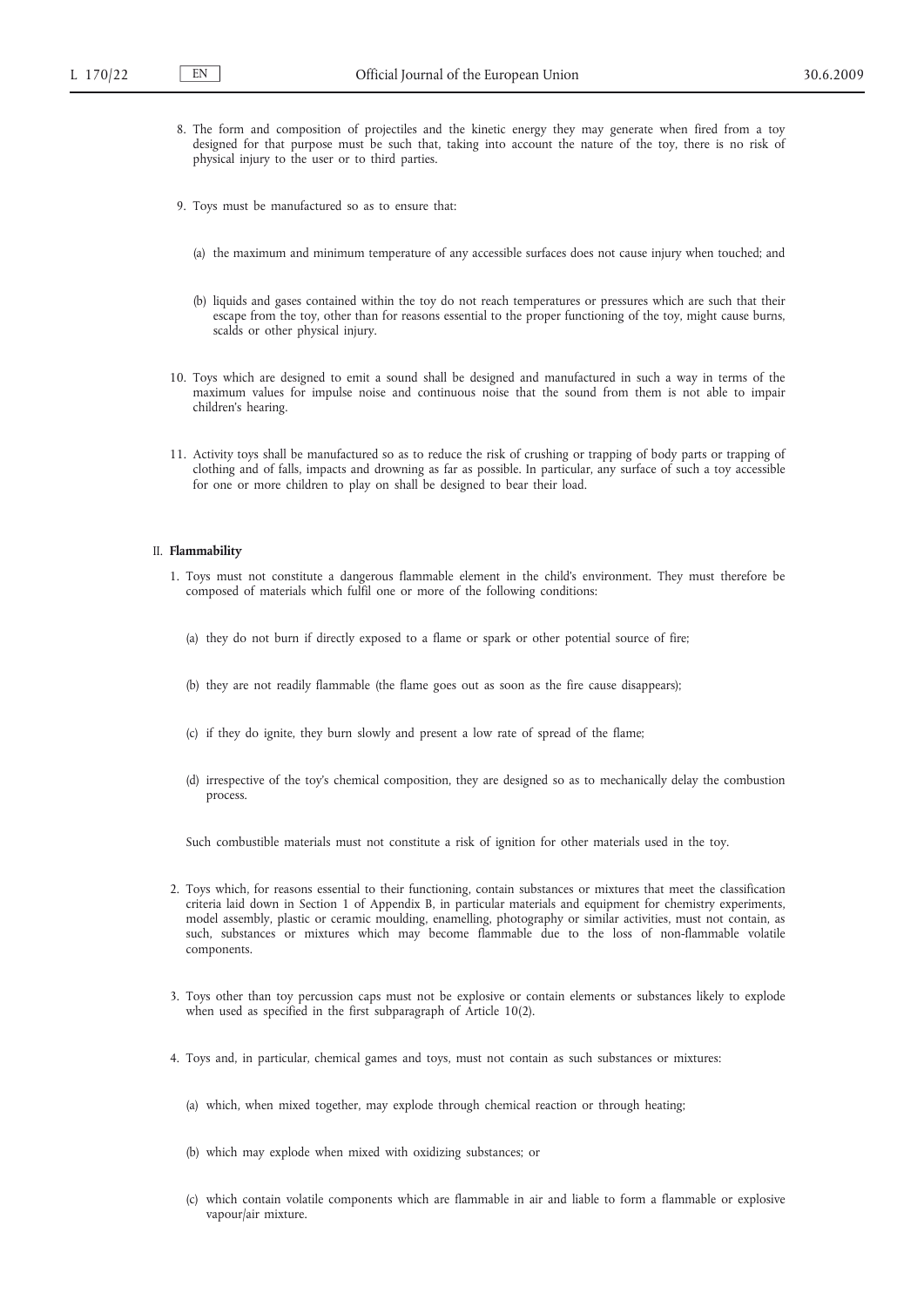### III. **Chemical Properties**

1. Toys shall be designed and manufactured in such a way that there are no risks of adverse effects on human health due to exposure to the chemical substances or mixtures of which the toys are composed or which they contain when the toys are used as specified in the first subparagraph of Article 10(2).

Toys shall comply with the relevant Community legislation relating to certain categories of products or to restrictions for certain substances and mixtures.

- 2. Toys that are themselves substances or mixtures must comply also with Council Directive 67/548/EEC of 27 June 1967 on the approximation of laws, regulations and administrative provisions relating to the classification, packaging and labelling of dangerous substances (1), Directive 1999/45/EC of the European Parliament and of the Council of 31 May 1999 concerning the approximation of the laws, regulations and administrative provisions of the Member States relating to the classification, packaging and labelling of dangerous preparations (2) and Regulation (EC) No 1272/2008 of the European Parliament and of the Council of 16 December 2008 on classification, labelling and packaging of substances and mixtures (3), as applicable, relating to the classification, packaging and labelling of certain substances and mixtures.
- 3. Without prejudice to the restrictions referred to in the second paragraph of point 1, substances that are classified as carcinogenic, mutagenic or toxic for reproduction (CMR) of category 1A, 1B or 2 under Regulation (EC) No 1272/2008 shall not be used in toys, in components of toys or in micro-structurally distinct parts of toys.
- 4. By way of derogation from point 3, substances or mixtures classified as CMR of the categories laid down in Section 3 of Appendix B may be used in toys, in components of toys or micro-structurally distinct parts of toys provided that one or more of the following conditions is met:
	- (a) these substances and mixtures are contained in individual concentrations equal to or smaller than the relevant concentrations established in the Community legal acts referred to in Section 2 of Appendix B for the classification of mixtures containing these substances;
	- (b) these substances and mixtures are inaccessible to children in any form, including inhalation, when the toy is used as specified in the first subparagraph of Article 10(2);
	- (c) a decision in accordance with Article 46(3) has been taken to permit the substance or mixture and its use, and the substance or mixture and its permitted uses have been listed in Appendix A.

That decision may be taken if the following conditions are met:

- (i) the use of the substance or mixture has been evaluated by the relevant Scientific Committee and found to be safe, in particular in view of exposure;
- (ii) there are no suitable alternative substances or mixtures available, as documented in an analysis of alternatives; and
- (iii) the substance or mixture is not prohibited for use in consumer articles under Regulation (EC) No 1907/2006.

The Commission shall mandate the relevant Scientific Committee to re-evaluate those substances or mixtures as soon as safety concerns arise and at the latest every five years from the date that a decision in accordance with Article 46(3) was taken.

- 5. By way of derogation from point 3, substances or mixtures classified as CMR of the categories laid down in Section 4 of Appendix B may be used in toys, in components of toys or micro-structurally distinct parts of toys provided that one of the following conditions is met:
	- (a) these substances and mixtures are contained in individual concentrations equal to or smaller than the relevant concentrations established in the Community legal acts referred to in Section 2 of Appendix B for the classification of mixtures containing these substances;
	- (b) these substances and mixtures are inaccessible to children in any form, including inhalation, when the toy is used as specified in the first subparagraph of Article 10(2); or

<sup>(</sup> 1) OJ 196, 16.8.1967, p. 1.

<sup>(</sup> 2) OJ L 200, 30.7.1999, p. 1. ( 3) OJ L 353, 31.12.2008, p. 1.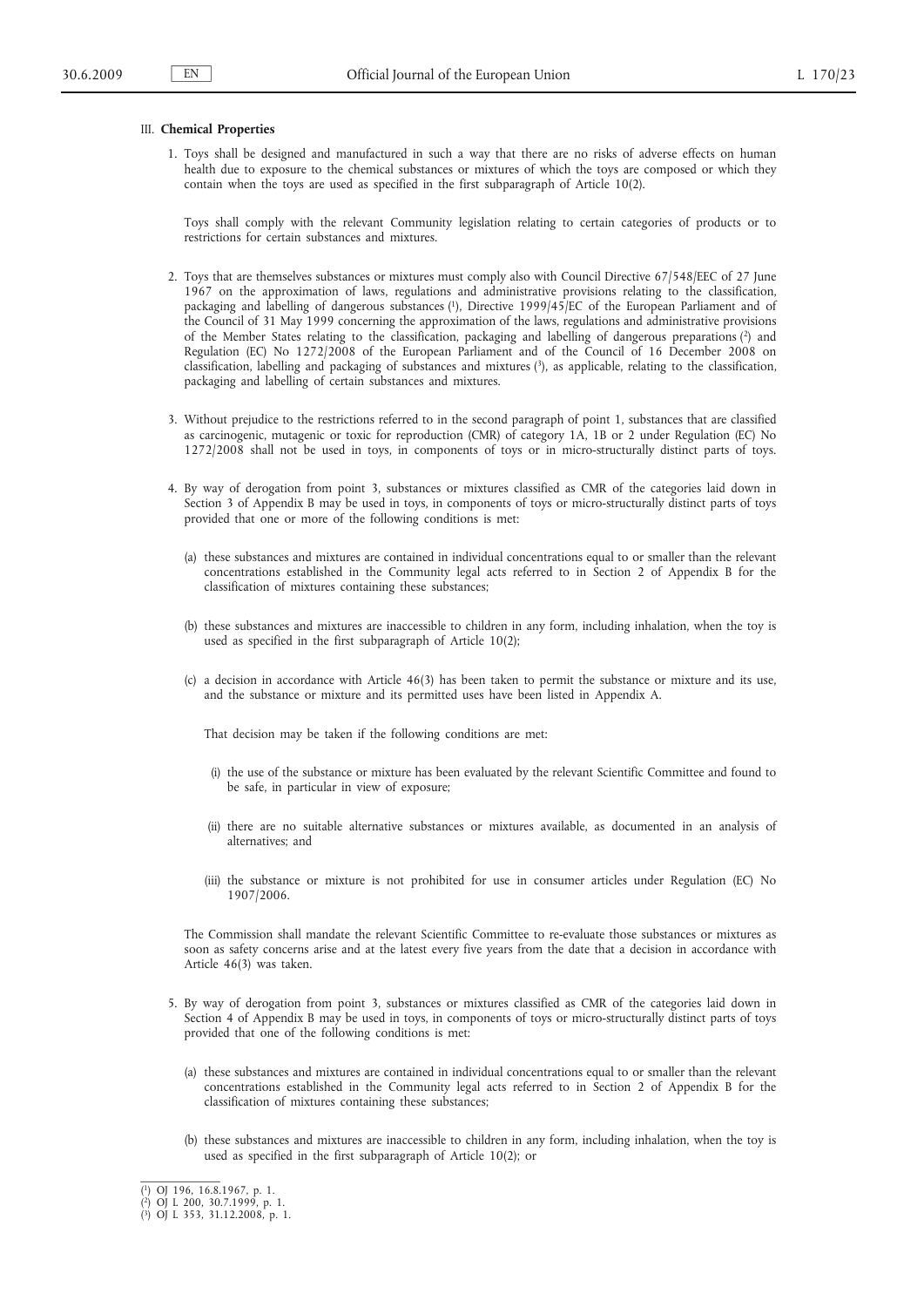(c) a decision in accordance with Article 46(3) has been taken to permit the substance or mixture and its use, and the substance or mixture and its permitted uses have been listed in Appendix A.

That decision may be taken if the following conditions are met:

- (i) the use of the substance or mixture has been evaluated by the relevant Scientific Committee and found to be safe, in particular in view of exposure; and
- (ii) the substance or mixture is not prohibited for use in consumer articles under Regulation (EC) No 1907/2006.

The Commission shall mandate the relevant Scientific Committee to re-evaluate those substances or mixtures as soon as safety concerns arise and at the latest every five years from the date that a decision in accordance with Article 46(3) was taken.

- 6. Points 3, 4 and 5 shall not apply to nickel in stainless steel.
- 7. Points 3, 4 and 5 shall not apply to materials that comply with the specific limit values set out in Appendix C, or, until such provisions have been laid down, but not later than 20 July 2017, to materials covered by and complying with the provisions for food contact materials set out in Regulation (EC) No 1935/2004 and the related specific measures for particular materials.
- 8. Without prejudice to the application of points 3 and 4, nitrosamines and nitrosable substances shall be prohibited for use in toys intended for use by children under 36 months or in other toys intended to be placed in the mouth if the migration of the substances is equal to or higher than 0,05 mg/kg for nitrosamines and 1 mg/kg for nitrosable substances.
- 9. The Commission shall systematically and regularly evaluate the occurrence of hazardous substances of materials in toys. These evaluations shall take into account reports of market surveillance bodies and concerns expressed by Member States and stakeholders.
- 10. Cosmetic toys, such as play cosmetics for dolls, shall comply with the compositional and labelling requirements laid down in Council Directive 76/768/EEC of 27 July 1976 on the approximation of the laws of the Member States relating to cosmetic products (1).
- 11. Toys shall not contain the following allergenic fragrances:

| N <sub>o</sub> | Name of the allergenic fragrance   | CAS number |
|----------------|------------------------------------|------------|
| (1)            | Alanroot oil (Inula helenium)      | 97676-35-2 |
| (2)            | Allylisothiocyanate                | $57-06-7$  |
| (3)            | Benzyl cyanide                     | 140-29-4   |
| (4)            | 4 tert-Butylphenol                 | 98-54-4    |
| (5)            | Chenopodium oil                    | 8006-99-3  |
| (6)            | Cyclamen alcohol                   | 4756-19-8  |
| (7)            | Diethyl maleate                    | 141-05-9   |
| (8)            | Dihydrocoumarin                    | 119-84-6   |
| (9)            | 2,4-Dihydroxy-3-methylbenzaldehyde | 6248-20-0  |

( 1) OJ L 262, 27.9.1976, p. 169.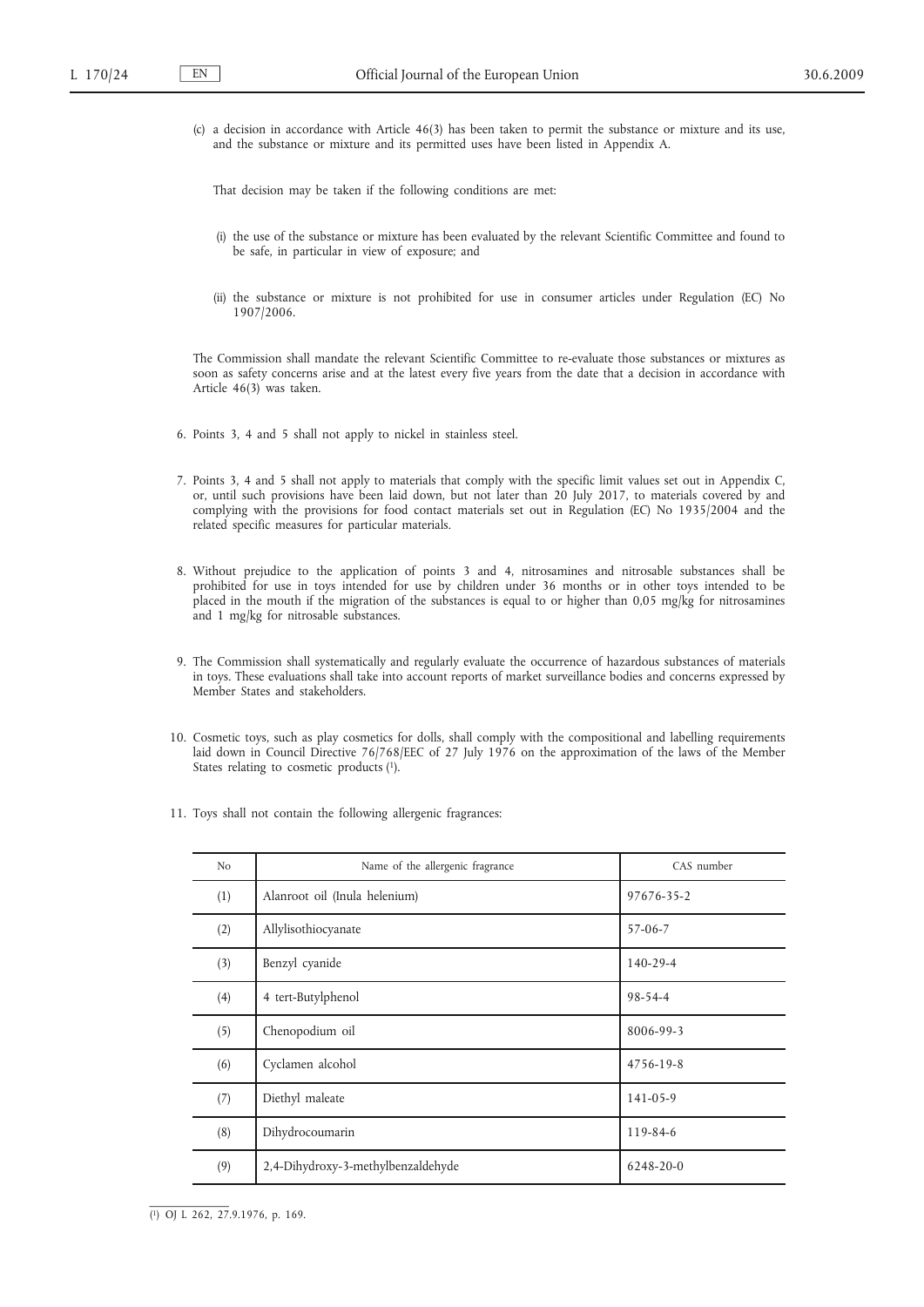| No   | Name of the allergenic fragrance                                         | CAS number     |
|------|--------------------------------------------------------------------------|----------------|
| (10) | 3,7-Dimethyl-2-octen-1-ol (6,7-Dihydrogeraniol)                          | 40607-48-5     |
| (11) | 4,6-Dimethyl-8-tert-butylcoumarin                                        | 17874-34-9     |
| (12) | Dimethyl citraconate                                                     | 617-54-9       |
| (13) | 7,11-Dimethyl-4.6,10-dodecatrien-3-one                                   | 26651-96-7     |
| (14) | 6,10-Dimethyl-3.5,9-undecatrien-2-one                                    | $141 - 10 - 6$ |
| (15) | Diphenylamine                                                            | 122-39-4       |
| (16) | Ethyl acrylate                                                           | 140-88-5       |
| (17) | Fig leaf, fresh and preparations                                         | 68916-52-9     |
| (18) | trans-2-Heptenal                                                         | 18829-55-5     |
| (19) | trans-2-Hexenal diethyl acetal                                           | 67746-30-9     |
| (20) | trans-2-Hexenal dimethyl acetal                                          | 18318-83-7     |
| (21) | Hydroabietyl alcohol                                                     | 13393-93-6     |
| (22) | 4-Ethoxy-phenol                                                          | 622-62-8       |
| (23) | 6-lsopropyl-2-decahydronaphthalenol                                      | 34131-99-2     |
| (24) | 7-Methoxycoumarin                                                        | 531-59-9       |
| (25) | 4-Methoxyphenol                                                          | 150-76-5       |
| (26) | 4-(p-Methoxyphenyl)-3-butene-2-one                                       | 943-88-4       |
| (27) | 1-(p-Methoxyphenyl)-1-penten-3-one                                       | $104 - 27 - 8$ |
| (28) | Methyl trans-2-butenoate                                                 | 623-43-8       |
| (29) | 6-Methylcoumarin                                                         | 92-48-8        |
| (30) | 7-Methylcoumarin                                                         | 2445-83-2      |
| (31) | 5-Methyl-2,3-hexanedione                                                 | 13706-86-0     |
| (32) | Costus root oil (Saussurea lappa Clarke)                                 | 8023-88-9      |
| (33) | 7-Ethoxy-4-methylcoumarin                                                | $87 - 05 - 8$  |
| (34) | Hexahydrocoumarin                                                        | 700-82-3       |
| (35) | Peru balsam, crude (Exudation of Myroxylon pereirae (Royle)<br>Klotzsch) | 8007-00-9      |
| (36) | 2-Pentylidene-cyclohexanone                                              | 25677-40-1     |
| (37) | 3.6,10-Trimethyl-3.5,9-undecatrien-2-one                                 | 1117-41-5      |
| (38) | Verbena oil (Lippia citriodora Kunth)                                    | 8024-12-2      |
| (39) | Musk ambrette (4-tert-Butyl-3-methoxy-2,6-dinitrotoluene)                | $83 - 66 - 9$  |
| (40) | 4-Phenyl-3-buten-2-one                                                   | 122-57-6       |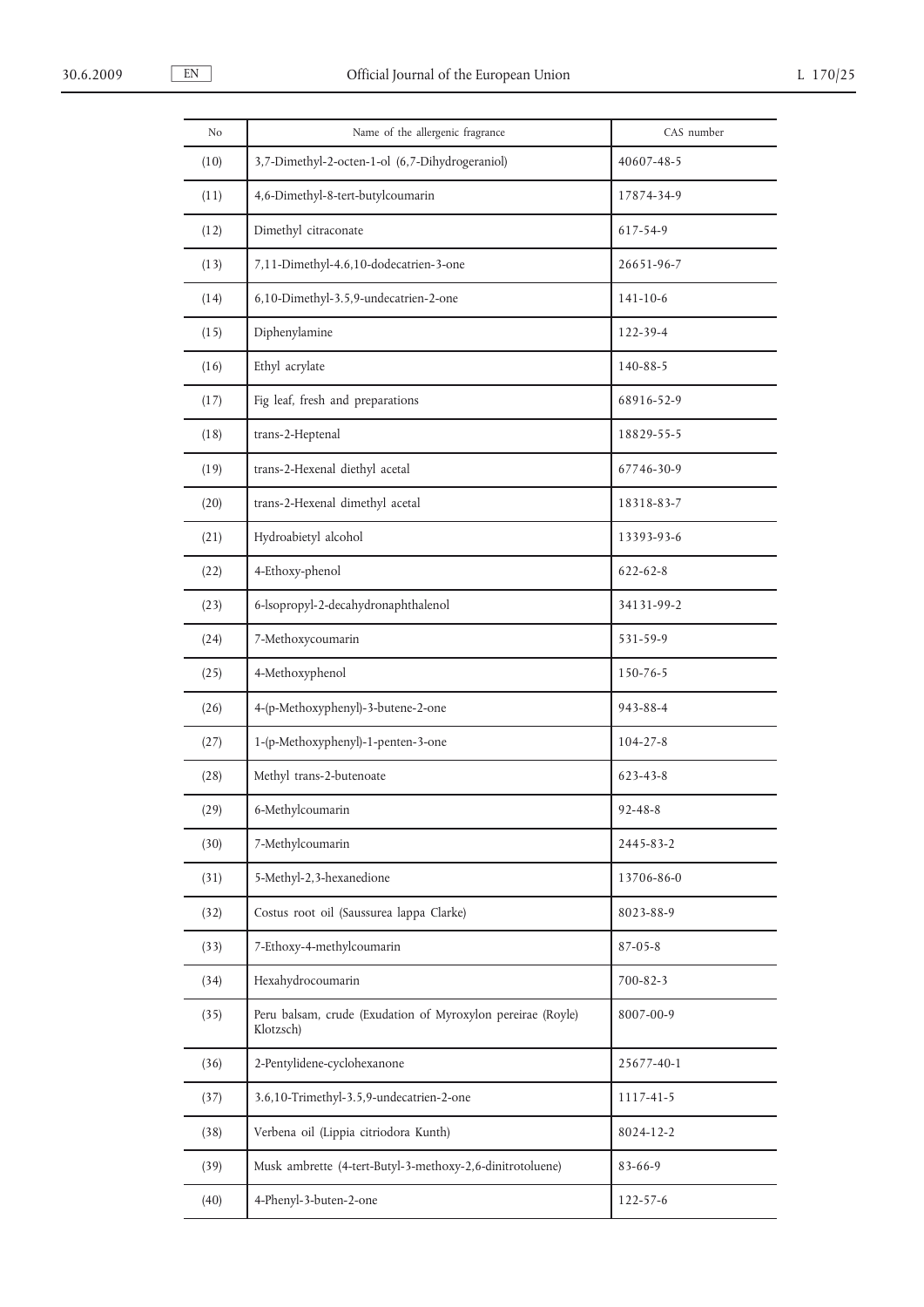| N <sub>o</sub> | Name of the allergenic fragrance              | CAS number     |
|----------------|-----------------------------------------------|----------------|
| (41)           | Amyl cinnamal                                 | 122-40-7       |
| (42)           | Amylcinnamyl alcohol                          | $101 - 85 - 9$ |
| (43)           | Benzyl alcohol                                | $100 - 51 - 6$ |
| (44)           | Benzyl salicylate                             | 118-58-1       |
| (45)           | Cinnamyl alcohol                              | 104-54-1       |
| (46)           | Cinnamal                                      | $104 - 55 - 2$ |
| (47)           | Citral                                        | 5392-40-5      |
| (48)           | Coumarin                                      | $91 - 64 - 5$  |
| (49)           | Eugenol                                       | $97 - 53 - 0$  |
| (50)           | Geraniol                                      | $106 - 24 - 1$ |
| (51)           | Hydroxy-citronellal                           | $107 - 75 - 5$ |
| (52)           | Hydroxy-methylpentylcyclohexenecarboxaldehyde | 31906-04-4     |
| (53)           | Isoeugenol                                    | $97 - 54 - 1$  |
| (54)           | Oakmoss extracts                              | 90028-68-5     |
| (55)           | Treemoss extracts                             | 90028-67-4     |

However, the presence of traces of these fragrances shall be allowed provided that such presence is technically unavoidable under good manufacturing practice and does not exceed 100 mg/kg.

In addition, the names of the following allergenic fragrances shall be listed on the toy, on an affixed label, on the packaging or in an accompanying leaflet, if added to a toy, as such, at concentrations exceeding 100 mg/kg in the toy or components thereof:

| N <sub>o</sub> | Name of the allergenic fragrance                             | CAS number      |
|----------------|--------------------------------------------------------------|-----------------|
| (1)            | Anisyl alcohol                                               | $105 - 13 - 5$  |
| (2)            | Benzyl benzoate                                              | $120 - 51 - 4$  |
| (3)            | Benzyl cinnamate                                             | $103 - 41 - 3$  |
| (4)            | Citronellol                                                  | $106 - 22 - 9$  |
| (5)            | Farnesol                                                     | $4602 - 84 - 0$ |
| (6)            | Hexyl cinnamaldehyde                                         | $101 - 86 - 0$  |
| (7)            | Lilial                                                       | $80 - 54 - 6$   |
| (8)            | d-Limonene                                                   | 5989-27-5       |
| (9)            | Linalool                                                     | $78 - 70 - 6$   |
| (10)           | Methyl heptine carbonate                                     | $111 - 12 - 6$  |
| (11)           | 3-methyl-4-(2.6,6-trimethyl-2-cyclohexen-1-yl)-3-buten-2-one | 127-51-5        |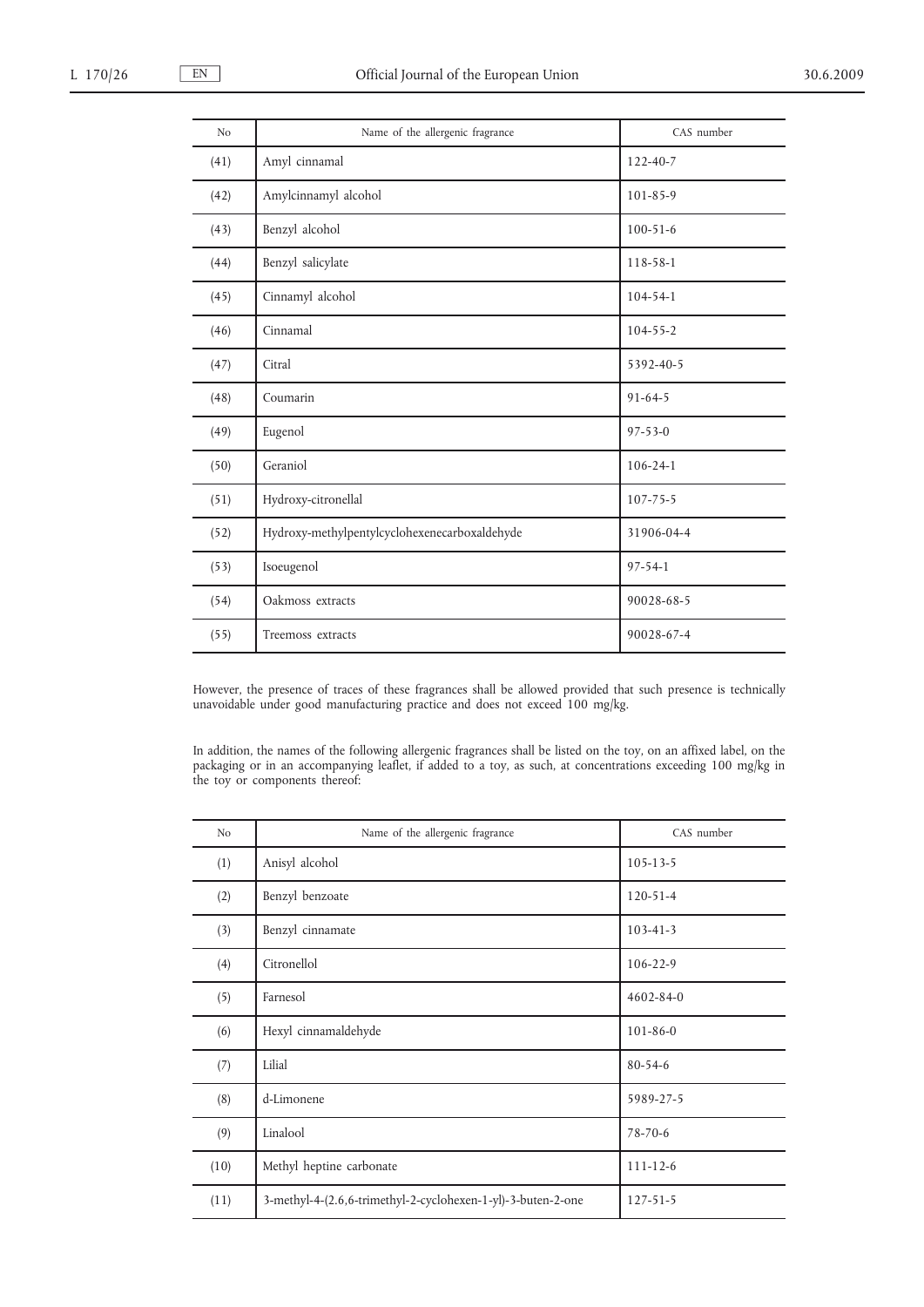- 12. The use of the fragrances set out in points 41 to 55 of the list set out in the first paragraph of point 11 and of the fragrances set out in points 1 to 11 of the list set out in the third paragraph of that point shall be allowed in olfactory board games, cosmetic kits and gustative games, provided that:
	- (i) those fragrances are clearly labelled on the packaging, and the packaging contains the warning set out in point 10 of Part B of Annex V;
	- (ii) if applicable, the resulting products made by the child in accordance with the instructions comply with the requirements of Directive 76/768/EEC; and
	- (iii) if applicable, those fragrances comply with the relevant legislation on food.

Such olfactory board games, cosmetic kits and gustative games shall not be used by children under 36 months and shall comply with point 1 of Part B of Annex V.

13. Without prejudice to points 3, 4 and 5, the following migration limits, from toys or components of toys, shall not be exceeded:

| Element        | mg/kg<br>in dry, brittle, powder-like or<br>pliable toy material | mg/kg<br>in liquid or sticky toy material | mg/kg<br>in scraped-off toy material |
|----------------|------------------------------------------------------------------|-------------------------------------------|--------------------------------------|
| Aluminium      | 5 6 2 5                                                          | 1 4 0 6                                   | 70 000                               |
| Antimony       | 45                                                               | 11,3                                      | 560                                  |
| Arsenic        | 3,8                                                              | 0,9                                       | 47                                   |
| Barium         | 4 5 0 0                                                          | 1 1 2 5                                   | 56 000                               |
| Boron          | 1 200                                                            | 300                                       | 15 000                               |
| Cadmium        | 1,9                                                              | 0, 5                                      | 23                                   |
| Chromium (III) | 37,5                                                             | 9,4                                       | 460                                  |
| Chromium (VI)  | 0,02                                                             | 0,005                                     | 0,2                                  |
| Cobalt         | 10,5                                                             | 2,6                                       | 130                                  |
| Copper         | 622,5                                                            | 156                                       | 7 700                                |
| Lead           | 13,5                                                             | 3,4                                       | 160                                  |
| Manganese      | 1 200                                                            | 300                                       | 15 000                               |
| Mercury        | 7,5                                                              | 1,9                                       | 94                                   |
| Nickel         | 75                                                               | 18,8                                      | 930                                  |
| Selenium       | 37,5                                                             | 9,4                                       | 460                                  |
| Strontium      | 4 5 0 0                                                          | 1 1 2 5                                   | 56 000                               |
| Tin            | 15 000                                                           | 3750                                      | 180 000                              |
| Organic tin    | 0,9                                                              | 0,2                                       | 12                                   |
| Zinc           | 3750                                                             | 938                                       | 46 000                               |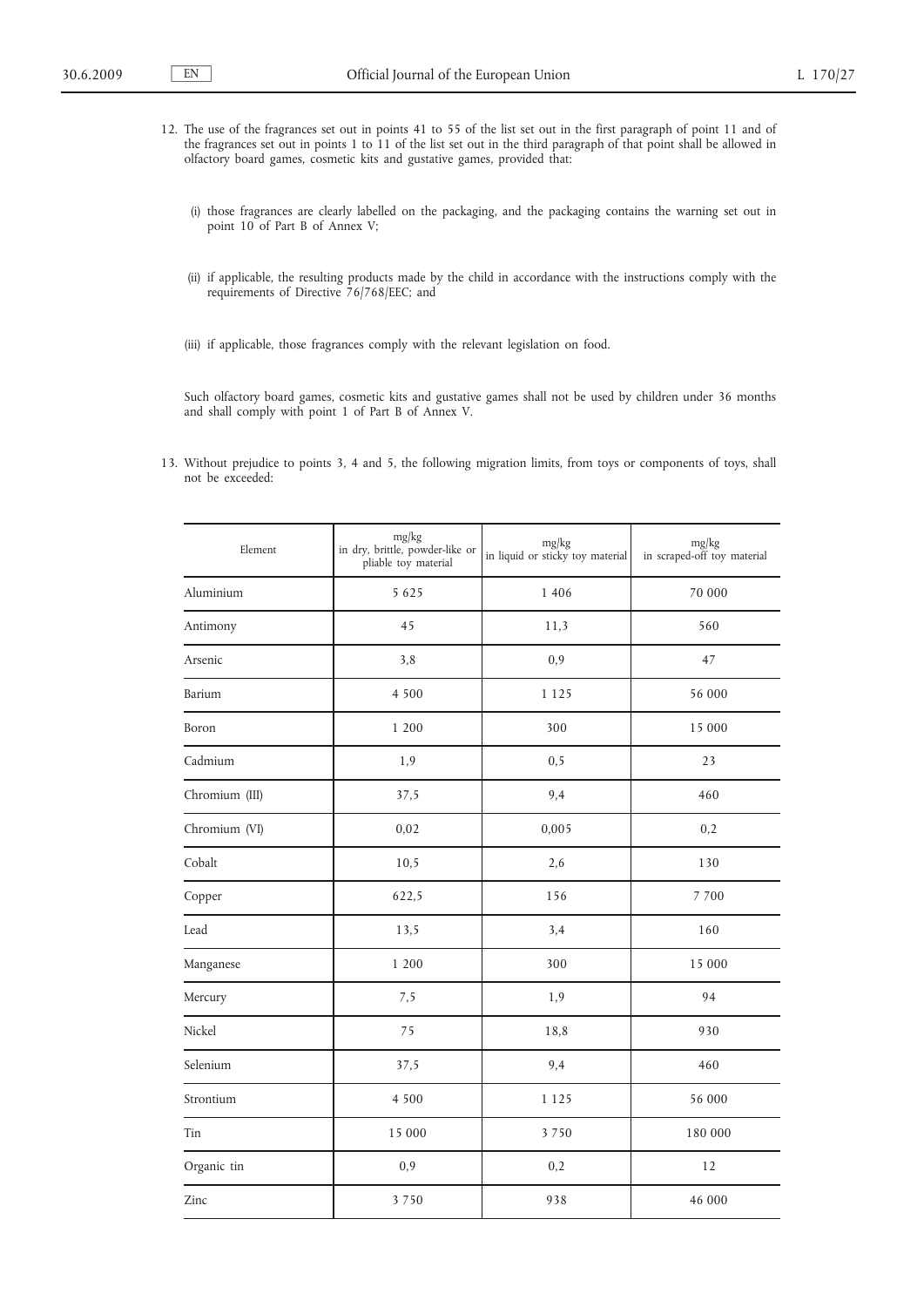These limit values shall not apply to toys or components of toys which, due to their accessibility, function, volume or mass, clearly exclude any hazard due to sucking, licking, swallowing or prolonged contact with skin when used as specified in the first subparagraph of Article 10(2).

#### IV. **Electrical Properties**

1. Toys shall not be powered by electricity of a nominal voltage exceeding 24 volts direct current (DC) or the equivalent alternating current (AC) voltage, and their accessible parts shall not exceed 24 volts DC or the equivalent AC voltage.

Internal voltages shall not exceed 24 volts DC or the equivalent AC voltage unless it is ensured that the voltage and the current combination generated do not lead to any risk or harmful electric shock, even when the toy is broken.

- 2. Parts of toys which are connected to, or liable to come into contact with, a source of electricity capable of causing electric shock, together with the cables or other conductors through which electricity is conveyed to such parts, must be properly insulated and mechanically protected so as to prevent the risk of such shock.
- 3. Electric toys must be designed and manufactured in such a way as to ensure that the maximum temperatures reached by all directly accessible surfaces are not such as to cause burns when touched.
- 4. Under foreseeable fault conditions, toys must provide protection against electrical hazards arising from an electrical power source.
- 5. Electric toys must provide adequate protection against fire hazards.
- 6. Electric toys must be designed and manufactured in such a way that electric, magnetic and electromagnetic fields and other radiations generated by the equipment are limited to the extent necessary for the operation of the toy, and must operate at a safe level in compliance with the generally acknowledged state of the art, taking account of specific Community measures.
- 7. Toys which have an electronic control system must be designed and manufactured in such a way that the toy operates safely even when the electronic system starts malfunctioning or fails due to failure of the system itself or an outside factor.
- 8. Toys must be designed and manufactured in such a way that they do not present any health hazards or risk of injury to eyes or skin from lasers, light-emitting diodes (LEDs) or any other type of radiation.
- 9. The electrical transformer of a toy shall not be an integral part of the toy.

### V. **Hygiene**

- 1. Toys must be designed and manufactured in such a way as to meet hygiene and cleanliness requirements in order to avoid any risk of infection, sickness or contamination.
- 2. A toy intended for use by children under 36 months must be designed and manufactured in such a way that it can be cleaned. A textile toy shall, to this end, be washable, except if it contains a mechanism that may be damaged if soak washed. The toy shall fulfil the safety requirements also after having been cleaned in accordance with this point and the manufacturer's instructions.

#### VI. **Radioactivity**

Toys shall comply with all relevant measures adopted under Chapter III of the Treaty establishing the European Atomic Community.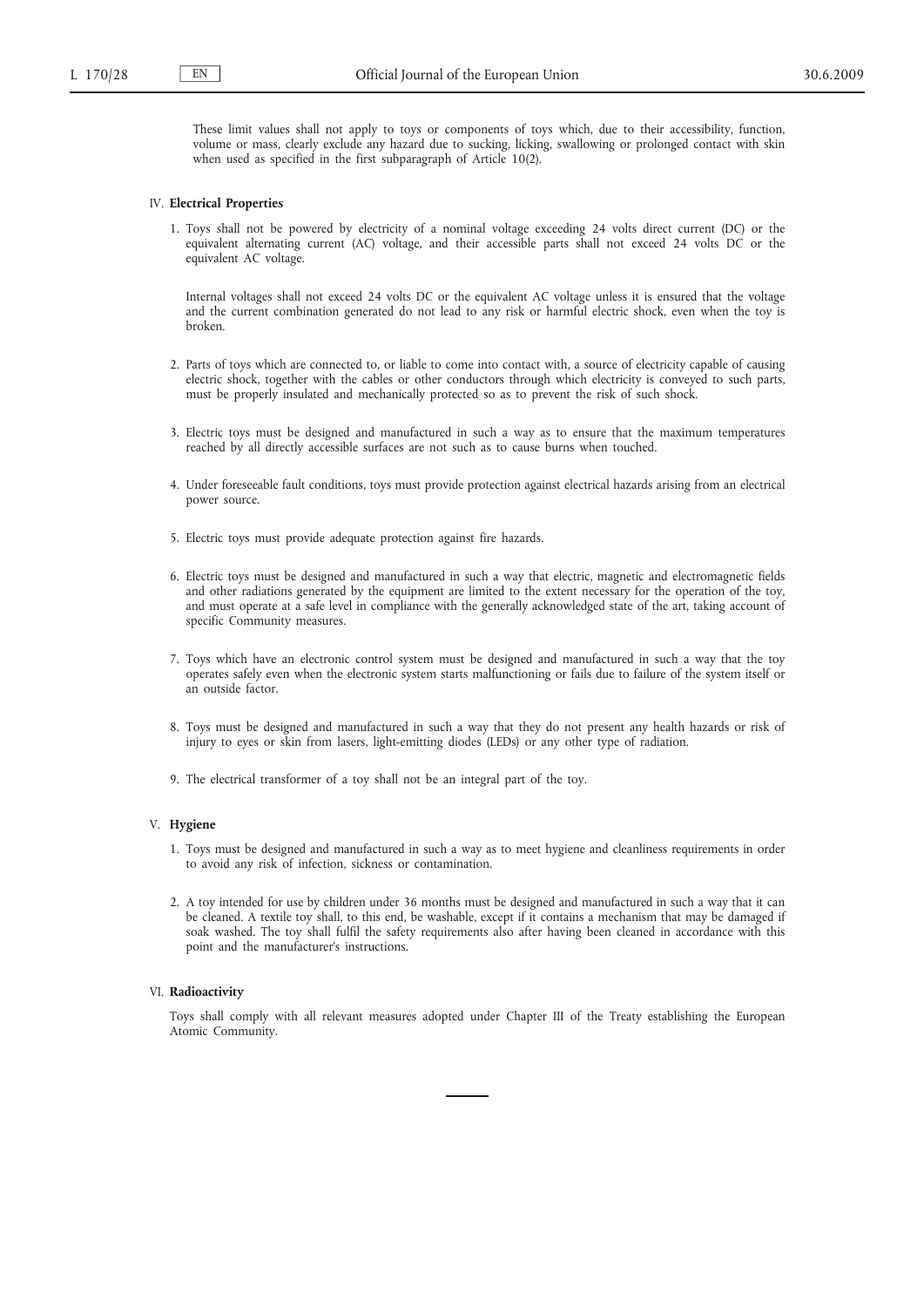# *Appendix A*

## **List of CMR substances and their permitted uses in accordance with points 4, 5 and 6 of Part III**

| Substance | Classification   | Permitted use      |
|-----------|------------------|--------------------|
| Nickel    | CMR <sub>2</sub> | In stainless steel |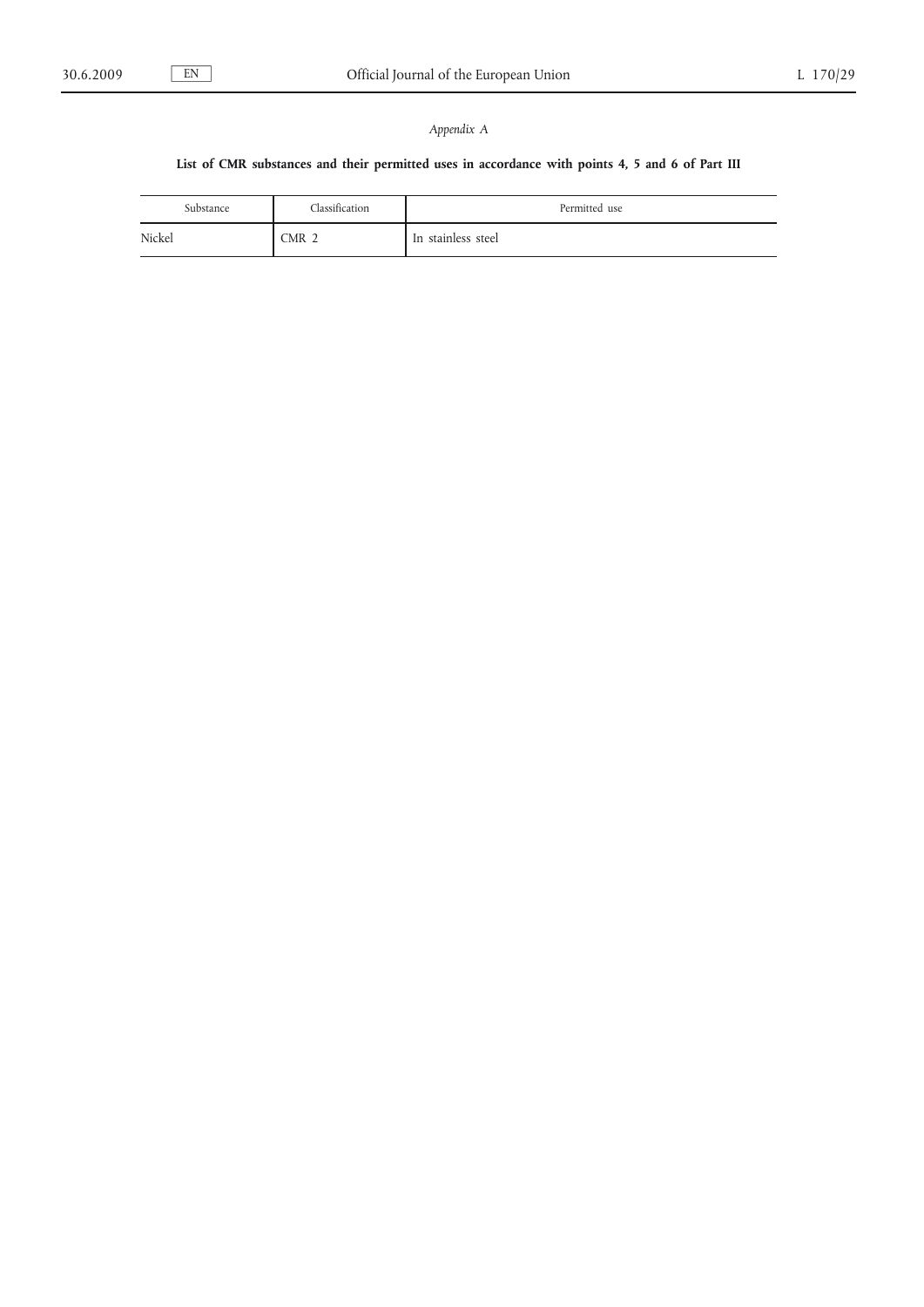#### *Appendix B*

### **CLASSIFICATION OF SUBSTANCES AND MIXTURES**

As a result of the timing of the application of Regulation (EC) No 1272/2008, there are equivalent ways of referring to a given classification that should be used at different points in time.

#### 1. **Criteria for classifying substances and mixtures for the purposes of point 2 of Part II**

A. Criteria to be applied from 20 July 2011 until 31 May 2015:

#### *Substances*

The substance fulfils the criteria for any of the following hazard classes or categories set out in Annex I to Regulation (EC) No 1272/2008:

- (a) hazard classes 2.1 to 2.4, 2.6 and 2.7, 2.8 types A and B, 2.9, 2.10, 2.12, 2.13 categories 1 and 2, 2.14 categories 1 and 2, 2.15 types A to F;
- (b) hazard classes 3.1 to 3.6, 3.7 adverse effects on sexual function and fertility or on development, 3.8 effects other than narcotic effects, 3.9 and 3.10;
- (c) hazard class 4.1;
- (d) hazard class 5.1.

#### *Mixtures*

The mixture is dangerous within the meaning of Directive 67/548/EEC.

B. Criteria to be applied from 1 June 2015:

The substance or mixture fulfils the criteria for any of the following hazard classes or categories set out in Annex I to Regulation (EC) No 1272/2008:

- (a) hazard classes 2.1 to 2.4, 2.6 and 2.7, 2.8 types A and B, 2.9, 2.10, 2.12, 2.13 categories 1 and 2, 2.14 categories 1 and 2, 2.15 types A to F;
- (b) hazard classes 3.1 to 3.6, 3.7 adverse effects on sexual function and fertility or on development, 3.8 effects other than narcotic effects, 3.9 and 3.10;
- (c) hazard class 4.1;
- (d) hazard class 5.1.

### 2. **Community legal acts governing the use of certain substances for the purposes of points 4(a) and 5(a) of Part III**

From 20 July 2011 until 31 May 2015, the relevant concentrations for the classification of mixtures containing the substances shall be those established in accordance with Directive 1999/45/EC.

From 1 June 2015, the relevant concentrations for the classification of mixtures containing the substances shall be those established in accordance with Regulation (EC) No 1272/2008.

3. **Categories of substances and mixtures classified as carcinogenic, mutagenic or toxic for reproduction (CMR) for the purposes of point 4 of Part III**

*Substances*

Point 4 of Part III concerns substances classified as CMR category 1A and 1B under Regulation (EC) No 1272/2008.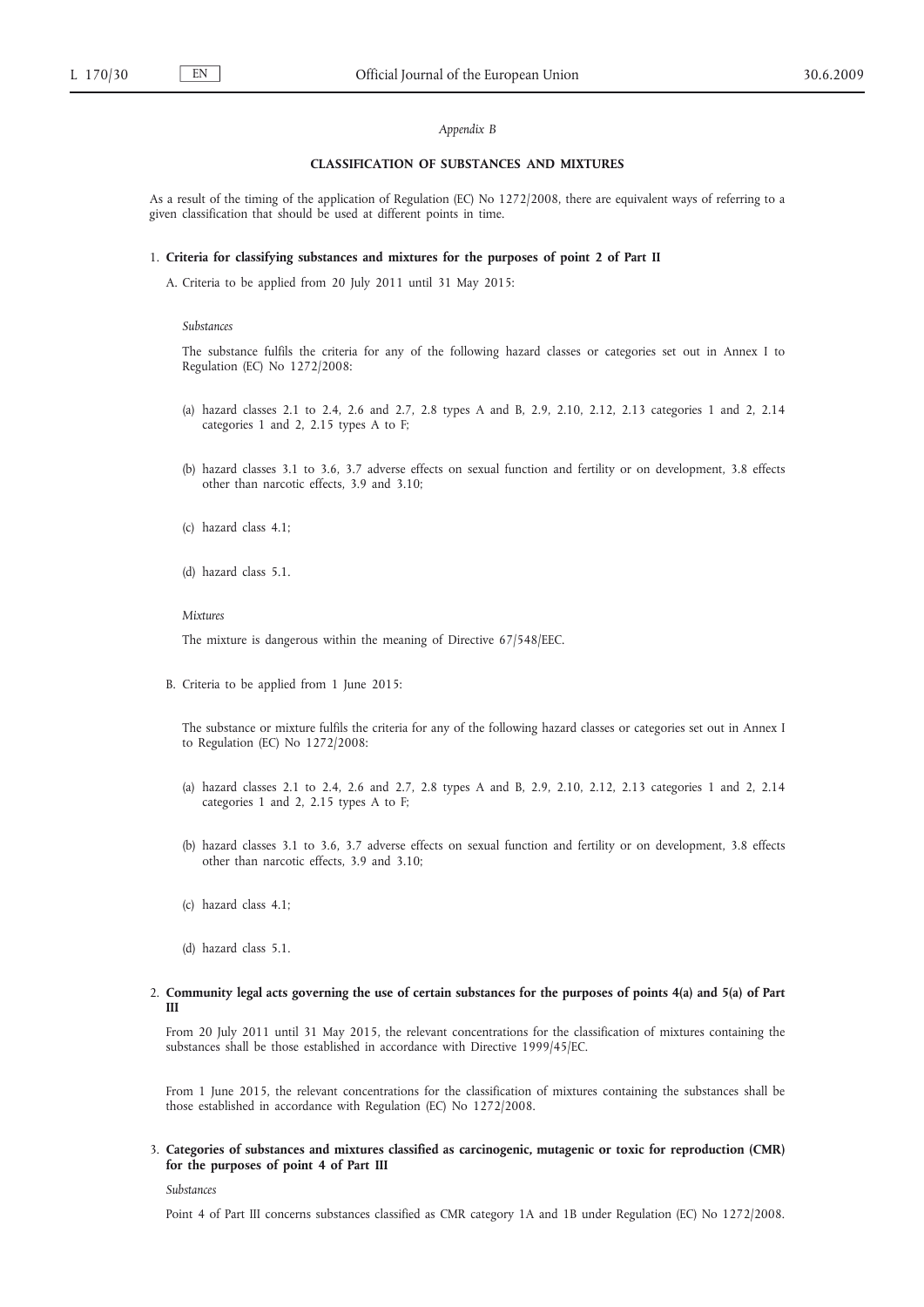#### *Mixtures*

From 20 July 2011 until 31 May 2015, point 4 of Part III concerns mixtures classified as CMR category 1 and 2 under Directive 1999/45/EC and Directive 67/548/EEC as applicable.

From 1 June 2015, point 4 of Part III concerns mixtures classified as CMR category 1A and 1B under Regulation (EC) No 1272/2008.

### 4. **Categories of substances and mixtures classified as carcinogenic, mutagenic or toxic for reproduction (CMR) for the purposes of point 5 of Part III**

### *Substances*

Point 5 of Part III concerns substances classified as CMR category 2 under Regulation (EC) No 1272/2008.

*Mixtures*

From 20 July 2011 until 31 May 2015, point 5 of Part III concerns mixtures classified as CMR category 3 under Directive 1999/45/EC and Directive 67/548/EEC as applicable.

From 1 June 2015, point 5 of Part III concerns mixtures classified as CMR category 2 under Regulation (EC) No 1272/2008.

#### 5. **Categories of substances and mixtures classified as carcinogenic, mutagenic or toxic for reproduction (CMR) for the purposes of Article 46(3)**

#### *Substances*

Article 46(3) concerns substances classified as CMR category 1A, 1B and 2 under Regulation (EC) No 1272/2008.

#### *Mixtures*

From 20 July 2011 until 31 May 2015, Article 46(3) concerns mixtures classified as CMR category 1, 21999 and 3 under Directive 1999/45/EC and Directive 67/548/EEC as applicable.

From 1 June 2015, Article 46(3) concerns mixtures classified as CMR category 1A, 1B and 2 under Regulation (EC) No 1272/2008.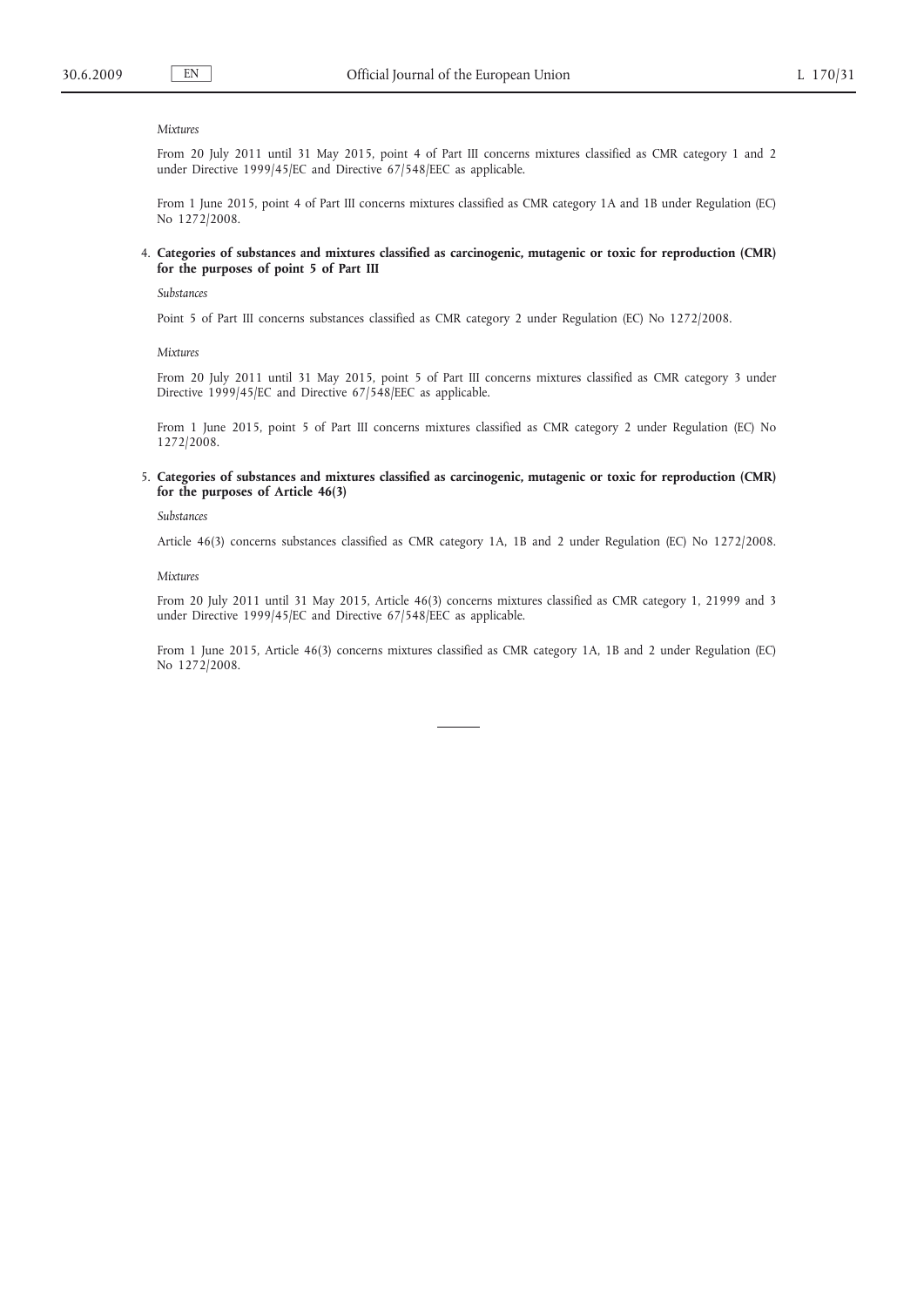*Appendix C*

**Specific limit values for chemicals used in toys intended for use by children under 36 months or in other toys intended to be placed in the mouth adopted in accordance with Article 46(2)**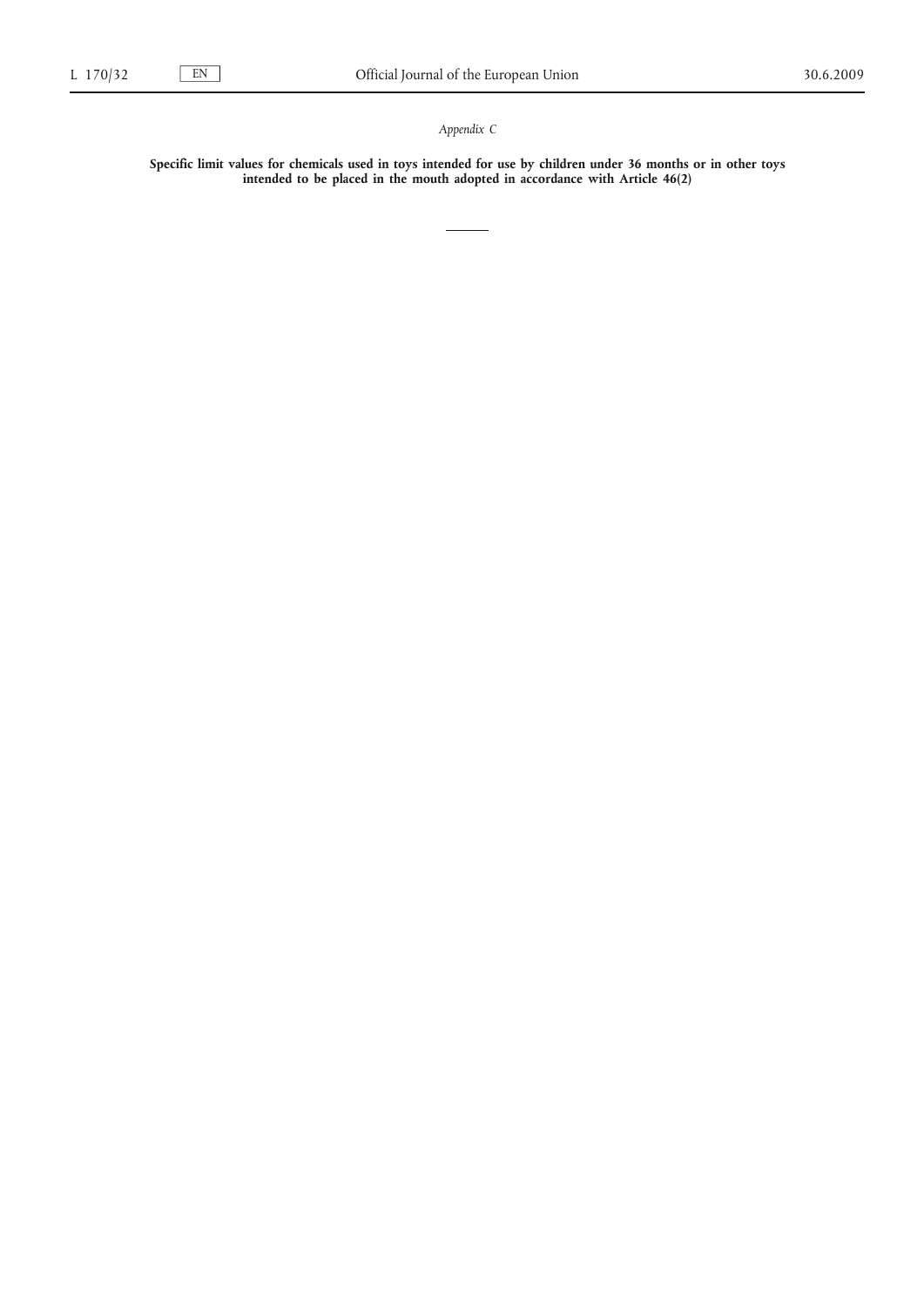## *ANNEX III*

### **EC DECLARATION OF CONFORMITY**

- 1. No … (unique identification of the toy(s))
- 2. Name and address of the manufacturer or his authorised representative:
- 3. This declaration of conformity is issued under the sole responsibility of the manufacturer:
- 4. Object of the declaration (identification of toy allowing traceability). It shall include a colour image of sufficient clarity to enable the identification of the toy.
- 5. The object of the declaration described in point 4 is in conformity with the relevant Community harmonisation legislation:
- 6. References to the relevant harmonised standards used, or references to the specifications in relation to which conformity is declared:
- 7. Where applicable: the notified body … (name, number) … performed … (description of intervention) … and issued the certificate:
- 8. Additional information:

Signed for and on behalf of:

(place and date of issue)

(name, function)(signature)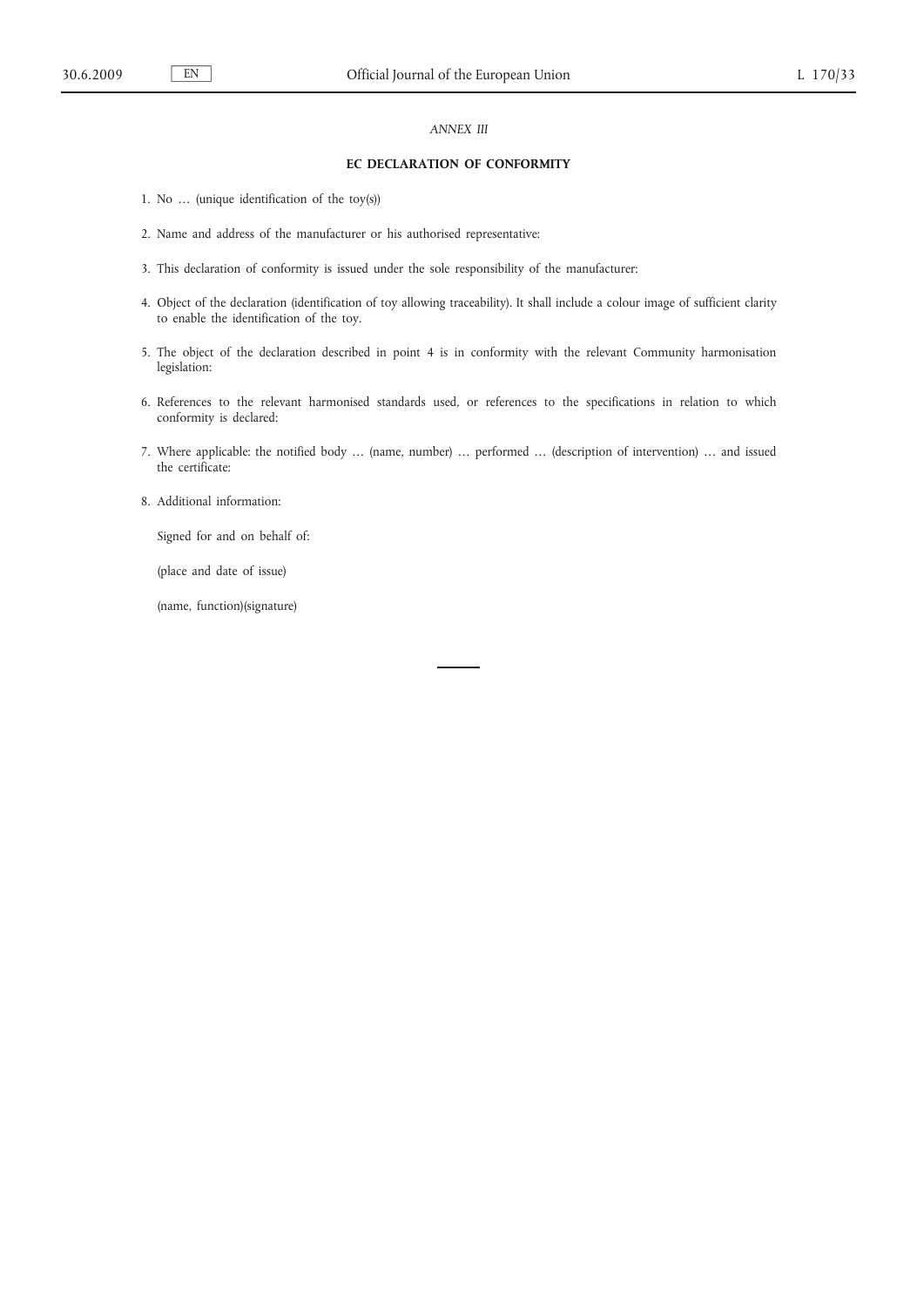### *ANNEX IV*

### **TECHNICAL DOCUMENTATION**

The technical documentation referred to in Article 21 shall contain, in particular, so far as relevant for assessment:

- (a) a detailed description of the design and manufacture, including a list of components and materials used in the toy as well as the safety data sheets on chemicals used, to be obtained from the chemical suppliers;
- (b) the safety assessment(s) carried out in accordance with Article 18;
- (c) a description of the conformity assessment procedure followed;
- (d) a copy of the EC declaration of conformity;
- (e) the addresses of the places of manufacture and storage;
- (f) copies of documents that the manufacturer has submitted to a notified body, if involved;
- (g) test reports and description of the means whereby the manufacturer ensured conformity of production with the harmonised standards, if the manufacturer followed the internal production control procedure referred to in Article 19(2); and
- (h) a copy of the EC-type examination certificate, a description of the means whereby the manufacturer ensured conformity of the production with the product type as described in the EC-type examination certificate, and copies of the documents that the manufacturer submitted to the notified body, if the manufacturer submitted the toy to EC-type examination and followed the conformity to type procedure referred to in Article 19(3).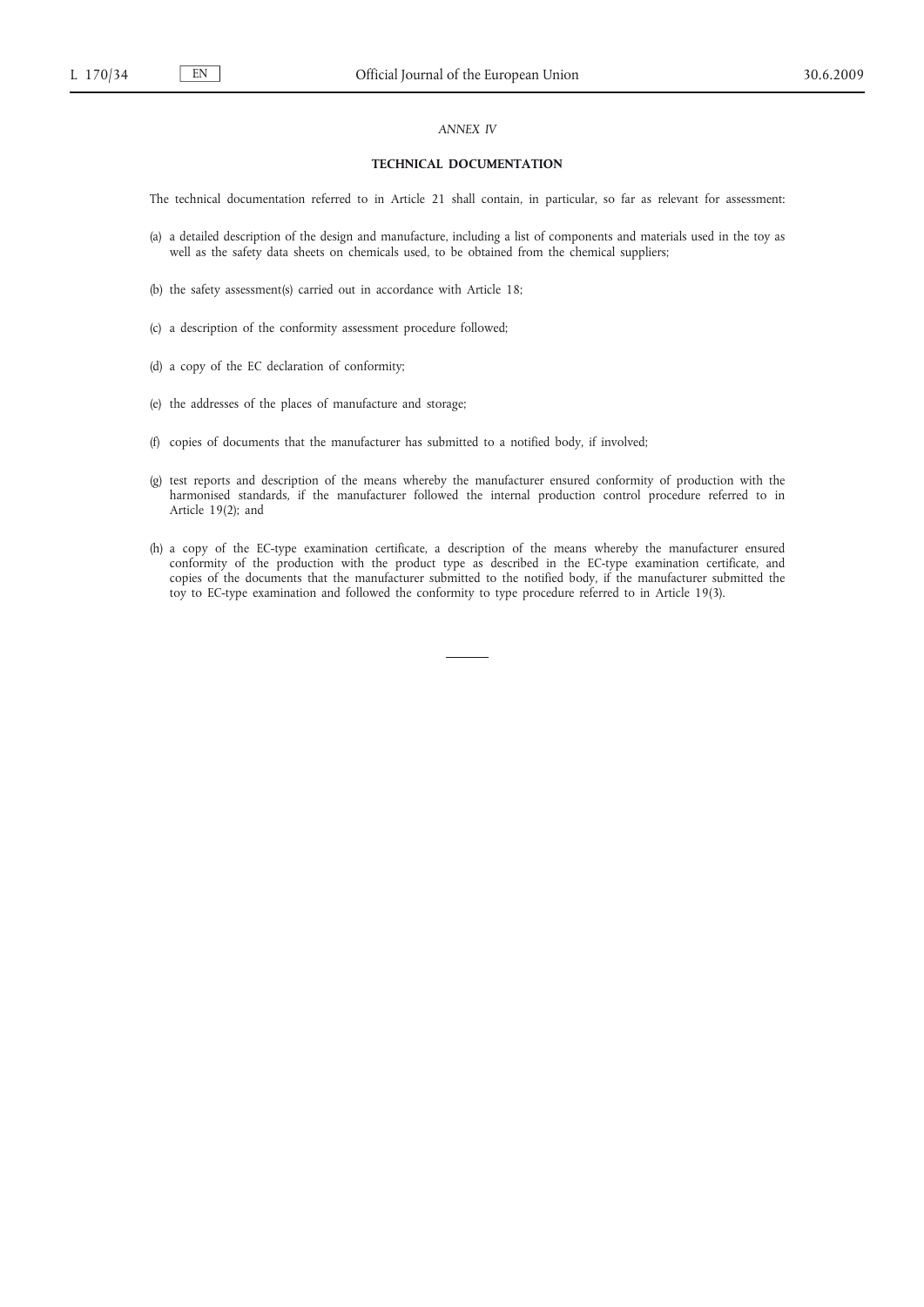*ANNEX V*

### **WARNINGS**

#### (as referred to in Article 11)

#### PART A

### **GENERAL WARNINGS**

The user limitations referred to in Article 11(1) shall include at least the minimum or maximum age of the user and, where appropriate, the abilities of the user, the maximum or minimum weight of the user and the need to ensure that the toy is used only under adult supervision.

### PART B

### **SPECIFIC WARNINGS AND INDICATIONS OF PRECAUTIONS TO BE TAKEN WHEN USING CERTAIN CATEGORIES OF TOYS**

#### 1. **Toys not intended for use by children under 36 months**

Toys which might be dangerous for children under 36 months of age shall bear a warning such as 'Not suitable for children under 36 months' or 'Not suitable for children under three years' or a warning in the form of the following graphic:



These warnings shall be accompanied by a brief indication, which may appear in the instructions for use, of the specific hazard calling for this precaution.

This point shall not apply to toys which, on account of their function, dimensions, characteristics or properties, or on other cogent grounds, are manifestly unsuitable for children under 36 months.

2. **Activity toys**

Activity toys shall bear the following warning:

'Only for domestic use'.

Activity toys attached to a crossbeam as well as other activity toys, where appropriate, shall be accompanied by instructions drawing attention to the need to carry out checks and maintenance of the main parts (suspensions, fixings, anchorages, etc.) at intervals, and pointing out that, if these checks are not carried out, the toy may cause a fall or overturn.

Instructions must also be given as to the correct assembly of the toy, indicating those parts which can present a danger if incorrectly assembled. Specific information regarding a suitable surface on which to place the toy shall be given.

### 3. **Functional toys**

Functional toys shall bear the following warning:

'To be used under the direct supervision of an adult'.

In addition, these toys shall be accompanied by directions giving working instructions as well as the precautions to be taken by the user, with the warning that failure to take these precautions will expose the user to the hazards – to be specified – normally associated with the appliance or product of which the toy is a scale model or imitation. It shall also be indicated that the toy must be kept out of the reach of children under a certain age, which shall be specified by the manufacturer.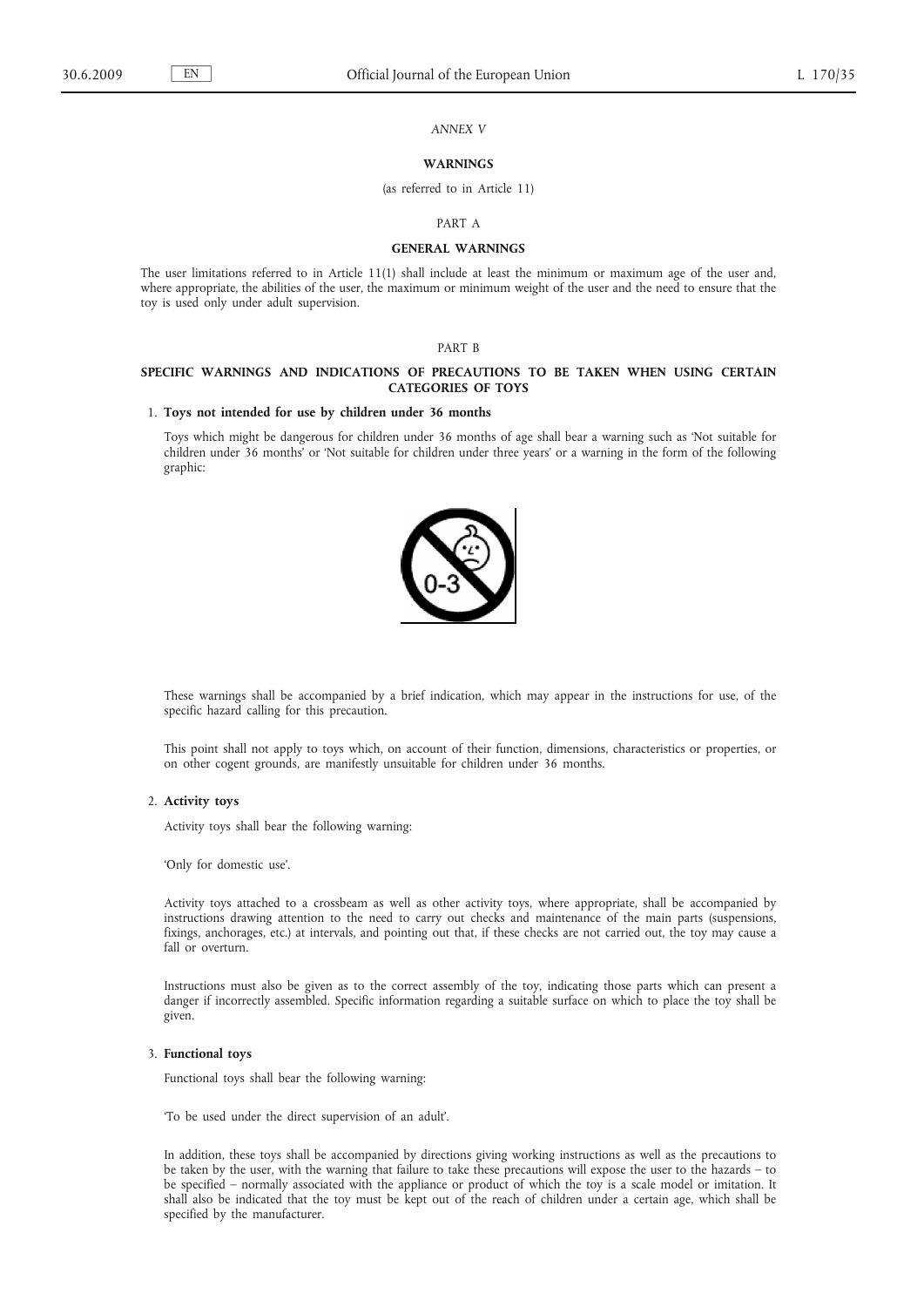### 4. **Chemical toys**

Without prejudice to the application of the provisions laid down in applicable Community legislation on the classification, packaging and labelling of certain substances or mixtures, the instructions for use of toys containing inherently dangerous substances or mixtures shall bear a warning of the dangerous nature of these substances or mixtures and an indication of the precautions to be taken by the user in order to avoid hazards associated with them, which shall be specified concisely according to the type of toy. The first aid to be given in the event of serious accidents resulting from the use of this type of toy shall also be mentioned. It shall also be stated that the toy must be kept out of reach of children under a certain age, which shall be specified by the manufacturer.

In addition to the instructions provided for in the first subparagraph, chemical toys shall bear the following warning on their packaging:

'Not suitable for children under (\*) years. For use under adult supervision'.

In particular, the following are regarded as chemical toys: chemistry sets, plastic embedding sets, miniature workshops for ceramics, enamelling or photography and similar toys which lead to a chemical reaction or similar substance alteration during use.

#### 5. **Skates, roller skates, online skates, skateboards, scooters and toy bicycles for children**

Where these toys are offered for sale as toys, they shall bear the following warning:

'Protective equipment should be worn. Not to be used in traffic'.

Moreover, the instructions for use shall contain a reminder that the toy must be used with caution, since it requires great skill, so as to avoid falls or collisions causing injury to the user or third parties. Some indication shall also be given as to recommended protective equipment (helmets, gloves, knee-pads, elbow-pads, etc.).

### 6. **Aquatic toys**

Aquatic toys shall bear the following warning:

'Only to be used in water in which the child is within its depth and under adult supervision'.

### 7. **Toys in food**

Toys contained in food or co-mingled with food shall bear the following warning:

'Toy inside. Adult supervision recommended'.

### 8. **Imitations of protective masks and helmets**

Imitations of protective masks and helmets shall bear the following warning:

'This toy does not provide protection'.

9. **Toys intended to be strung across a cradle, cot or perambulator by means of strings, cords, elastics or straps**

Toys intended to be strung across a cradle, cot or perambulator by means of strings, cords, elastics or straps shall carry the following warning on the packaging, which shall also be permanently marked on the toy:

'To prevent possible injury by entanglement, remove this toy when the child starts trying to get up on its hands and knees in a crawling position'.

 $\overline{(*)}$  Age to be specified by the manufacturer.